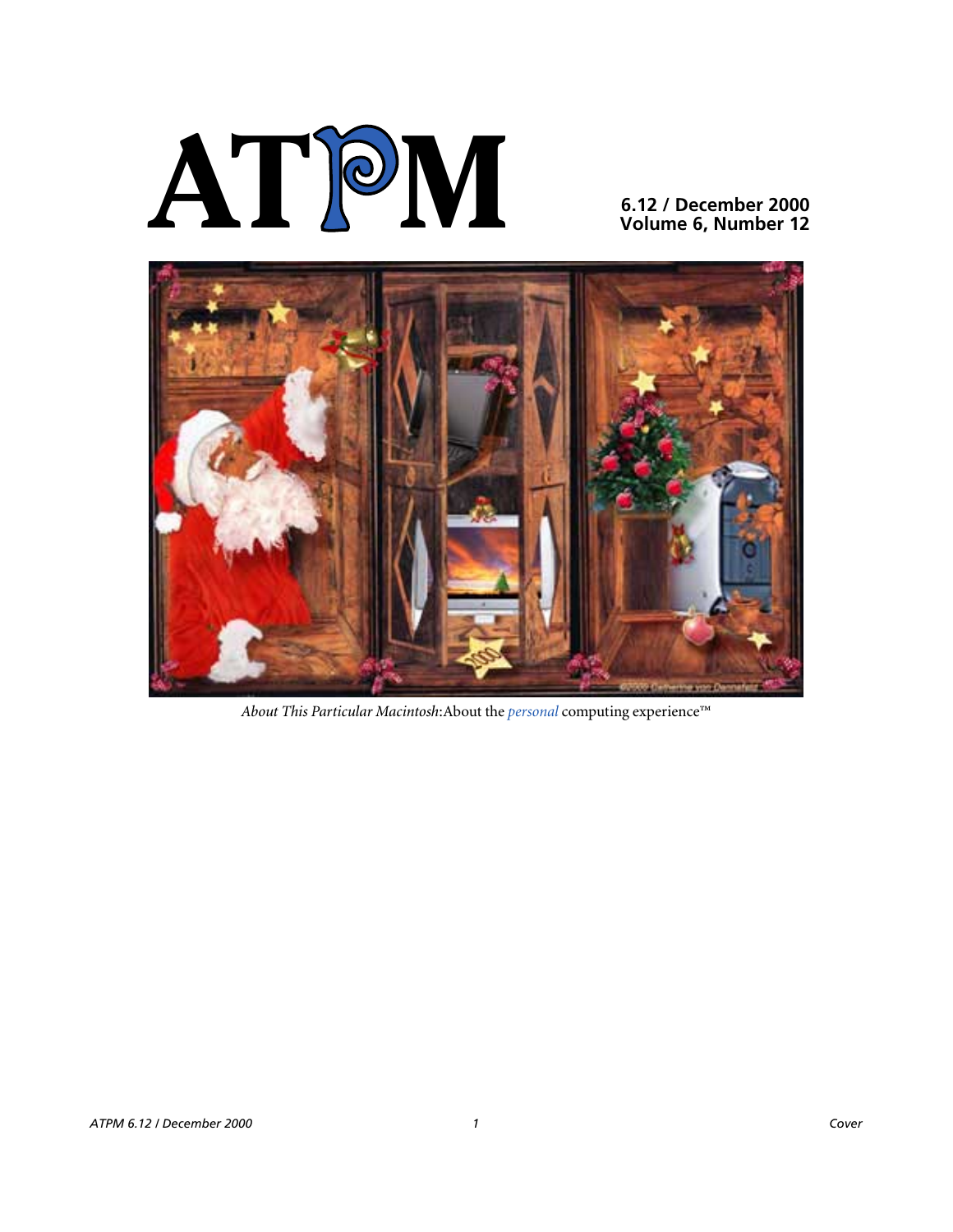#### **Cover Art**

Copyright © 2000 by [Catherine von Dennefeld](mailto:mailto:artiste@napanet.net)<sup>1</sup> <http://www.eternalrings.com> We need new cover art each month. [Write to us!](mailto:cover-art@atpm.com)<sup>2</sup>

#### **Editorial Staff**

Publisher/Editor-in-Chief [Michael Tsai](mailto:mtsai@atpm.com) Managing Editor [Daniel Chvatik](mailto:dchvatik@atpm.com) Associate Editor/Reviews [Paul Fatula](mailto:pfatula@atpm.com)

Copy Editors [Raena Armitage](mailto:rarmitage@atpm.com) [Johann Campbell](mailto:jcampbell@atpm.com) [Ellyn Ritterskamp](mailto:eritterskamp@atpm.com) [Brooke Smith](mailto:bsmith@atpm.com) [Ron Stewart](mailto:rstewart@atpm.com) [Adam Zaner](mailto:azaner@atpm.com) *Vacant* Publicity Manager *Vacant* Webmaster [Michael Tsai](mailto:mtsai@atpm.com) Assistant Webmaster [A. Lee Bennett](mailto:lbennett@atpm.com) List Server Host [Evan Trent](mailto:etrent@atpm.com) Beta Testers [The Staff](mailto:editor@atpm.com)

#### **Contributing Editors**

Games *Vacant* How To's & Reviews [Christopher Turner](mailto:cturner@atpm.com) Interviews *Vacant* Reviews [Eric Blair](mailto:eblair@atpm.com) Shareware *Vacant* Technical [Evan Trent](mailto:etrent@atpm.com)

At Large Robert Paul Leitao Graphics [Grant Osborne](mailto:gosborne@atpm.com) Music [David Ozab](mailto:dozab@atpm.com) Networking [Matthew Glidden](mailto:mglidden@atpm.com) Opinion [Tom Iovino](mailto:tiovino@atpm.com) [Mike Shields](mailto:mshields@atpm.com) *Vacant* [Jamie McCornack](mailto:jmccornack@atpm.com) [Gregory Tetrault](mailto:gtetrault@atpm.com) [Evan Trent](mailto:etrent@atpm.com) *Vacant* Trivia [Edward Goss](mailto:egoss@atpm.com) Web [David Spencer](mailto:dspencer@atpm.com)

#### **Artwork & Design**

Graphics Director [Grant Osborne](mailto:gosborne@atpm.com) Graphic Design Consultant [Jamal Ghandour](mailto:jghandour@atpm.com) Layout and Design [Michael Tsai](mailto:mtsai@atpm.com) Blue Apple Icon Designs Mark Robinson

Cartoonist [Michael Morgan](mailto:mmorgan@atpm.com) Other Art RD Novo

#### **Editors Emeritus**

RD Novo Robert Madill Belinda Wagner

#### **Contributors**

Eric Blair Daniel Chvatik Paul Fatula Edward Goss Jens Grabenstein Anne and Tony Harris Tom Iovino Pat Maquire Jamie McCornack Janet Mobley Michael Morgan Grant Osborne David Ozab Gregory Tetrault Evan Trent Bob Whitney *Macintosh users like you*

#### **Subscriptions**

Sign up for free subscriptions using the [Web form](http://www.atpm.com/subscribe/)<sup>3</sup> or [by e-mail](mailto:subscriptions@atpm.com)<sup>4</sup>.

#### **Where to Find ATPM**

Online and downloadable issues are available at [http://www.atpm.com.](http://www.atpm.com)

ATPM is a product of ATPM, Inc. © 1995–2000, All Rights Reserved ISSN: 1093-2909

#### **The Tools**

Acrobat AppleScript BBEdit FileMaker Pro FrameMaker+SGML iCab **ImageReady** Interarchy LetterRip Pro MacPerl Mailsmith Mesh ShrinkWrap StuffIt

3. http://www.atpm.com/subscribe/

*ATPM 6.12 / December 2000 2 Cover*

1. artiste@napanet.net 2. cover-art@atpm.com

<sup>4.</sup> subscriptions@atpm.com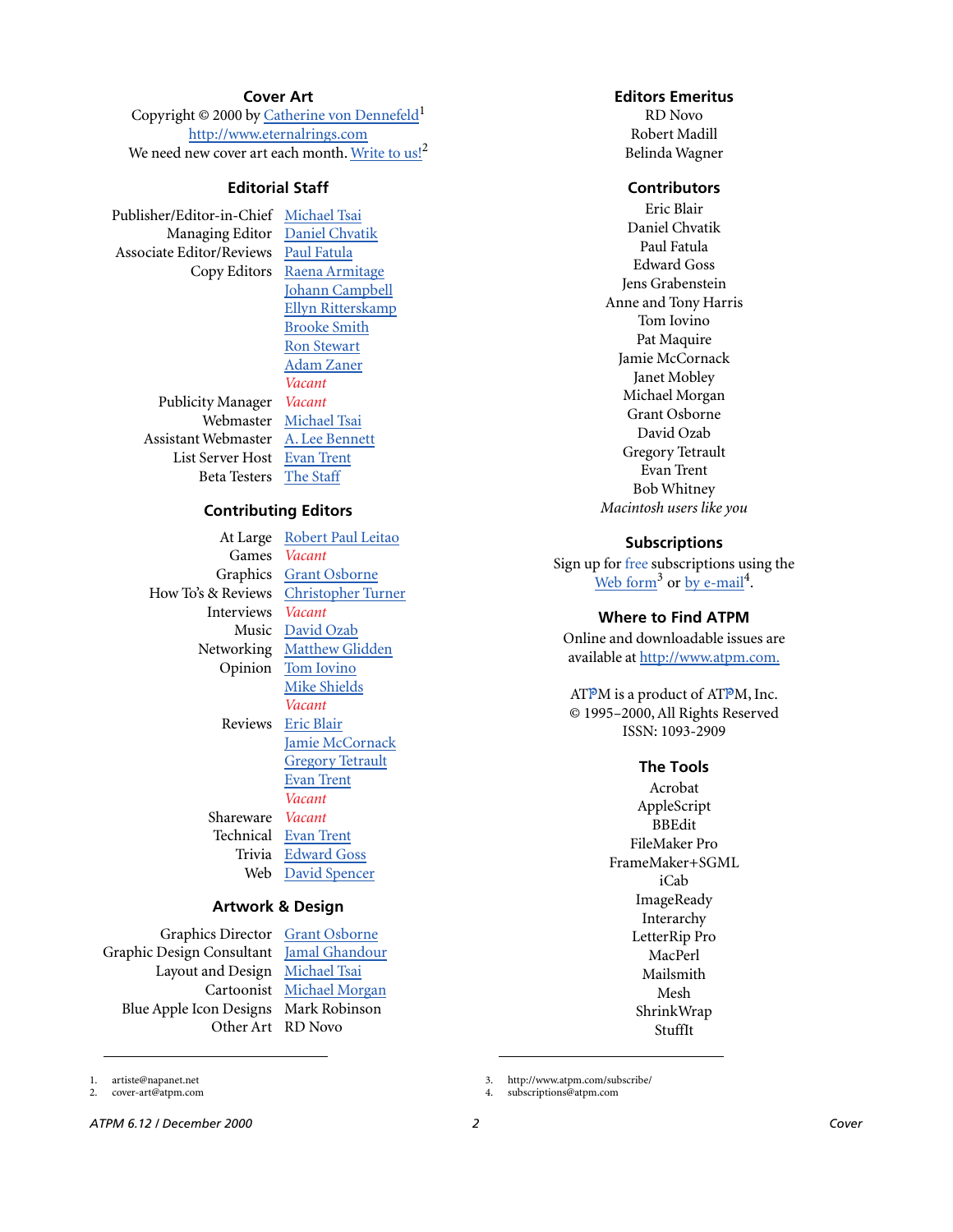#### **The Fonts**

Cheltenham Frutiger Isla Bella Marydale Minion

#### **Reprints**

Articles and original art cannot be reproduced without the express permission of ATPM, unless otherwise noted. You may, however, print copies of ATPM provided that it is not modified in any way. Authors may be contacted through ATPM's editorial staff, or at their e-mail addresses, when provided.

#### **Legal Stuff**

About This Particular Macintosh may be uploaded to any online area or BBS, so long as the file remains intact and unaltered, but all other rights are reserved. All information contained in this issue is correct to the best of our knowledge. The opinions expressed in ATPM are not necessarily those of this particular Macintosh. Product and company names and logos may be registered trademarks of their respective companies. Thank you for reading this far, and we hope that the rest of the magazine is more interesting than this.

Thanks for reading ATPM.

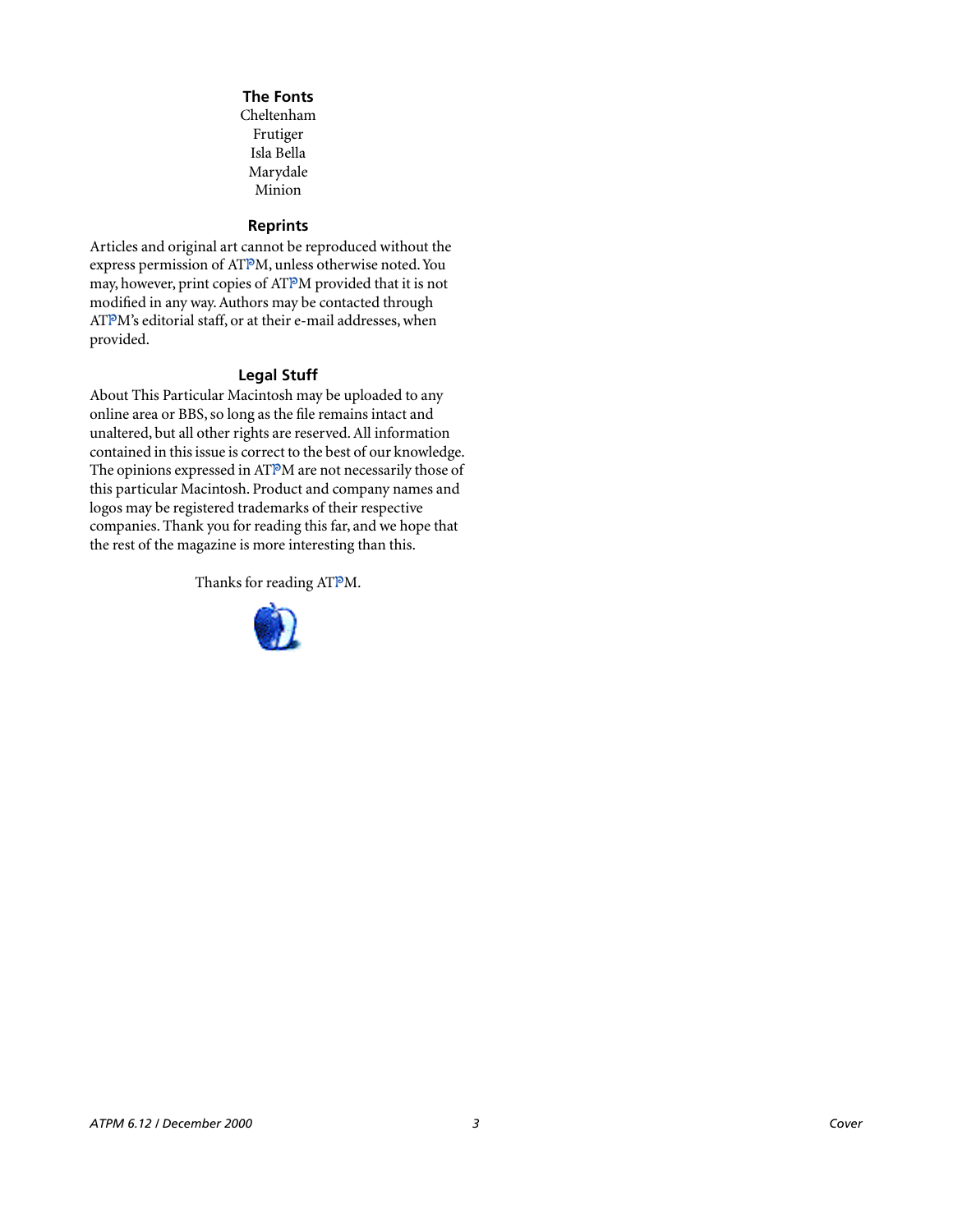# **Sponsors**

*About This Particular Macintosh* is free, and we intend to keep it that way. Our editors and staff are volunteers with "real" jobs who believe in the Macintosh way of computing. We don't make a profit, nor do we plan to. As such, we rely on advertisers to help us pay for our Web site and other expenses.

We would like to thank our exclusive sponsor, Small Dog Electronics, for its generous support of ATPM, the Macintosh, and all things cool. Sponsorship does not imply endorsement, and endorsement does not imply sponsorship. Thank you for your support.



You can help support ATPM by buying from online retailers using the following links: Amazon.com<sup>1</sup>, [MacConnection](http://service.bfast.com/bfast/click/mid9452939?siteid=13311227&bfpage=machomepage)<sup>2</sup>, [MacMall](http://www.commission-junction.com/track/track.dll?AID=53427&PID=297078&URL=http%3A%2F%2Fwww%2Emacmall%2Ecom%2Fmacaffiliate)<sup>3</sup>, [MacZone](http://service.bfast.com/bfast/click?bfmid=1942029&siteid=26240435&bfpage=mac_zone)<sup>4</sup>, and Outpost.com<sup>5</sup>.



1. http://www.amazon.com/exec/obidos/redirect-home/aboutthisparticu

2. http://service.bfast.com/bfast/click/mid9452939?siteid=13311227&bfpage=machom epage

3. http://www.commissionjunction.com/track/track.dll?AID=53427&PID=297078&URL=http%3A%2F%2 Fwww%2Emacmall%2Ecom%2Fmacaffiliate

4. http://service.bfast.com/bfast/click?bfmid=1942029&siteid=26240435&bfpage=mac \_zone

5. http://www.linksynergy.com/fsbin/stat?id=N00D3BtDeo0&offerid=2161&type=3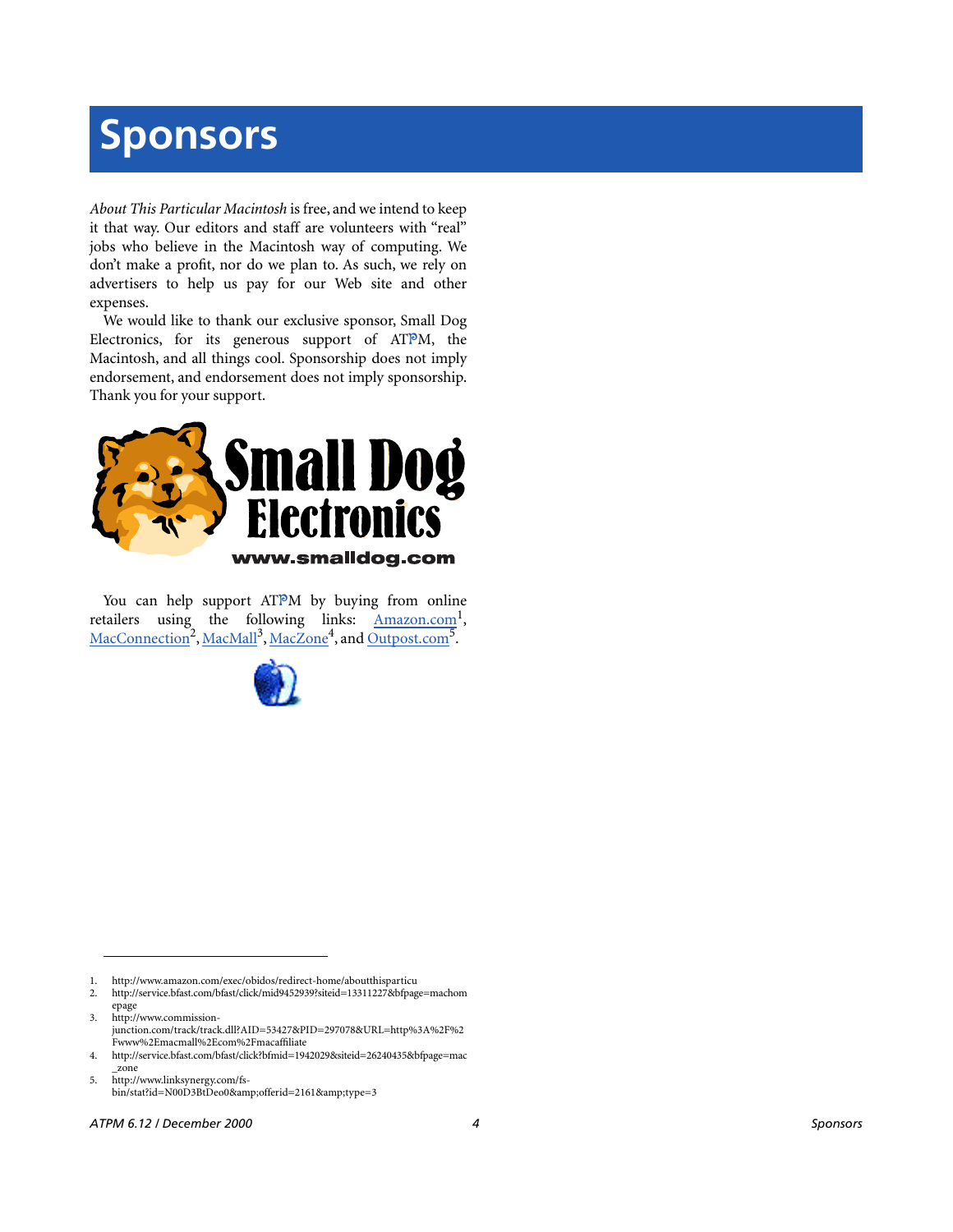# **Welcome**

Welcome to the December 2000 issue of ATPM. Issue 6.12 contains the following articles, reviews, and features. Before we introduce them, though, here is a short look at what happened in November. Happy Holidays!



© 2000 Grant Osborne

#### **Mac News**

This November was relatively quiet in terms of major Mac news.

- Apple's marketing vice president, Steve Wilhite, [left](http://news.cnet.com/news/0�1006�202�3820354.html)<sup>1</sup>.
- Oni, the much anticipated game from the former Bungie, finally went gold<sup>2</sup> for PC, with the Mac version soon to follow. The game is said to be released on January 29, 2001.

#### **Poll**

Last month's reader poll asked whether you own(ed) any Apple stock. Nearly 50% said that they currently owned Apple stock, while 6% don't now, but used to. This month we want to know how important you think printed manuals are. Go cast your  $\underline{\text{vote}}^3$  $\underline{\text{vote}}^3$  $\underline{\text{vote}}^3$ ; we promise not to take too long figuring out what you voted for.

#### **Columns**

#### *Apple Cider: Tidings of Comfort and Joy?*

Tom Iovino discusses how anonymity on the Internet can lead to increased profanity and rudeness. Remember that we are dealing with real people and that we should treat them as such.

"As we enter this year's holiday season, however, I have to wonder about that spirit of friendship and good will toward men, and just how many people actually possess it."

#### *Beyond the Barline: People vs. the Recording Industry—Part III*

David Ozab analyzes three major events in the online music industry: Napster's partnership with Bertelsmann, the conclusion of Universal Music Group's lawsuit against MP3.com, and the official Napster client for the Mac.

"Who Loses? First, the members of the Napster community. Again, I feel no pity toward them. They associated with thieves and attempted to justify what amounts to petty theft. Now the thieves are in league with even bigger thieves, namely record execs. The old saying, 'there is no honor among thieves,' summarizes a tough lesson for the Napster community."

#### *About This Particular Web Site*

Paul Fatula introduces us to LangMaker, your own language generator; ResellerRatings, a rating service for online computer vendors; McSweeney's Internet Concern, a quirky e-zine; Typing Injury FAQ, which informs us about RSI and similar problems and offers advice; and How Stuff Works, which explains the intricacies of how common household items operate.

#### *Graphics and the Internet: Part IX—PNG*

Grant Osborne continues his series on *Graphics and the Internet* with an introduction to the PNG file format.

"Whenever you read an Internet graphics tutorial, all you read about is GIF this and JPEG that. PNG rarely gets a mention."

#### *How To: Buying a CD Burner*

Gregory Tetrault explains what to look for when you decide to buy a CD burner.

"First, you should decide whether you want both CD-R and CD-RW capabilities. If all you want to do is create music CDs, only CD-R is necessary. However, if you don't already have a good, highcapacity backup system (like a DAT tape drive), then I recommend you get a CD-R/CD-RW drive."

<sup>1.</sup> http://news.cnet.com/news/0–1006–202–3820354.html

<sup>2.</sup> http://www.insidemacgames.com/news/story.php?ArticleID=1475<br>3. http://www.atpm.com/index.shtml#poll

<sup>3.</sup> http://www.atpm.com/index.shtml#poll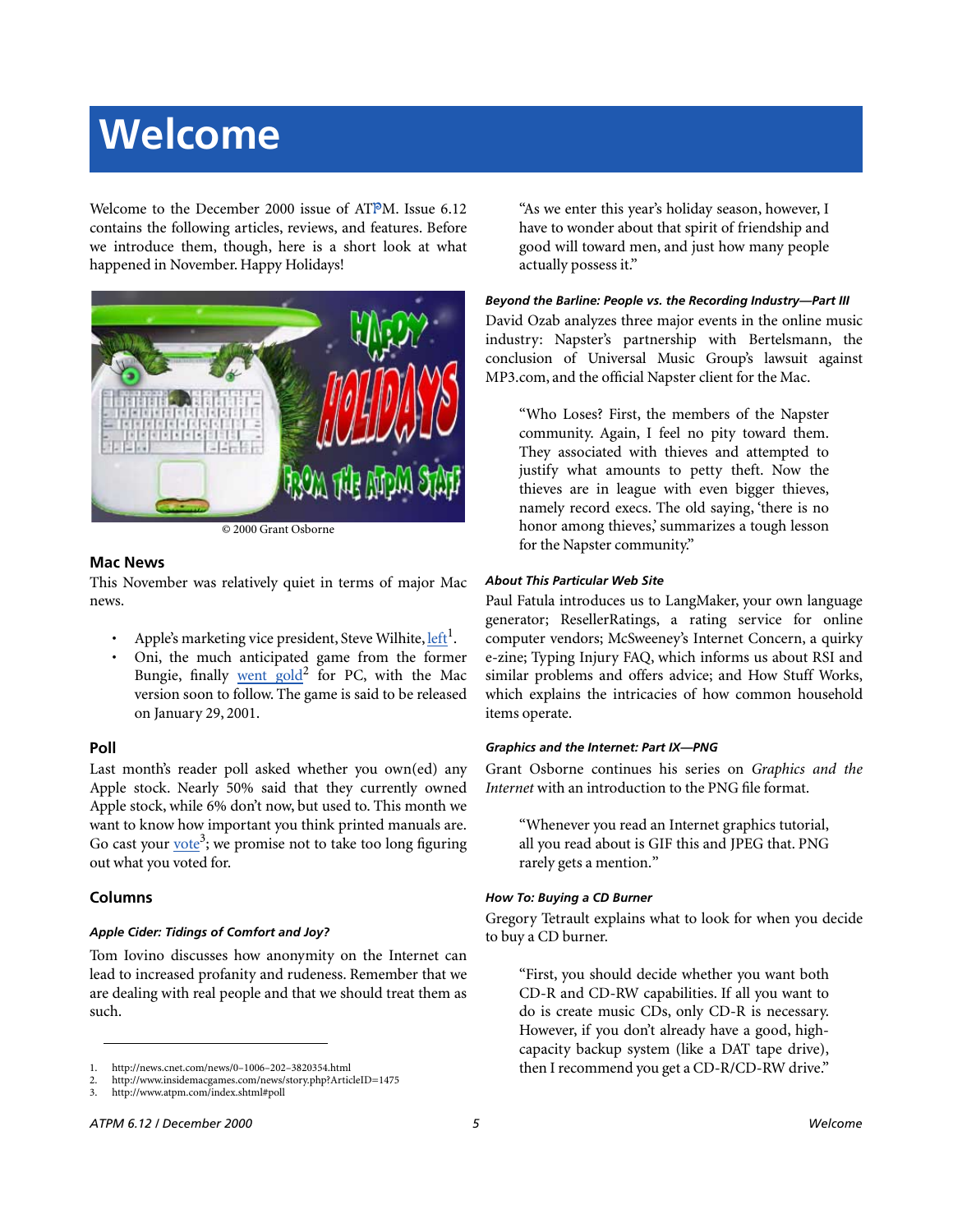#### **Reviews**

#### *Beach Head 2000*

Gregory Tetrault explores Beach Head 2000, a panoramic 3D arcade-style game that puts you in charge of defending a beach head by shooting incoming attackers.

"BH 2000 joins the long list of games that miss out on greatness because they were ported from Windows. In spite of BH 2000's problems, I enjoyed playing the game. BH 2000 becomes addicting because it's fun to blast lots of enemies and to see if you can reach the next level. The ability to save levels decreases the frustration factor: you can reload a level and try different tactics. This game would receive a Very Nice rating if all the bugs and omissions described above were fixed."

#### *GoClick 3.0.1*

Eric Blair introduces GoClick, a nifty Chooser extension that lets you to convert documents to HTML by using an application's Print command.

"I was skeptical when I read how simple GoClick made creating Web pages. Typically, if something sounds too good to be true, it usually is. That's not the case here. GoClick lives up to its lofty billing. There are a few bugs and annoyances that keep GoClick from getting an Excellent rating—mostly the fact that two of the bugs involve major applications on which many people rely—but it is easily the best approach to graphical Web page designing that I have ever seen."

#### *Making iMovies (book)*

Jamie McCornack's book review explains why this is a title every aspiring director should own.

"These sins (except for the last one) go back to the 60s, when 8mm movies reached the masses. If you're too young, ask your folks if they remember visiting friends to watch their vacation movies. They'd sit in a darkened room, nursing mixed drinks and nibbling party snacks made from breakfast cereals, while Ralph narrated, 'Here's Martha and the kids standing by the Grand Canyon and waving—except for Clarissa, she's the shy one.'"

#### *Understanding Interactivity (book)*

Paul Fatula shares his own insights on interactivity and its role in the computer revolution in this extensive book review. "Let me be totally up front with you: I want you to read this book. Understanding Interactivity is about just what the title leads you to believe. It gets you thinking about what interactivity is, how it should be used, and how little it is used to good effect in most programs and Web sites that you see today. Rather than being a programming book that tells you how to write code, it tries to give you an idea of how programs should work in order to give users an enjoyable and productive experience."

#### *ZephIR! 1.02b1*

Gregory Tetrault reviews ZephIR!, an ADB solution that lets Mac users control various devices with a virtual remote control and complex AppleScripts using an infrared transmitter.

"When I read about ZephIR! I got excited. The idea that I could control all my audio/video equipment with my Macintosh had great appeal. I ordered and installed both ZephIR! and X-10's POWERMID. However, my excitement waned after spending hours trying to create virtual remote controls. It diminished further when I couldn't overcome Playlist and Custom Remote problems even though I am a proficient AppleScript programmer. ZephIR! needs a thorough manual, active help features, extensive offline tutorials, and a larger library of prebuilt components."

#### **Extras**

#### *Cartoon*

For unto us a child is born…find out why he is real special.

#### *Desktop Pictures: Reader Submissions*

Enjoy desktop pictures from various readers, presenting a wide variety of topics such as leaves, ranch landscapes, an Irish Pub, Southern France, the Oklahoma City Bombing Memorial, and Puget Sound.

#### *Trivia Challenge: NCAA Basketball*

This month, Edward Goss challenges you to match colleges/universities with their corresponding basketball teams.

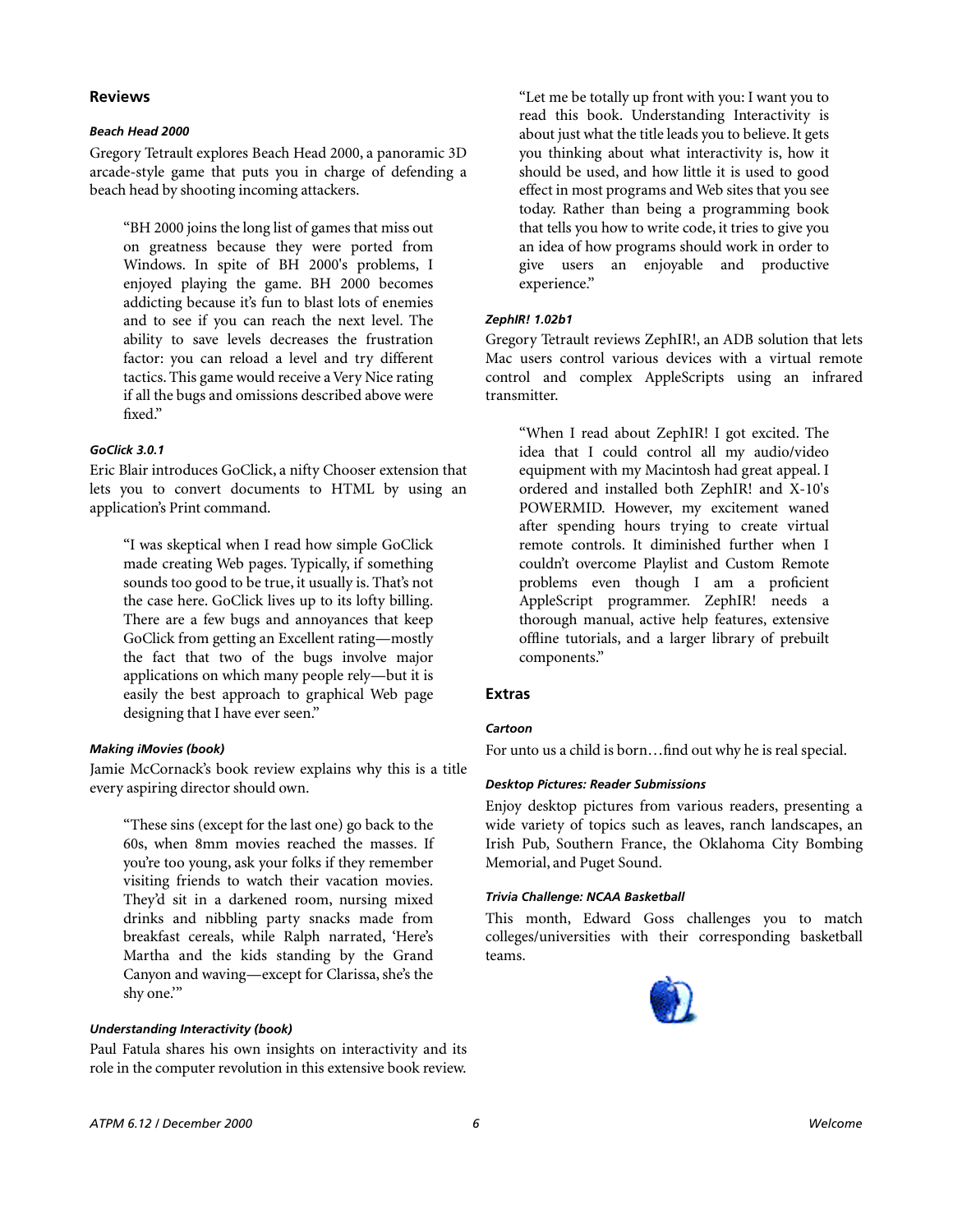# **E-Mail**

#### **Deadly Web Sins**

I disagree that long text should be [broken into screen-sized](http://www.atpm.com/6.11/graphicsandtheInternet.shtml) [chunks](http://www.atpm.com/6.11/graphicsandtheInternet.shtml)<sup>1</sup>. That makes the whole process read a bit, stop, click, wait, wait some more, read a bit, stop, click, etc. I always think that people break articles up so more banner ads can be served.

Please! Let the whole article load! Even if it's long. We can start reading while the rest gets downloaded. Reading further in the article is a simple page down, not the click, wait, wait, read process.

*—Tim Selander*

I agree that some Web sites are guilty of breaking down articles into unusably small parts. Who wants to have to load a new page after reading every paragraph anyway?

When writing that piece, I was referring to those Web sites that have pages that scroll on for miles and miles, particularly those with lots of images. These can take some time to load, and if a visitor doesn't see the page load up in a few seconds they are inclined to click back to another site.

Remember: if a visitor has found your page via a search engine, your site may be one of many with similar content. If your page doesn't load swiftly, there are many others that could.

Your comments are entirely valid. If an article is split over several pages, it would be certainly nicer to have an option to "see whole article," especially for printing purposes. There's nothing worse than having to do lots of cutting and pasting, just to get a printout. *—Grant Osborne*

#### **A Worm in the Apple**

I was just reading the [responses](http://www.atpm.com/6.11/worm-in-the-apple.shtml)<sup>2</sup> to [A Worm in the Apple](http://www.sunday-times.co.uk/news/pages/sti/2000/10/22/stidordor01006.html)<sup>3</sup> and felt I had to respond. I am, I guess, an "average" Mac user—fairly intelligent, fairly educated, and also fairly results-oriented. The Mac is designed to let the customer do what he wants, and isn't that the main motivation to buy a computer in the first place?

I always have to laugh when I buy dual-platform software, because I know I'll have been using it for half an hour before the Wintel user has managed to get it installed. I don't have to learn a lot of stuff I don't want (or need) to with the Mac. I just start doing what I wanted or needed to do with it.

I knew nothing about HTML or JPEG or any of that Web design stuff, but, after buying Adobe GoLive and a how-to book, I had a Web site online in four days. This was only possible because the hardware didn't get in my way. My seven-year-old son mastered the basics of working with the Mac in two days, even though there were problems with the

printer driver that continually caused the computer to freeze. This was a blessing in disguise, for my son learned one of the most important rules of working with computers—*save* your work, *often*!

And all of this hullabaloo over chip speeds—c'mon guys, how many users even notice the difference, really (a faster download doesn't mean you can read your e-mails any faster)? I'll stack my iBook SE against anything the Wintel world has to offer; for speed, simplicity, and value-formoney, the Mac simply cannot be beaten.

*—Chris Jones*

I am one of those "Please don't let Apple die" people. I love my Macs and hate the thought of being reliant on PCs. I have one of those PCs here on my desk next to my Mac (heresy!) to remind me of how much more efficient the Mac is than the PC.

**• • •**

Apple seems to always find a way to screw up its advantage and find another once they get close to the bottom of existence. Why does this happen? I seldom hear moans from PC makers. Why must Apple always provide the doom and gloom scenes for the computer world? They have by far the best machine. If you don't believe me, then buy a PC and compare regular functions with a Mac.

Are we (Apple) in danger of "going broke" again? If so, then I want to buy enough Apple equipment to last me for the rest of my life!

*—Jim Hathorn*

#### **Digitizing Audio from Vinyl**

Can you suggest where I can find Mac software for converting vinyl audio recordings to digital? I know you guys aren't a music audio magazine, so I was reluctant to approach you. It is a last resort.

*—Jim Brunswick, Toronto*

Assuming that you have your stereo plugged into your computer, any audio recording software will do the trick. I personally like SoundEdit 16 from Macromedia because it is very powerful and has a lot of filters for cleaning up sounds. Adaptec Toast also has some utilities for tidying up the clicks and pops in vinyl before burning them out to CD. *—Evan Trent*

#### **RealAudio**

In the November 2000 issue of ATPM, in a [letter about](http://www.atpm.com/6.11/e-mail.shtml) [RealAudio files](http://www.atpm.com/6.11/e-mail.shtml)<sup>4</sup>, David Kettlewell wrote:

<sup>1.</sup> http://www.atpm.com/6.11/graphicsandtheInternet.shtml

<sup>2.</sup> http://www.atpm.com/6.11/worm-in-the-apple.shtml<br>3. http://www.sunday-times.co.uk/news/pages/sti/2000/

<sup>3.</sup> http://www.sunday-times.co.uk/news/pages/sti/2000/10/22/stidordor01006.html 4. http://www.atpm.com/6.11/e-mail.shtml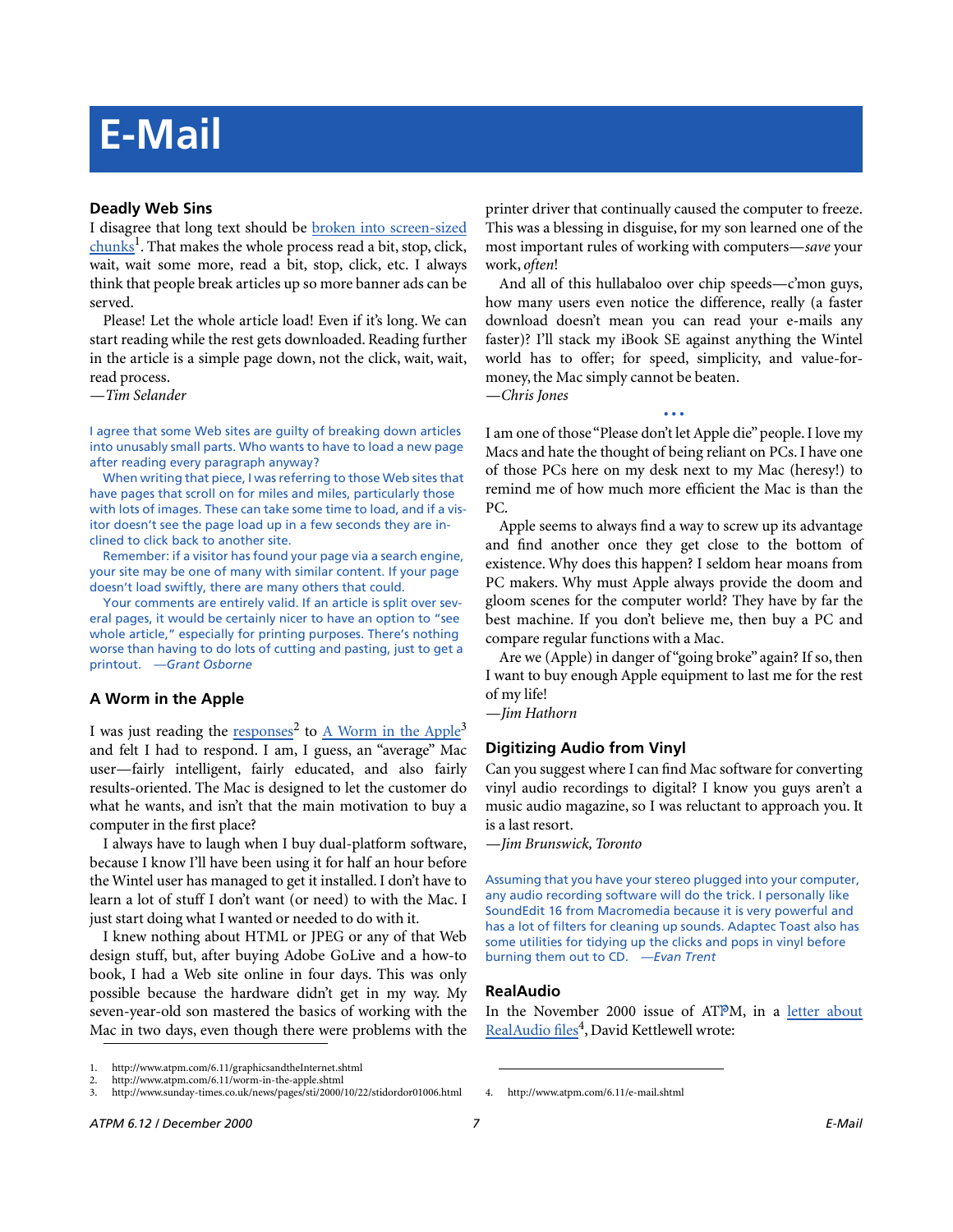"The files are a bit quiet and I would have liked to normalize them in my sound editor…"

This would be a big mistake with RealAudio files. RealAudio uses a lossy compression format; in other words it "throws away" lots and lots of information that it decides is not necessary, in order to get all the information in the audio through the extremely thin pipe available when streaming audio over the Internet. One of the downsides of lossy

compression is that any digital manipulation of the audio, such as normalizing or equalizing needs all that other information that is no longer present in the .ra file, and will completely destroy any faint resemblance to audio quality still left in the RealAudio. Evan Trent properly advised amplifying the sound in the analog realm, but I wanted to mention why that was important.

*—Trevor Zylstra*

*Copyright © 2000 the ATPM Staff,* [editor@atpm.com](mailto:editor@atpm.com)*. We'd love to hear your thoughts about our publication. We always welcome your comments, criticisms, suggestions, and praise. Or, if you have an opinion or announcement about the Macintosh platform in general, that's OK too. Send your e-mail to* [editor@atpm.com](mailto:editor@atpm.com)*. All mail becomes the property of ATPM.*

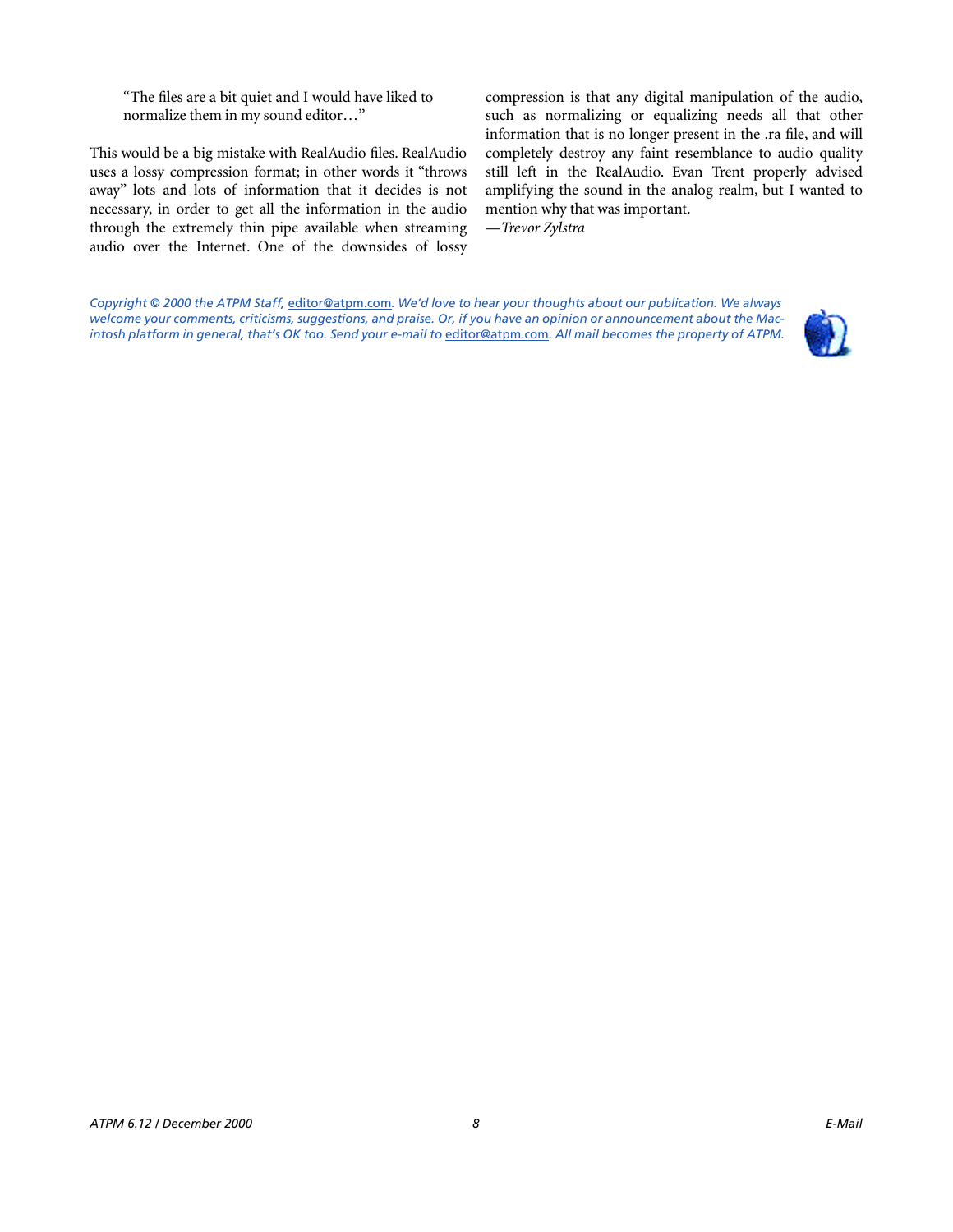**by Tom Iovino, [tiovino@atpm.com](mailto:tiovino@atpm.com)**

# **Tidings of Comfort and Joy?**

Now that we're in the holiday season, it's time for the networks to dust off the old classics and show 'em over and over again until we're ready to barf.

You know the ones I'm talking about. *It's a Wonderful Life*. *A Christmas Carol*. *Frosty the Snowman*. My favorite is *How the Grinch Stole Christmas*. No, not the current Jim Carrey movie, but the old, animated Dr. Seuss classic.

For those of you not familiar with the story, the Grinch hates the arrival of the holidays because all of the Whos in Whoville celebrate so much, it gives him a headache. To derail the Who Holiday celebration, the Grinch devises a plan to snatch the holiday spirit right out of Whoville.

After the Grinch swipes all the presents, decorations, and food for the next day's festivities, the Grinch is surprised to see—and hear—the Whos celebrating the holiday as if nothing had happened. At that, the Grinch realizes that it's not the trappings, but the friendship and love we share that makes the holidays.

Ironically, the live-action version of this tale is one of the most heavily commercially sponsored movies I can remember.

As we enter this year's holiday season, however, I have to wonder about that spirit of friendship and good will toward men, and just how many people actually possess it. Oh sure, during holiday seasons past, not everyone in the world was enjoying peace and harmony. Witness the Battle of the Bulge in 1944 for a classic example. But, now, with the Internet and the anonymity that comes with it, have we somehow lost that spirit?

We all get frustrated or angry from time to time. If the teller at the bank makes too much small talk with a customer ahead of you, or the doctor keeps you in the waiting room when you were on time for a scheduled appointment, it can make you angry. To a certain degree, it's okay to react to this impulse of anger by, say, breathing deeply to calm yourself down.

But there comes a point where behavior is unacceptable. Even those involved in the retail industry—where schmoozing customers is the number one goal—will not hesitate to ask belligerent customers to leave the store if they become abusive. While employees may typically be asked to exercise a great deal of patience, managers know there is a certain level of employee dignity that needs to be preserved, even at the cost of a sale. That's just the way things are, and people usually understand when they're getting close to the point where they're about to go overboard.

Why, then, does it seem that quite a few people on the Internet believe that these mores don't apply in the virtual community? Last month, with the U.S. presidential elections bearing down on us, I thought it would be funny if I strung together a few [notable quotes from political figures](http://www.atpm.com/6.11/cider.shtml)<sup>1</sup>. As the issue went to bed and was posted on the Internet, I was thinking that my choice of quotes would provide some entertainment to our readers. And I'm sure that it did.

But not for everyone. In the days that followed, I received a few blistering e-mails from some of our readers who believed that my choice of quotes appeared to be skewed toward supporting Al Gore over George W. Bush. In one, the writer didn't mince his words:

I am stunned that you would take the risk of alienating avid fans by placing a Pro-Gore Anti-Bush Sentiment.…Well I for one will gladly say....Go F%#k Yourself!!! Stay the f%#k out of Politics and stick to the Mac.…Or maybe you should vote for Al Sharpton's pal…Nader!…and please…feel free to remove me from your e-mail subscription list.

For years, my mom and dad told me not to talk about politics or religion, because some people aren't able to differentiate the two, and defend their views on both with an equal amount of zeal. But wow. This e-mail took my breath away. First of all, this writer doesn't know my political views or how I stand on certain issues. To be honest, I'm a conservative leaning moderate, a registered Republican, and I voted for W. Of all of the quotes I selected for my column, only one was made by a presidential candidate, and that one was made by Al Gore, and only because it had to do with his claimed creation of the Internet. In fact, I purposely looked for quotes from conservatives and liberals alike. But because one of the most prolific gaffe-makers in history (Dan Quayle) happened to be a Republican, this reader somehow thought I was attacking the Republican candidate for president.

Politics aside, how is it possible that a person can feel so free to dash off a scathing, vulgar e-mail to a person he has never met in his life, who has never once done anything to personally offend him?

<sup>1.</sup> http://www.atpm.com/6.11/cider.shtml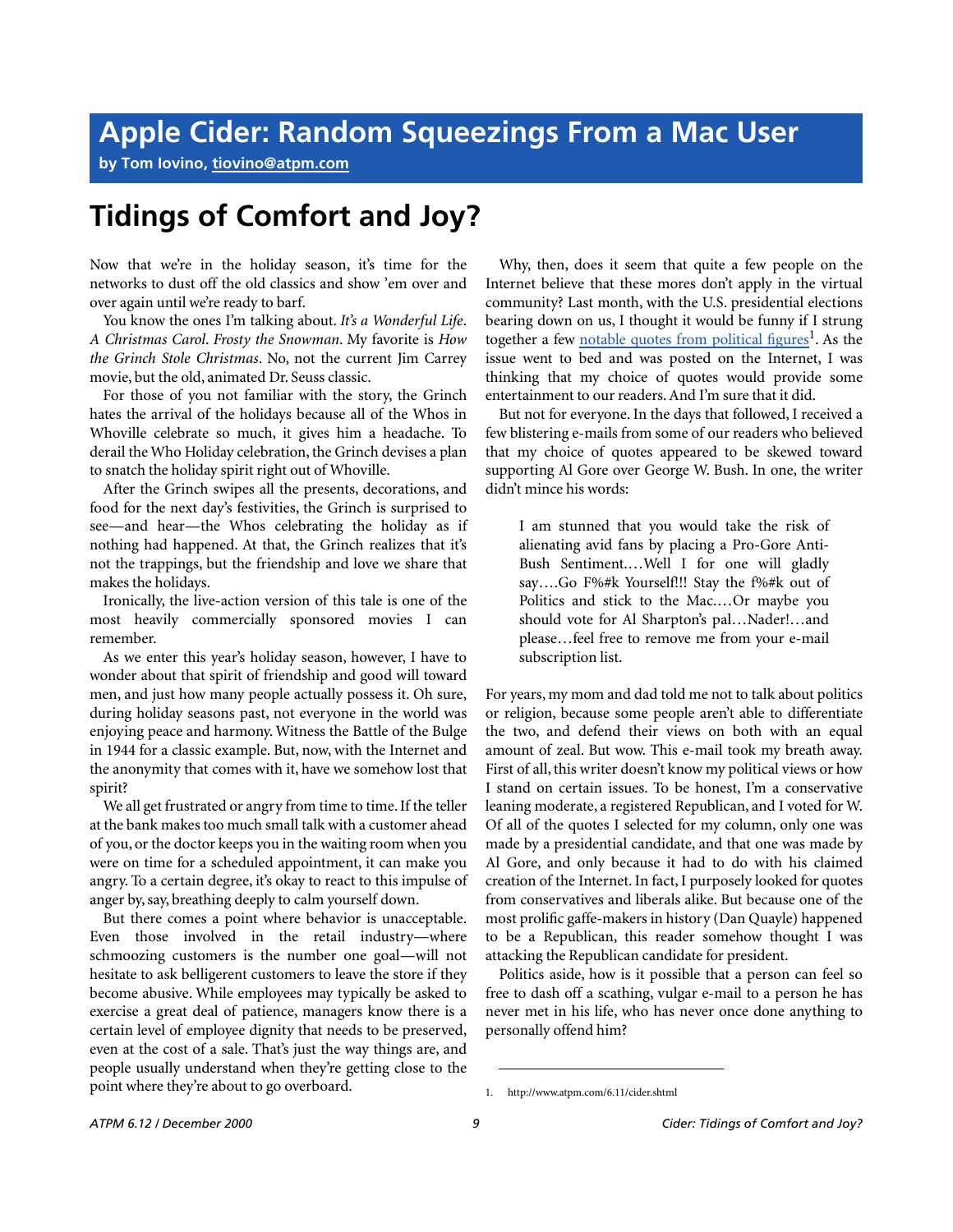The answer is anonymity. Unless someone has absolutely no control over himself, he would never consider, say, walking into a grocery store and spewing profanity at a cashier. Once you have to look into the eyes of someone you want to berate, you realize that there's a person there—someone's son, daughter, mother, father, cousin, best friend, or co-worker. Someone with a life and real feelings (and someone who can call the police and have you escorted off the premises).

On the Internet, however, when you look at that Outlook Express e-mail form or at the reply box on a newsgroup, it's easy to pretend that the person on the other end has no feelings. In fact, some people may even forget that they are interacting with actual humans, as they would over the telephone or in person.

You just have to divorce yourself of that idea.

*Copyright © 2000 Tom Iovino,* [tiovino@atpm.com](mailto:tiovino@atpm.com)*.*

Don't get me wrong. There are *plenty* of things to disagree about, and the free exchange of ideas—even if the ideas are at opposite ends of the spectrum—is what makes the Internet unique. What you do have to remember is that those are real people out there and that it's wise to mind your manners.

A few days after I received the first e-mail, I received another about my [October column](http://www.atpm.com/6.10/cider.shtml)<sup>1</sup> from a reader in England. While he disagreed with some of my stands on the

issue, he never once resorted to profanity or insults. He agreed with some of my points, and helped me see that there was indeed another side to the argument. Through the process, not only did I enjoy the exchange of ideas, I learned something about our readers: namely, that for each person out there who resorts to profanity and insult, there's at least one who wields respect, a keen mind, and a sharp wit. Remember this holiday season that the words you read on your computer screen were written by real people who have real feelings as well.

During the American Civil War, a Union General prepared a scathing letter regarding the performance of one of his subordinates. He showed the letter to Abraham Lincoln, and the President contemplated the words the commander had penned. Mr. Lincoln suggested that the General tear up his letter and write a new copy, knowing that the General's anger would have subsided after some time had passed. Before you hit that send button, you might recall the wisdom of Lincoln. That way, we might all have a Grinch-like revelation, and keep the holiday spirit alive year-round.

Happy holidays to each of you.

<sup>1.</sup> http://www.atpm.com/6.10/cider.shtml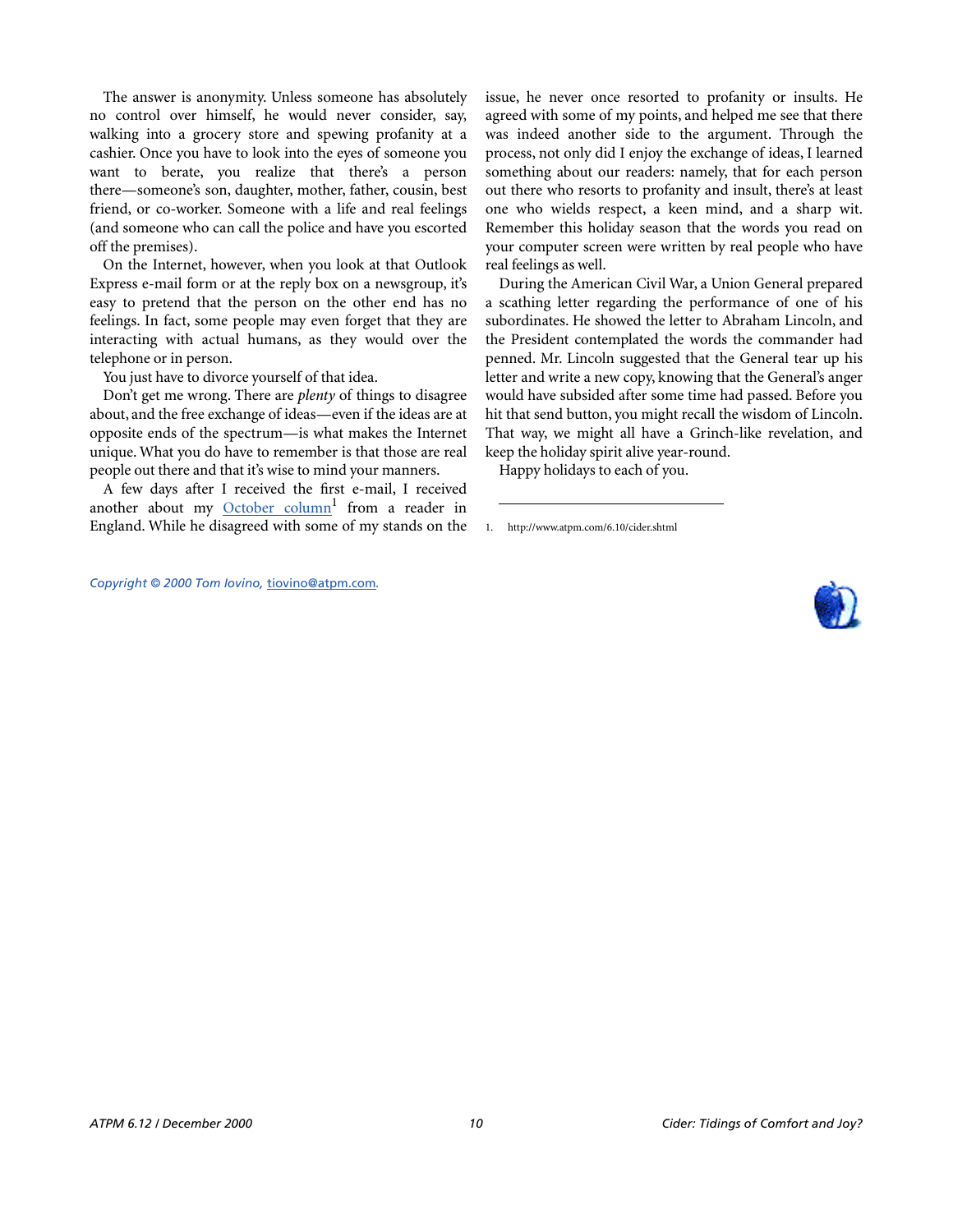**by David Ozab, [dozab@atpm.com](mailto:dozab@atpm.com)**

## **The People vs. the Recording Industry—Part III**

Last month, three major news items surfaced regarding the ongoing MP3 copyright controversy. First, Napster partnered with former opponent Bertelsmann (parent company of RIAA member BMG). Second, MP3.com reached a deal with Universal Music Group, the last remaining RIAA member from the original suit. Third, and most importantly for Mac fans, Macster was re-released as the official Napster client for Macintosh. An artist's take on all three items follows.

#### **A Marriage Made in…?**

The Napster controversy took an interesting turn when Bertelsmann (the parent company of BMG, Barnes & Noble, and CD NOW) entered into a deal with the online MP3 swapping company, and thus broke from the copyright infringement lawsuit brought by the Recording Industry Association of America (RIAA, which also includes Universal, EMI, Warner, and Sony). Now the controversy is between Napster and its members, who fear an end to the free music sharing (and some would say theft) service. I have little pity for Napster members, for the sole reason that they got something for nothing for too long. The real question is, "Who benefits from this deal, the artists or the record company?" In an attempt to answer this question, I went straight to the sources—the press release and "Q and A" posted by Napster on their Web site. The information, placed here voluntarily, speaks volumes.

#### **What Napster and Bertelsmann Want You to Believe**

The press release announces the settlement and subsequent "alliance" between Napster and Bertelsmann. The motivation, according to Napster, is to "find a system that rewards artists for their work when members of our community share their music over the Internet." In the long term, this will mean transforming into a "membership-based service." The "Q and A" attempts to reassure existing Napster users that the character of the service won't change, and that a "free service" will remain after the fee-based membership is implemented. It also reaffirms Napster's independence.

#### **What They're** *Really* **Saying**

Though they claim to be striking this deal on behalf of artists, BMG is a record label, and their investment is about their financial return. It is Napster's agreement with BMI (Broadcast Music Inc.) and negotiations with ASCAP (American Society of Composers, Authors, and Publishers) that will ultimately protect artists, as most artists write their

own work (as they have for decades) and make the bulk of their profits from royalties. In the few genres where independent songwriters still make a living (principally country and some Top 40 pop), all the profits come from royalties. In both documents, Napster glosses over the distinction between record labels (the RIAA) and performing rights organizations (ASCAP and BMI), and ignores their radically different goals.

As for the free service, I expect it to remain only as a demographic tool for BMG. Tracking the exchanges within the Napster community will provide BMG valuable information, not only about their own artists but competitors in the same genres. BMG could also turn around and sell this information to other interests. The RIAA's member labels already tried this with their own sponsored service Myplay.com, which never came close to the success of either Napster or MP3.com. (See my column in issue 6.06 for [my](http://www.atpm.com/6.06/barline.shtml) take on Myplay.com<sup>1</sup>).

#### **Who Loses?**

First, the members of the Napster community. Again, I feel no pity toward them. They associated with thieves and attempted to justify what amounts to petty theft. Now the thieves are in league with even bigger thieves, namely record execs. The old saying, "there is no honor among thieves," summarizes a tough lesson for the Napster community.

Second, the artists, who will gain almost nothing from this deal even though they are the ones who bring the record companies all their profits. As long as the RIAA can retain their monopoly on distribution, artists will see next to nothing.

Third, Napster. BMG is just one of the five members of the RIAA. Who knows what the price of a settlement will be for the other four, if they decide to settle at all? Napster could face the same situation as MP3.com did earlier this year when, after MP3.com settled with the other four members, Seagrams (parent company of Universal Music Group) took them to court anyway. In fact, I wouldn't be surprised if this exact same thing happened to Napster. Where will it end up then? Will Napster be able to meet its end of the bargain with BMG and any future partners while paying out a judgment, or will the terms of repayment be Napster itself?

Fourth, ultimately, the RIAA itself. No monopoly lasts forever. As more artists realize that the Internet provides a far

<sup>1.</sup> http://www.atpm.com/6.06/barline.shtml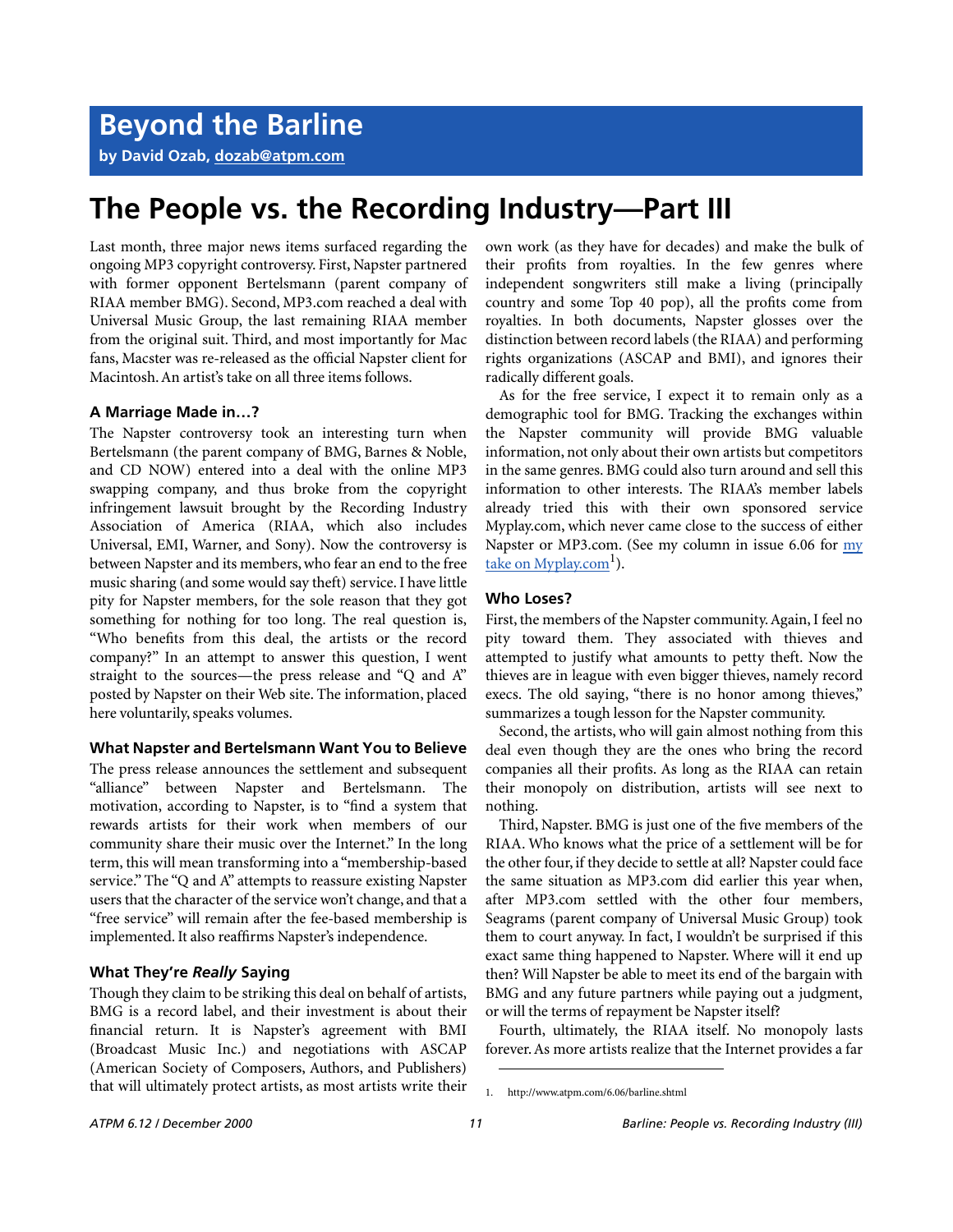more lucrative method of distribution than record labels, they will break off on their own and the record industry will have to pay more money to keep as many artists as they can. Finally, we'll have some competition between labels and "freelance" artists and everyone will benefit.

#### **Meanwhile, in Another Courtroom**

Universal Music Group received an award of \$53.4 million in their copyright infringement suit. Concurrently, they announced a non-exclusive North American license for the use of their recordings on MP3.com's MyMP3 and BeamIt services. According to Universal, "It was never our intent to put MP3.com out of business," but merely to assure that "copyright owners and artists need to be properly compensated for use of their work."

But Universal is not a performing rights organization either. Neither the judgment nor their subsequent deal with MP3.com will increase artists' royalties. Both, however, will increase record company profits at the expense of both artists and consumers.

None of the press releases issued over the last several months have disclosed details of the individual settlements. Having frequented MP3.com both before and after the court case, though, I can hazard an educated guess. Since July, when EMI became the first label to settle, the MP3.com site has undergone a noticeable change. Now, when you want to

play or download a track from an independent artist (we are still the backbone of MP3.com) you must enter your e-mail address, country, and postal code. Upon entering this information, a cookie is stored on your hard disk to identify you during subsequent visits. Who gets this valuable demographic information? The RIAA.

#### **Finally, Macster Becomes Napster**

For those of you who frequent Napster (and are still reading after I called you thieves) there is some good news. Macster, the most stable and feature-rich Napster clone, has been adopted as the official Napster client for Macintosh. I tried it out (purely for journalistic reasons, I swear) and found a few improvements that bring it up to par with the established Windows application. So if you're going to frequent Napster, now seems to be the best time with free access and a fullyfunctional Mac client.

I ask one more thing, though, as an artist. Sample songs, not whole CDs, and buy the ones you like. At most, my "Downloads" folder was about 200 MB in size (equivalent to three CDs in length) and I sampled the tracks as part of the process of planning CD purchases. I never offered any for upload, and I dumped them after I evaluated them. Maybe I'm the one making excuses now, but I know that I haven't cost any musicians a dime in royalties. The RIAA could never honestly claim that.

*Copyright © 2000 David Ozab,* [dozab@atpm.com](mailto:dozab@atpm.com)*.* [David Ozab](http://darkwing.uoregon.edu/%7Edlo)*1 is a Ph.D student at the University of Oregon, where he teaches electronic music courses and assists in the day-to-day operation of The Future Music Oregon Studios.*



<sup>1.</sup> http://darkwing.uoregon.edu/%7Edlo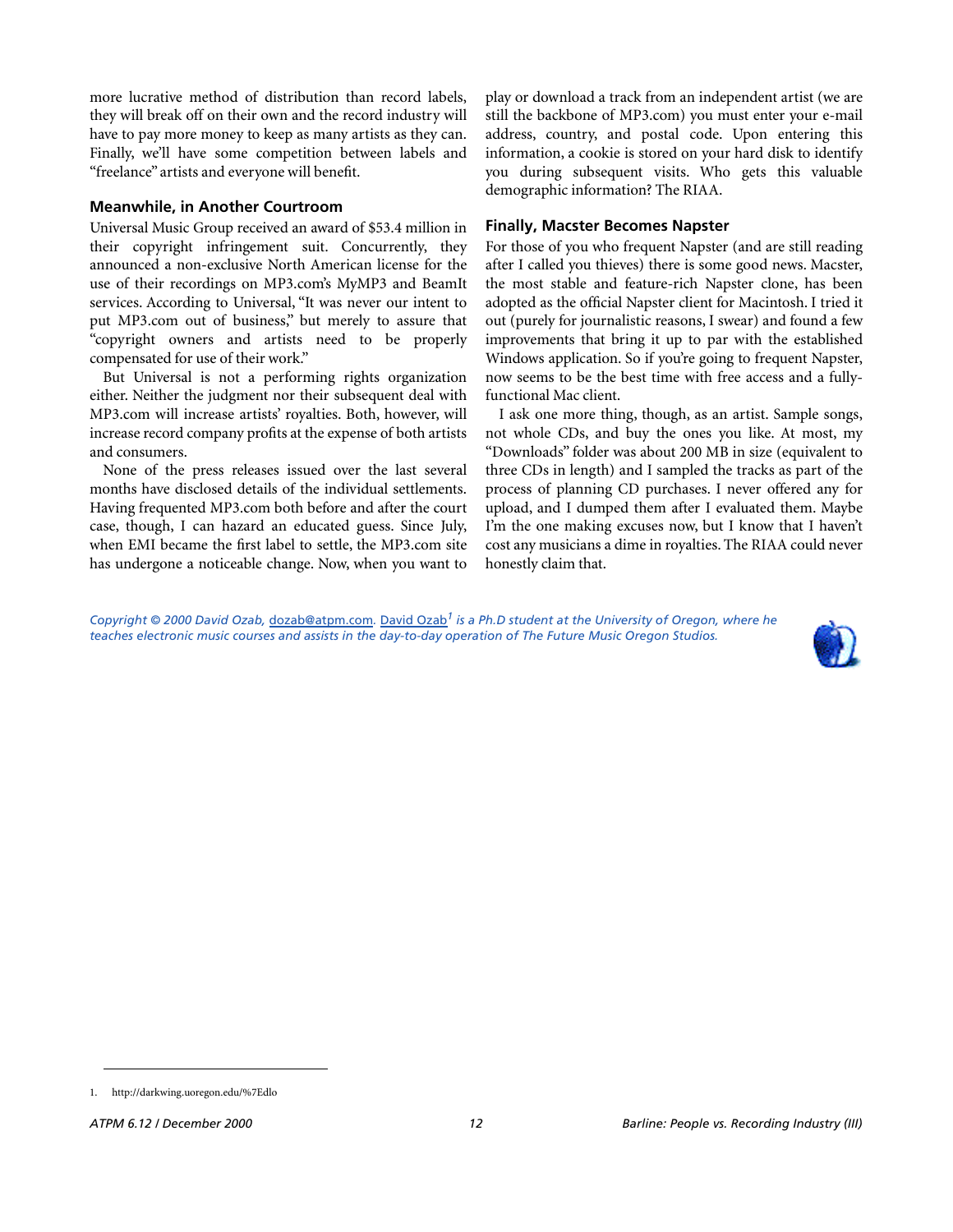**by Paul Fatula, [pfatula@atpm.com](mailto:pfatula@atpm.com)**

#### **LangMaker**

**Web:** <http://www.langmaker.com> *Create Your Own Language*

Aren't you sick of all the rules and exceptions to rules and irregular verbs and strange tenses that plague English? Well, stop complaining and do something about it: Create your own language! This site contains a "How To" newsletter for people wanting to create their own model language, a basic English word list to get you started on vocabulary, and a link to a free program designed to let you "Invent your own language in minutes." (Sadly it's Windows-only, but the source code is available, so feel free to port it to your Mac.) The site also contains information about a staggeringly long list of invented languages, from Furbish to Pitakosilano. Sometimes silly, sometimes serious, and always obscure, this is your one-stop source for made-up languages.

#### **ResellerRatings**

**Web:** <http://www.resellerratings.com> *Comments & Ratings of Hardware Resellers*

One of many sites of its kind, ResellerRatings lets you view and post opinions of the many computer hardware vendors online. I'm a bit partial to this site over others such as <http://www.bizrate.com>because it saved me from buying a digital camera from a company whose customer comments are enough to give nightmares to any Internet shopper. The customer comments give you a much better idea of what a company is like than a mere numerical rating, even if it makes for lengthy reading (depending on which reseller you're checking up on). Before placing an order from a company you've never done business with, check out this site.

#### **McSweeney's Internet Concern**

**Web:** <http://www.mcsweeneys.net> *McSweeney's Quarterly Concern, on the Web*

The Internet version of the very small print journal, *McSweeney's Quarterly Concern* ("a quarterly journal published three times a year and distributed as best we can")

*Copyright © 2000 Paul Fatula,* [pfatula@atpm.com](mailto:pfatula@atpm.com)*.*

ranges from humorous to experimental to inane, with a new article posted every day on topics such as "Shampoo" and "What 100 People, Real and Fake, Believe About Dolores." The zine is edited by Dave Eggers, whose *Heartbreaking Work of Staggering Genius*, published earlier this year, pretty much lives up to its name. This is also the place to find out about the public appearances of Neal Pollack, who is unquestionably the best writer who ever lived. McSweeney's is well worth checking out if you're amused by that kind of thing, otherwise just throw it across the room.

#### **Typing Injury FAQ**

**Web:** <http://www.tifaq.com> *All About Repetitive Strain Injuries*

While this site provides lots of information for people who suffer from Carpal Tunnel Syndrome and other injuries caused by excessive computer use, my favorite section of the site is its listing of alternative input devices. There are many different keyboards designed to prevent (or at least minimize) RSIs, but finding one can be difficult, especially if Mac compatibility is an issue. This the place to start looking. Similar information is offered for furniture and mice, so go ahead and design your ideally ergonomic workstation, even if you could never afford it.

#### **How Stuff Works**

**Web:** <http://www.howstuffworks.com> *The Name Says It All*

Go here satisfy your curiosity about common household appliances, electronics, foods, computers, car parts, and even Big Brother's best buddy, Carnivore. The site is generally not too technical; it won't give you all the information you need to make your own widget, but it will give you a good layman's understanding of things. In addition to an item works, you'll find out about its history. And the site's search engine makes it easy to find whatever you're looking for; you can even browse by category. There's also an article on how How Stuff Works works for the self-referentially inclined.

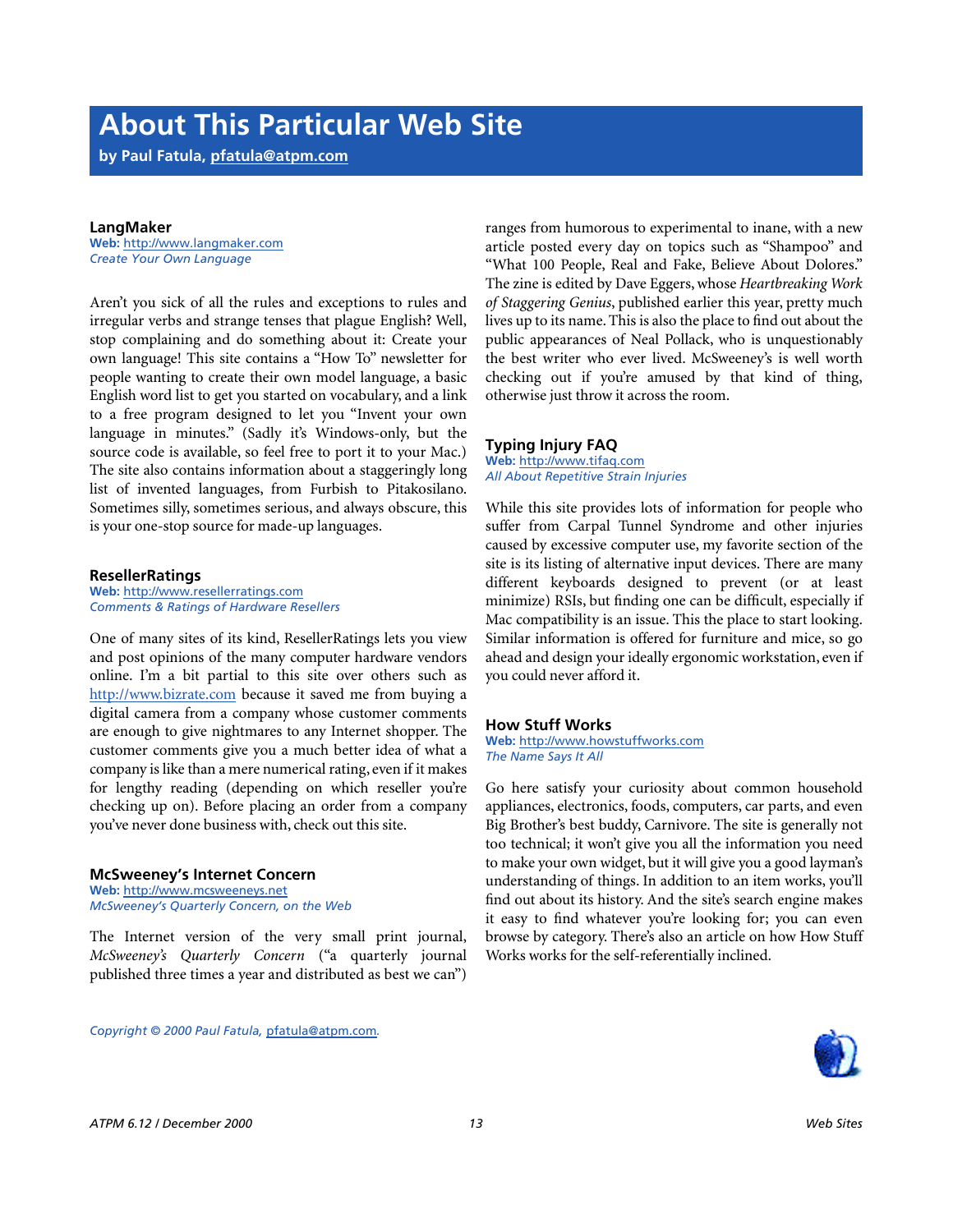## **Graphics and the Internet**

**by Grant Osborne, [gosborne@atpm.com](mailto:gosborne@atpm.com)**

### **Part IX: PNG**

The PNG format (Portable Network Graphic, pronounced PING) has often been touted as a replacement for GIFs, but so far it doesn't seem to have taken off. This month we're going to find out a bit more about it.

Currently, you'll find two main graphics formats on Web pages:  $\frac{GIF}{I}$  $\frac{GIF}{I}$  $\frac{GIF}{I}$  and  $\frac{IPEG^2}{I}$ . GIFs and JPEGs are pretty wonderful but they can also be a little bit irritating at times, too.

GIFs are lossless so you won't lose any image quality, but they only support up to 256 colors. JPEGs support millions of colors, but they are lossy and aren't particularly good at rendering text. File sizes are significantly reduced by JPEG compression, but the resulting quality can be poor.

As you can see, both image formats have their limitations. PNG gives us an alternative.

One problem with GIF is that it is not an open format, meaning that if you plan to write some GIF creation software you'll be required to obtain a licence from Unysis. That may be okay for big companies like Adobe, but not so fun for freeware and shareware programmers.

In 1994 Unysis started actively chasing up these licenses. As you can imagine, the Internet community was annoyed, so a group of enthusiasts led by Thomas Boutell put together plans for a better, free, lossless graphic format to replace the GIF: PNG.

I feel that the following are the major features of the PNG file format.

#### **Colors**

While GIF only supports 256 colors, PNG supports 'truecolor' images.

#### **Transparency**

GIF lets you choose to make a certain color transparent so everything underneath shows through. However, if you have a shadow edge (for example) on an image, unless you know the background color, the resulting image will look odd. PNG supports alpha-channel transparency so that regardless of the

1. http://www.atpm.com/6.08/graphicsandtheinternet.shtml

background the image is placed over, it looks fine. This is better explained in the example below.



As you can see, the shadow area on the GIF image doesn't look as good as the PNG.

#### **File Size**

PNG boasts file sizes up to 25% smaller than GIF.

#### **Gamma Correction**

That sounds a bit scary, doesn't it? Well, it's not as bad as it sounds. Images created on a Mac generally look darker on a PC, and PC-created images look paler on a Mac. This is because different computer systems and monitors interpret color values differently. Gamma correction makes allowances for these differences. PNG supports gamma correction, so a PNG image should look almost identical on all major platforms.

#### **Animation**

Unlike GIFs, the PNG format doesn't support animation—which, believe me, is a *good* thing!

#### **So Why Hasn't PNG Taken Off?**

While PNG has been accepted by the World Wide Web Consortium (W3C), and most image editors (such as Photoshop, CorelPaint, and GraphicConverter) can write

<sup>2.</sup> http://www.atpm.com/6.06/graphicsandtheinternet.shtml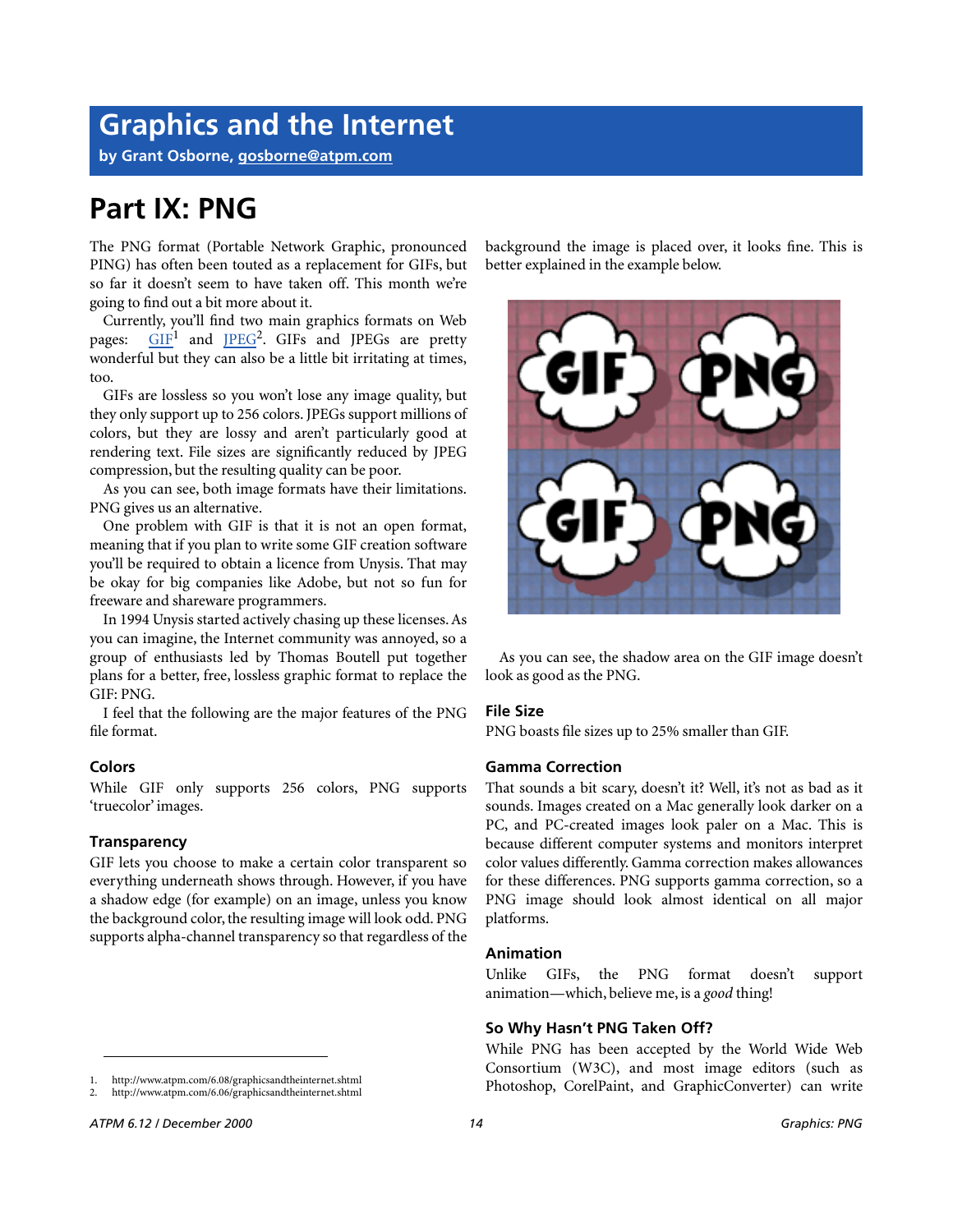PNGs, browsers have been slow to accept the format and to implement support for all of PNG's features. This is happening gradually; if you want to use PNG images, try them out on a few non-essential images on the site and see what visitor feedback you get.

Netscape (Mac & PC) from version 4 and Internet Explorer from version 4 (PC) and version 5 (Mac) all support the PNG format, although they don't yet fully support all of its features. iCab supports PNG very well, but doesn't support some features like gamma correction. To see if your browser supports PNG visit this page<sup>1</sup>. The image is quite large, which

*Copyright © 2000 Grant Osborne,* [gosborne@atpm.com](mailto:gosborne@atpm.com)*.*

gives you the opportunity to see PNG's interlacing as it downloads.

One of the other reasons PNG hasn't taken off is ignorance. Whenever you read an Internet graphics tutorial, all you read about is GIF this and JPEG that. PNG rarely gets a mention. It would be good if PNG took, but history has shown that the stronger product doesn't necessarily win the market.

**• • •** Although this column has covered just the basics of PNG, you can learn more at the **[PNG Web site](http://www.libpng.org/pub/png)<sup>2</sup></u>.** If there is enough interest, I may return to PNG in a future column. Happy holidays, everyone!



<sup>1.</sup> http://www.libpng.org/pub/png/png-OwlAlpha.html 2. http://www.libpng.org/pub/png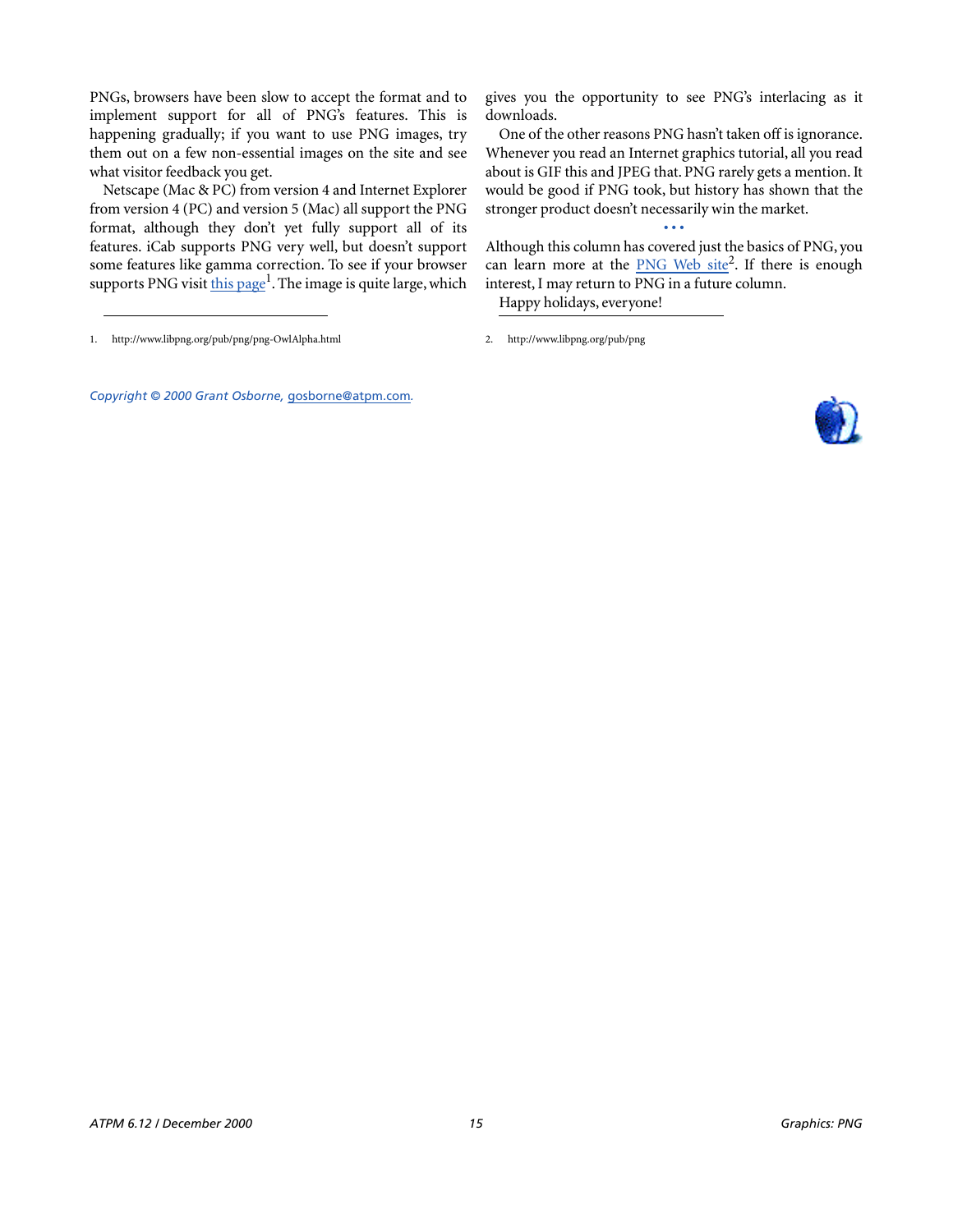

*Copyright © 2000 Michael Morgan,* [mrspiffy@earthlink.net](mailto:mrspiffy@earthlink.net)*.*

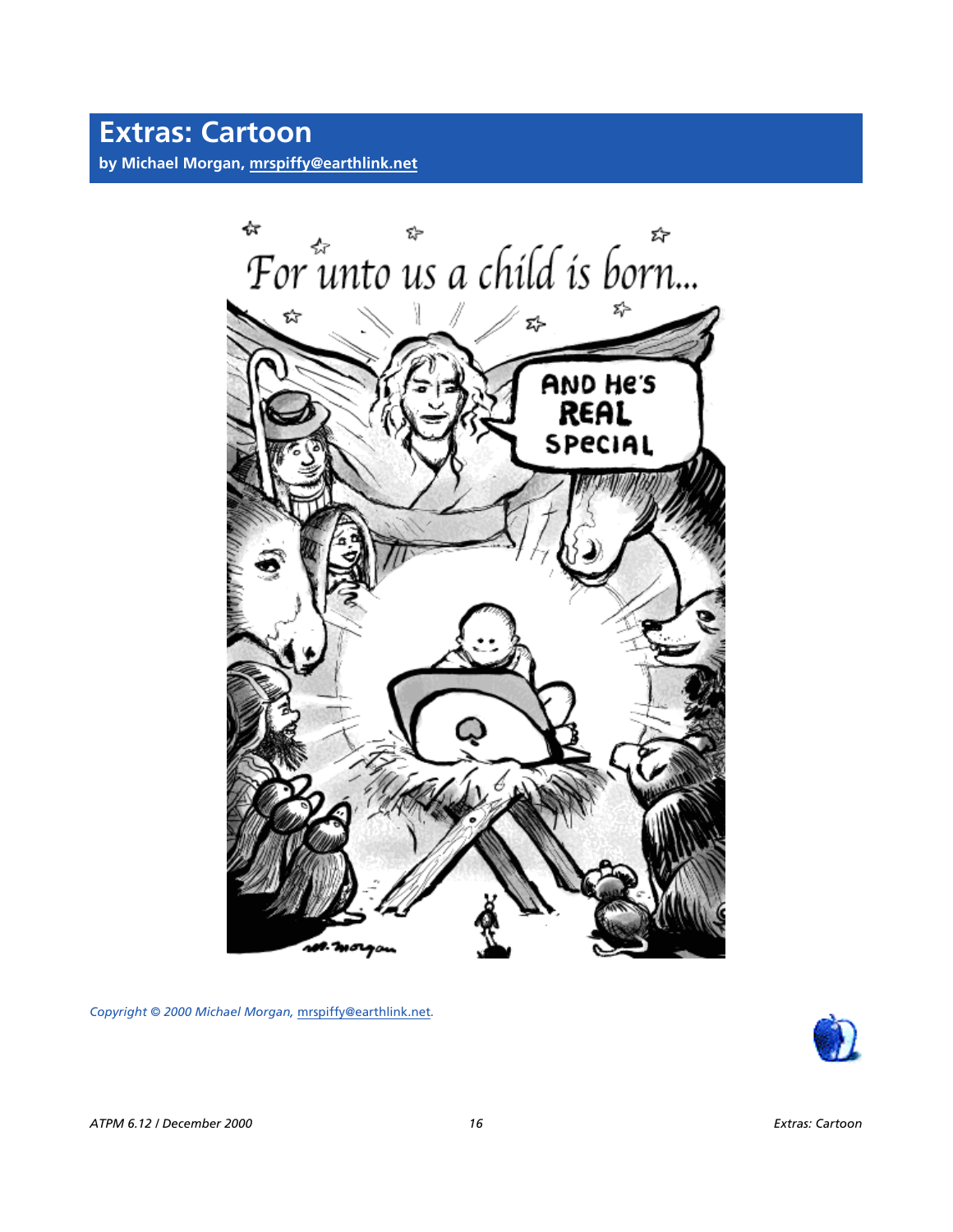This month we feature [desktop pictures](http://www.atpm.com/6.12/from-atpm-readers/)<sup>1</sup> from ATPM readers. About the particular motifs:

#### **Ranch (9 images)**

These pictures were taken by Anne and Tony Harris on their 25-acre ranch in Marin County, CA (where they plan to build a two-story home that they picked out from an  $\frac{Internet site^2}{}$  $\frac{Internet site^2}{}$  $\frac{Internet site^2}{}$ . Tony teaches multimedia classes at San Marin High School in Novato and *Anne<sup>3</sup>* is an Assistant Principal at San Jose Middle School in Novato. They are both avid Mac users, although Tony uses both platforms in his classes. The pictures were taken with a Kodak throw-away camera, and [Janet Mobley](mailto:janmobley@home.com)<sup>4</sup> scanned them in using her Epson Stylus 870 scanner.

#### **Leaves (6 images)**

The pictures were taken by <u>[Jens Grabenstein](mailto:jens@grabenstein.de)<sup>5</sup> on Long</u> Island and in New York's Central Park. He shot them with a Canon EOS 300 using a 28–80mm zoom lens and 200 ASA 35mm Kodak Gold film. The images were scanned using a UMAX flatbed scanner and resampled and retouched with Adobe Photoshop 5.5.

#### **Durras Pub (1 image)**

This is a picture that <u>Pat Maguire</u><sup>6</sup> took in Durras, West Cork, Ireland (the birthplace of his great grandfather). It is the end of one of the Pub walls (Public House a.k.a Inn)—one of six in a village of 150 people—all of them thriving. :)

#### **Southern France and Oklahoma City Bombing Memorial (8 images)**

These pictures were taken by  $\mathrm{Barry}^7$  in  $\mathrm{Southern~France}^8$  and along the Canal du Midi as well as from the [Oklahoma City](http://www.members.home.net/bwr248/OKCmemorial) [Bombing Memorial](http://www.members.home.net/bwr248/OKCmemorial) 9 . You can find *many* more interesting pictures from these two areas at the two links above. Barry's trip through the French canal must have been quite an adventure!

#### **Puget Sound (1 image)**

Bob Whitney<sup>10</sup> shares his favorite view with us: the Olympic mountains and Puget Sound as seen from his home.

- 5. jens@grabenstein.de
- 6. pmaguire@nthhumb.karoo.co.uk
- 7. bwr248@home.net
- 8. http://www.members.home.net/bwr248/France<br>9. http://www.members.home.net/bwr248/OKCm
- 9. http://www.members.home.net/bwr248/OKCmemorial
- 10. rbw98465@yahoo.com

#### **Previous Months' Desktop Pictures**

If you haven't seen the rest of the series, it includes: <u>[Yellowstone National Park](http://www.atpm.com/5.03/yellowstone.shtml)<sup>11</sup>, [Drops](http://www.atpm.com/5.05/drops/)<sup>12</sup>, [Toronto](http://www.atpm.com/5.07/toronto/)<sup>13</sup>, [Niagara](http://www.atpm.com/5.08/niagara/)</u> [Falls](http://www.atpm.com/5.08/niagara/)<sup>14</sup>, <u>Monaco<sup>15</sup>, [Montréal](http://www.atpm.com/5.10/montreal/)<sup>16</sup>, [Bahamas](http://www.atpm.com/5.11/bahamas/)<sup>17</sup>, [Clouds](http://www.atpm.com/5.12/clouds/)<sup>18</sup>,</u> [Aerial](http://www.atpm.com/6.01/aerial/)<sup>19</sup>, [Made with Macs](http://www.atpm.com/6.02/madewithmacs/)<sup>20</sup>, [Landscapes](http://www.atpm.com/6.03/landscapes)<sup>21</sup>, [Northwest](http://www.atpm.com/6.04/northwest/)<sup>22</sup>, [Animals](http://www.atpm.com/6.05/animals/)<sup>23</sup>, Spring Flora<sup>24</sup>, [National Parks](http://www.atpm.com/6.07/national-parks/)<sup>25</sup>, [Insects](http://www.atpm.com/6.08/insects/)<sup>26</sup>, Konstanz<sup>27</sup>, [Mark Montgomery's Desktop Pictures](http://www.atpm.com/6.09/montgomery/)<sup>28</sup>, Konstanz Part  $II^{29}$ , British Columbia<sup>30</sup>, [New York](http://www.atpm.com/6.10/new-york/)<sup>31</sup>, [France](http://www.atpm.com/6.11/france/)<sup>32</sup>, [Northeast](http://www.atpm.com/6.11/northeast/)<sup>33</sup>, and <u>From ATPM Readers</u><sup>34</sup>.

#### **Downloading all the Pictures at Once**

iCab and Interarchy (formerly Anarchie) can download an entire set of desktop pictures at once. In iCab, use the Download command to download "Get all files in same path." In Interarchy, use HTTP Mirror feature.

#### **Contributing Your Own Desktop Pictures**

If you have a picture, whether a small series or just one fabulous or funny shot, feel free to send it to [editor@atpm.com](mailto:editor@atpm.com) and we'll publish it in next month's issue. Have a regular print but no scanner? Don't worry. E-mail us, and we tell you where to send it so we can scan it for you. Note that we cannot return the original print, so send us a copy.

#### **Placing Desktop Pictures**

#### *Mac OS 8.5 and Newer*

Go to the Appearance control panel. Click on the "Desktop" tab at the top of the window. Press the "Place Picture..." button in the bottom right corner, then select the desired image. By default, it will show you the images in the "Desktop

14. http://www.atpm.com/5.08/niagara/

- 16. http://www.atpm.com/5.10/montreal/
- 17. http://www.atpm.com/5.11/bahamas/
- 18. http://www.atpm.com/5.12/clouds/ 19. http://www.atpm.com/6.01/aerial/
- 20. http://www.atpm.com/6.02/madewithmacs/
- 
- 21. http://www.atpm.com/6.03/landscapes/<br>22. http://www.atpm.com/6.04/northwest/ http://www.atpm.com/6.04/northwest/
- 23. http://www.atpm.com/6.05/animals/
- 24. http://www.atpm.com/6.06/spring-flora/<br>25. http://www.atpm.com/6.07/national-parl
- 25. http://www.atpm.com/6.07/national-parks/
- 26. http://www.atpm.com/6.08/insects/
- 27. http://www.atpm.com/6.08/konstanz/<br>28. http://www.atpm.com/6.09/montgom
- http://www.atpm.com/6.09/montgomery/ 29. http://www.atpm.com/6.09/konstanz2
- 
- 30. http://www.atpm.com/6.10/british-columbia/ http://www.atpm.com/6.10/new-york/
- 32. http://www.atpm.com/6.11/france/
- 33. http://www.atpm.com/6.11/northeast/
	- 34. http://www.atpm.com/6.12/from-atpm-readers/

<sup>1.</sup> http://www.atpm.com/6.12/from-atpm-readers/

<sup>2.</sup> http://logcabins.com/homes/catalog/montery.htm

<sup>3.</sup> fuzzyacres@aol.com

<sup>4.</sup> janmobley@home.com

<sup>11.</sup> http://www.atpm.com/5.03/yellowstone.shtml

<sup>12.</sup> http://www.atpm.com/5.05/drops/

<sup>13.</sup> http://www.atpm.com/5.07/toronto/

<sup>15.</sup> http://www.atpm.com/5.09/monaco/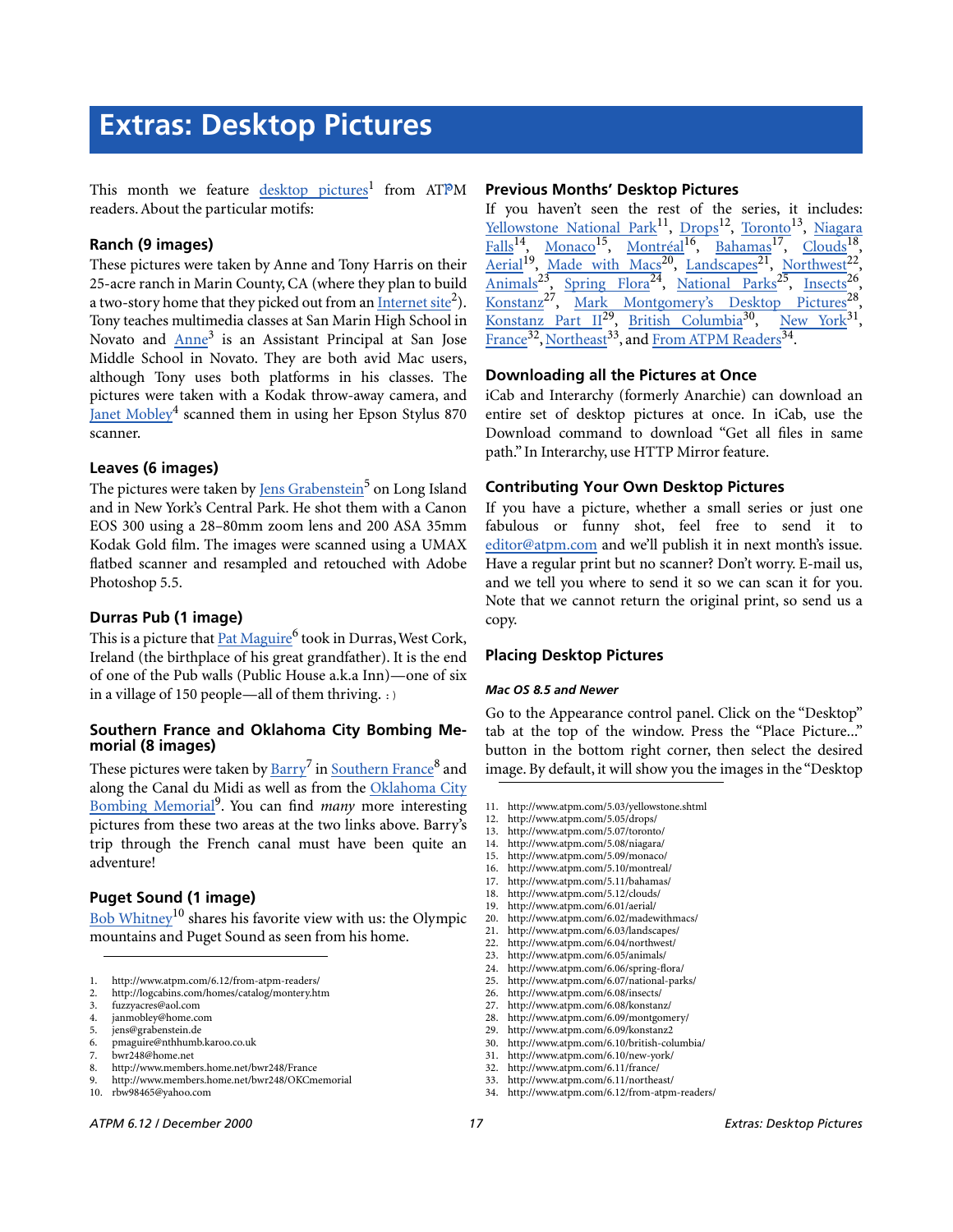Pictures" subfolder of your "Appearance" folder in the System Folder, however you can select images from anywhere on your hard disk.

After you select the desired image file and press "Choose," a preview will appear in the Appearance window. The "Position Automatically" selection is usually fine. You can play with the settings to see if you like the others better. You will see the result in the little preview screen.

Once you are satisfied with the selection, click on "Set Desktop" in the lower right corner of the window. That's it! Should you ever want to get rid of it, just go to the desktop settings again and press "Remove Picture."

#### *Mac OS 8.0 and 8.1*

Go to the "Desktop Patterns" control panel. Click on "Desktop Pictures" in the list on the left of the window, and follow steps similar to the ones above.

#### *Random Desktop Pictures*

If you drag a folder of pictures onto the miniature desktop in the Appearance or Desktop Pictures control panel, your Mac will choose one from the folder at random when it starts up.

#### *DeskPicture*

[An alternative to Mac OS's Appearance control panel is Pierce](http://www.atpm.com/5.10/roundup.shtml) [Software's DeskPicture, reviewed](http://www.atpm.com/5.10/roundup.shtml)<sup>1</sup> [in issue 5.10 and available](http://www.peircesw.com/DeskPicture.html) for <u>download</u><sup>2</sup>.



[<sup>1.</sup> http://www.atpm.com/5.10/roundup.shtml](http://www.peircesw.com/DeskPicture.html)

<sup>2.</sup> http://www.peircesw.com/DeskPicture.html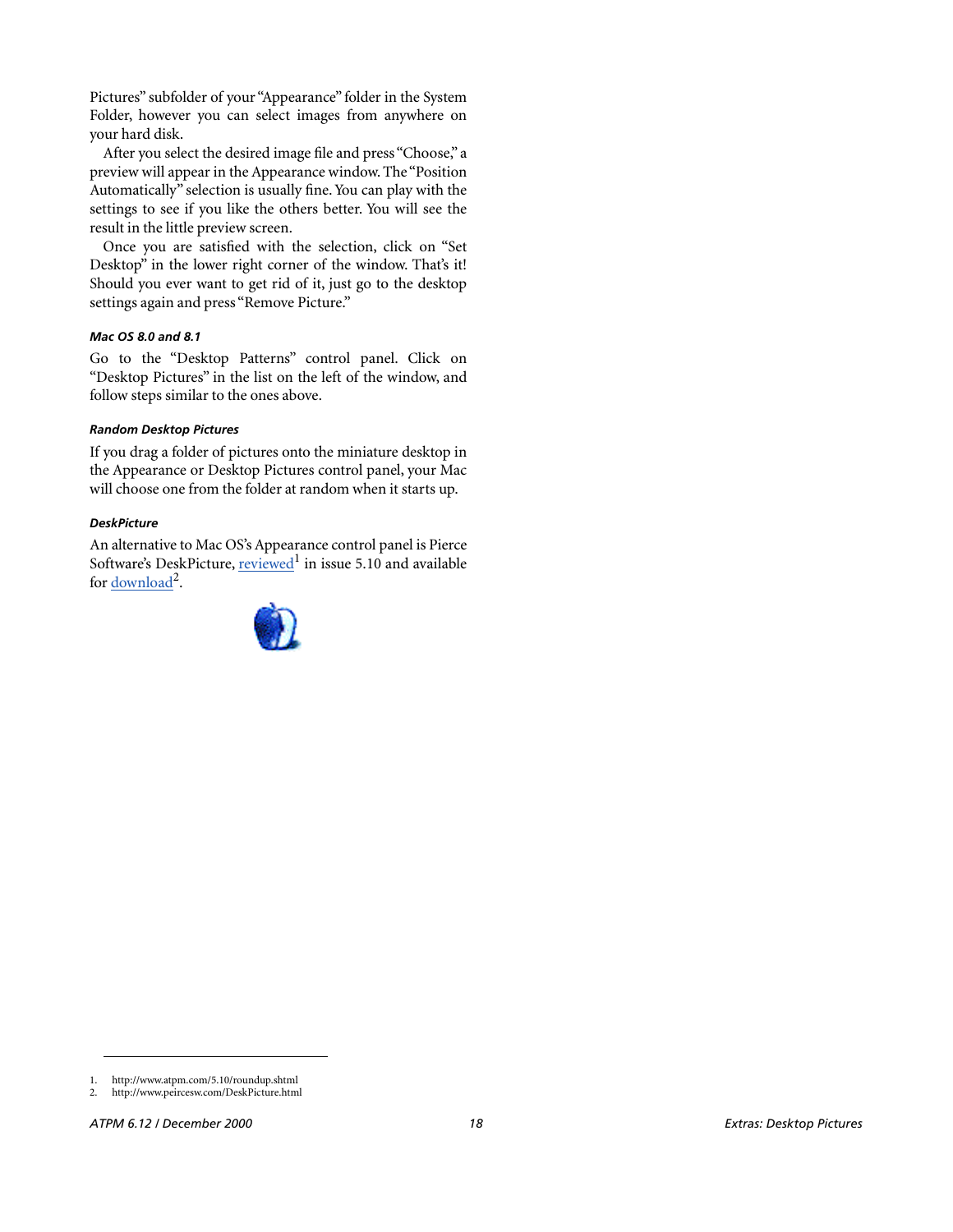## **Buying a CD Burner**

#### **Question**

I'm ready to purchase a CD drive for burning music CDs. I already have fifty CD-R disks that apparently are not as good as CD-RW, but I don't foresee needing to overwrite these. So, what things do I look for? I have a Blue & White G3, so I think I have a FireWire port but I don't know for sure.

I don't understand what those 4x4x12 numbers really mean in the real world. I just want to be able to combine some of my favorite songs from separate CDs onto a few good ones, for traveling music or whatever. Advice welcome. Thanks.

#### **Answer**

For burning music CDs you *need* CD-R disks. (They don't have to be special audio CD-R disks—any good quality CD-R disks will work.) CD-RW disks mostly are used for computer data. Audio CD players can't read CD-RW disks even when they contain only CD audio tracks. I use CD-RW disks for backups. To get the equipment that best meets your needs, you should consider all the following items:

First, you should decide whether you want both CD-R and CD-RW capabilities. If all you want to do is create music CDs, only CD-R is necessary. However, if you don't already have a good, high-capacity backup system (like a DAT tape drive), then I recommend you get a CD-R/CD-RW drive.

Second, you should decide whether you want an internal or external drive. The external drives cost a bit more and take up more space, but they have two advantages: you can use them with a different computer (like an iMac), and you don't have to bring in or disassemble your tower if they need service. Also, there aren't many Mac-compatible internal CD-R/CD-RW drives.

Third, you need to decide which is more important to you: higher speed or lower cost. You'll pay a premium for getting faster drives. The three speed numbers represent how fast a drive (1) records CD-R disks, (2) records CD-RW disks, and (3) plays CD-ROM disks. Today, a low-end drive would have speed ratings of 4x4x12. What does that mean? Well, a full CD of music lasts 74 minutes. A 4x CD-R drive could record all that music in less than 19 minutes. (A 4x CD-RW could write the equivalent amount of data in the same time.) So what about getting a really fast drive like a 16x12x32? Well, for music recording it turns out that you can't reliably use speeds greater than 4x. (The technical reason for this is that at high rotation speeds there's not enough time for the CD burner's laser burst to create good microscopic bubbles on

the disk.) I generally burn my music CDs at 2x. At 4x I end up with CD-sized coasters about one time in five.

Fourth, if you decide to buy an internal CD-R/CD-RW drive, you won't need to worry about FireWire versus USB. The connection will be SCSI or IDE. (Note from Evan Trent: The newer G4 towers contain internal FireWire connections, so you can install an internal FireWire CD burner.) If you go with an external drive, you actually have three choices: SCSI, FireWire, or USB. I would avoid USB drives because the USB connection is slow. Since the Blue & White G3 towers don't have a SCSI port (unless they contain a PCI SCSI card), you should opt for a FireWire drive.

Fifth, you should try to get a drive that includes good software for recording. I use Adaptec Toast Deluxe. Many drives come with Adaptec Toast. I recommend paying to upgrade to the Deluxe version. It includes CD Spin Doctor, a good program for recording and cleaning up music from phonographs or tapes. The main Toast program has a feature you will like: Toast's Greatest Hits. Suppose you want to put selected tracks from four CDs onto a single audio CD. You load each CD into your Macintosh and drag the desired tracks onto Toast's window. You can arrange the tracks in any order. When you start recording, Toast will tell you when to insert each CD and will record the tracks in the order you picked. Neat, huh? If you'll be using your drive to make backups, you'll need good software that works with CD-R and CD-RW media. Toast can do backups, but dedicated programs make backups easier. I recommend Retrospect Express (see my ATPM [review](http://www.atpm.com/6.06/retrospectexpress.shtml)<sup>1</sup>).

For my beige G3 tower I selected an external 4x4x16 ClubMac (with a Yamaha-built drive). The Yamaha- and Plextor-built drives perform well and generally receive good reviews. I'm not as familiar with the Sony or LaCie CD-RW drives.

You can download a [specification sheet](http://www.yamaha.com/cgi-win/Webcgi.exe/DsplyModel/?gHDR00007CRW8824FXZ)<sup>2</sup> for a FireWire Yamaha drive. [FireWiremax](http://www.FireWiremax.com/)<sup>3</sup> and allFireWire<sup>4</sup> sell FireWire drives, including CD-R/CD-RW. You can also try the usual mail-order and Web stores. MacReviewZone features [CD](http://macreviewzone.com/buyersguides/FireWireCD-RW.html) [burner reviews and links](http://macreviewzone.com/buyersguides/FireWireCD-RW.html)<sup>5</sup>.

I'll end by listing a few CD recording tips:

<sup>1.</sup> http://www.atpm.com/6.06/retrospectexpress.shtml

<sup>2.</sup> http://www.yamaha.com/cgiwin/Webcgi.exe/DsplyModel/?gHDR00007CRW8824FxZ

<sup>3.</sup> http://www.FireWiremax.com/

<sup>4.</sup> http://www.allFireWire.com/<br>5. http://macreviewzone.com/b

<sup>5.</sup> http://macreviewzone.com/buyersguides/FireWireCD-RW.html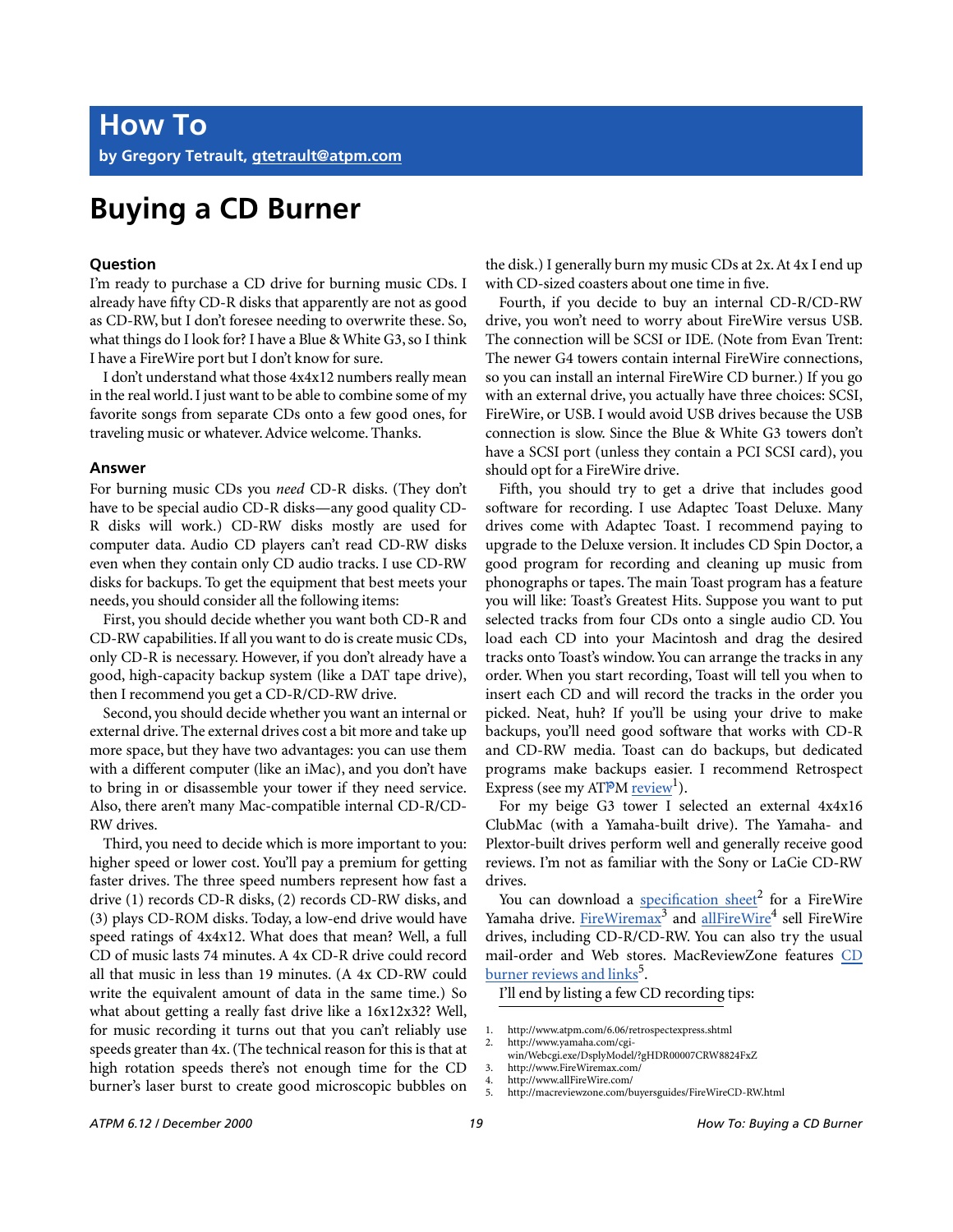I strongly recommend creating at least one 700–800 MB hard drive partition that you can use for files you will transfer to CD-ROM or for creating a CD image file. For example, when I convert phonograph records to audio CDs, I first record the phonograph music onto my special partition using CD Spin Doctor. Once the CD is burned, I erase the partition to get it ready for the next time. Erasing the partition prevents disk and file fragmentation that can slow down data transfer.

I also recommend giving your CD recording application plenty of RAM. Finally, make sure that you don't have background tasks running when burning a CD. Turn off your screen savers, e-mail programs (that might check for mail on a schedule), and reminders. I wrecked one CD because Toast didn't like my screen saver, and another when my Now Up-to-Date program decided to remind me about a relative's birthday in the middle of a CD burning session.

—Gregory Tetrault, Contributing Editor/Reviews

#### **Response**

Thanks for all the suggestions and advice. I ordered a 4x4x32 EZQuest from your sponsor **[Small Dog](http://www.smalldog.com)**<sup>1</sup>. Now I just gotta figure out which port is the FireWire. Probably the one with nothing plugged into it.  $:-)$ 

1. http://www.smalldog.com

*Copyright © 2000 Gregory Tetrault,* [gtetrault@atpm.com](mailto:gtetrault@atpm.com)*.*

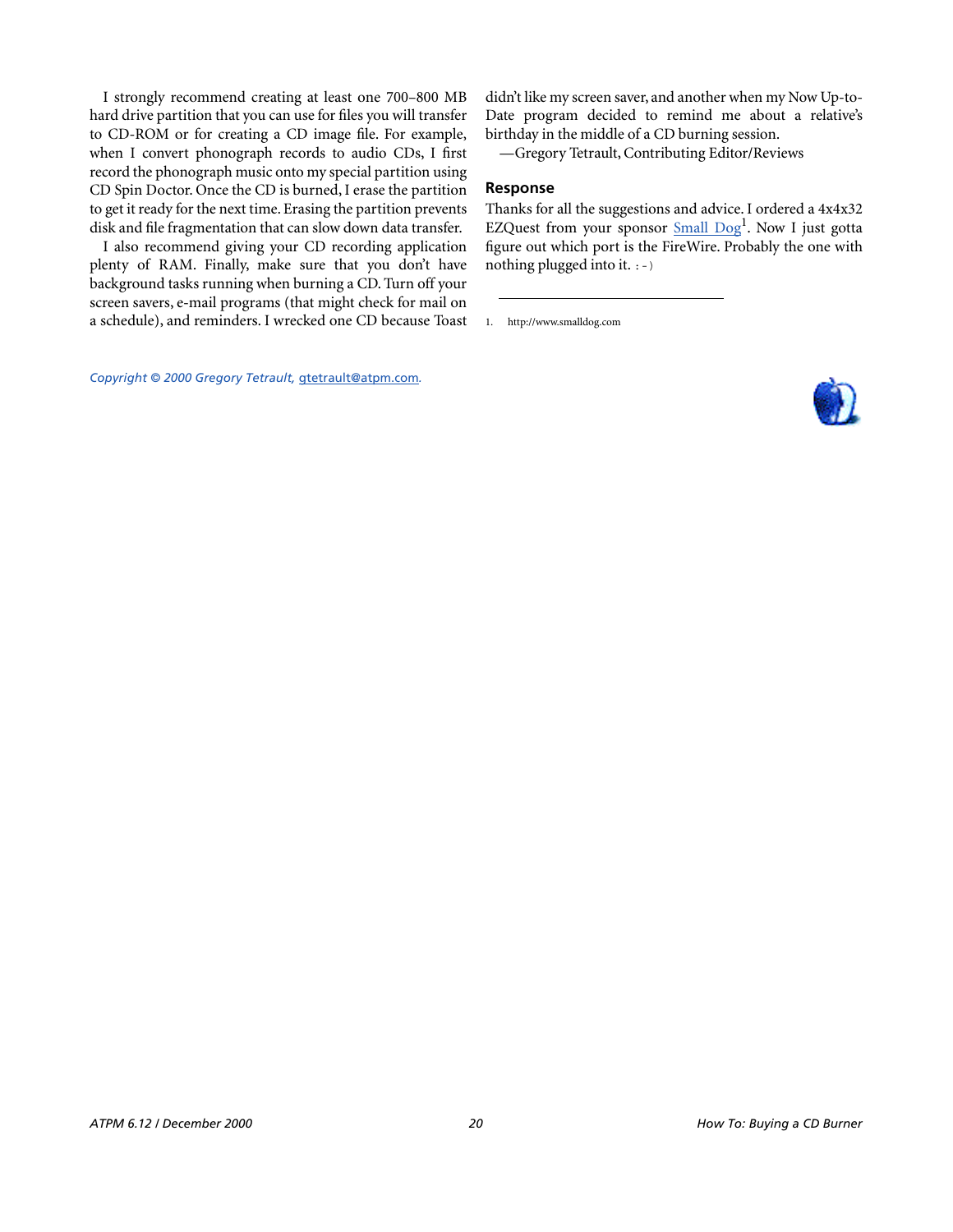### **Review: Beach Head 2000**

**by Gregory Tetrault, [gtetrault@atpm.com](mailto:gtetrault@atpm.com)**

**Developer:** Digital Fusion, Inc. **Web:** [http://www.wizworks.com/macsoft/BH\\_2000Mac/BH\\_2000Mac.html](http://www.wizworks.com/macsoft/BH_2000Mac/BH_2000Mac.html) **Price:** \$20 **Requirements:** 225 MHz 603 processor, Mac OS 8.1 **Recommended:** G3 processor, 64 MB of RAM **Trial:** None



#### **Overview**

Beach Head 2000 brings panoramic 3D graphical effects to a shoot-'em-up arcade-style game. You protect a beach head by fighting from a bunker armed with a dual-barrel anti-aircraft gun, an anti-tank gun, and missiles. Your enemies include landing barges filled with troops, tanks, or armored personnel carriers; attack helicopters, jet fighters, and bombers; and troop choppers. Your only ally is a supply plane that drops extra anti-aircraft gun ammunition and shielding for your bunker. The enemy lands troops, tanks, and APCs that move toward your bunker and attack. Fighters, bombers, and attack choppers strafe, bomb, or launch rockets at you.

Destroying all enemy elements (except bombers, which don't have to be destroyed) completes the level. Everything you destroy earns points that vary with the potential destructiveness of the item. The sixty levels get progressively harder. You can replay levels without experiencing the exact same attack, but the enemy constituents and general assault pattern are fixed for each level.



Figure 1

#### **Installation**

A CD contains the Beach Head 2000 installer. Installation places the 38 MB "Beach Head 2000" folder on the drive you designate. QuickTime 4 will be installed if necessary. The

application itself is small, at only 172KB in size. Three other folders contain Photoshop files, A/V and program code files, and preferences. The CD is not needed after installation.

#### **Look, Feel, and Sound**

BH 2000 opens with a scene that looks like the inside of a high-tech bunker looking out on a beach. The areas above and below the beach view contain buttons. This view does not carry over into the game. In the game itself, you see the ends of your weapons and then the beach, sea, and sky (Figure 1). The imagery looks fairly realistic when using the high resolution option.

You pan up and down and circularly by moving the mouse. Your upper and lower fields of view are limited, just as if you were looking out a firing slit from a rotating turret. Rapid rotation of your weapon causes pixellation and blurring. Pixellation also occurs when you look all the way down (Figure 2). I mastered mouse control of my weapon after about 15 minutes of game play. My attempt to use a joystick controller, however, failed spectacularly; I could not find a combination of joystick and game sensitivities that would allow rapid panning and fine control.



Figure 2: Pixellation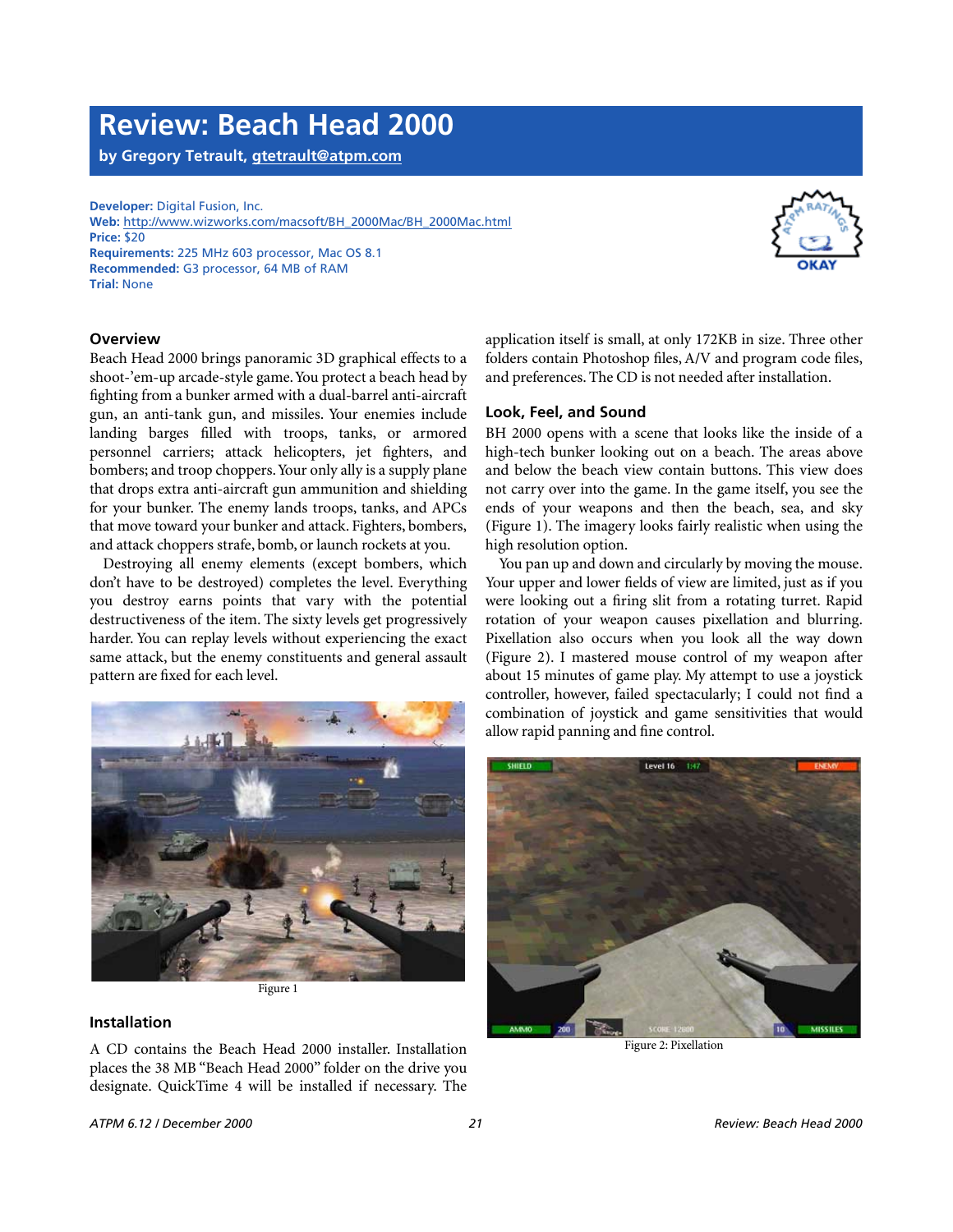The sound effects—bombs, guns, rockets, missiles, tanks, jets, etc.—are high-quality and realistic, except for the dying soldiers' grunts and yells. The game does not make use of stereo panning or Doppler effects (see "Bugs and Omissions" below).

#### **Game Play**

When you launch the BH 2000 application you get a screen with two top menus, File and Quit, and five on the bottom: Credits, Options, Play, Help, and Scores. Your options include three screen resolutions (trading off better resolution for speed) and an "Invert Mouse" option that reverses mouse control of up and down aiming. Clicking Play starts the game at Level 1. To launch a saved game, select Load Game from the File menu.

The initial levels send only a few barges and aircraft against you. This gives you an opportunity to master the controls, learn your aiming points, and memorize the sound cues (each aircraft and land vehicle has a distinct sound). Be sure to learn what your resupply aircraft sounds like. It drops extra ammunition for your anti-aircraft gun (a crate with a yellow "X") or extra shielding for your bunker (Figure 3). Shoot the crates before they touch the ground to be awarded their contents.



I found BH 2000 tips on numerous Web sites. Many of those game playing tips would steer you the wrong way. I completed 53 levels in less than ten hours of play, so I feel qualified to give the following tips:

- It is best to shoot the barges with the anti-tank (AT) gun before they reach the beach. The larger barges carry either tanks or armored personnel carriers (APCs).
- Use your anti-aircraft  $(AA)$  gun on troops as they are leaving barges or APCs. The troops are tightly clustered and easy to kill with relatively few rounds.
- Unless you are under direct attack by tanks or attack choppers, don't waste a missile on a jet making a strafing run. Use your AA gun to take it out.
- Don't waste missiles on troop choppers. Instead, let them fly behind you and shoot them with your AT gun just as they land.
- In the lower levels, don't worry about the bombers. They aren't very accurate and don't do much damage. You can complete a level without destroying them.
- At higher levels the bombers are devastating. Try to take them out with missiles before their first bombing run. This will be difficult, because they typically attack along with jets and choppers which may divert your heat-seeking missiles. It's best to send a missile when the bomber is at a 30–45 degree angle above the horizon (Figure 4).



Figure 4

- Keep listening for the resupply plane. It alternately drops shielding and AA ammunition. Watch for the parachute and then shoot the crate. However, if you don't need the crate, ignore it and shoot enemies.
- Attack chopper rockets can heavily damage your bunker, so deal with them quickly. Use missiles from a distance if you have enough of them. The AA gun can destroy the attack choppers, but they are hard to hit from a distance.
- Don't bother shooting at the distant ships. The game doesn't recognize attacks on them.
- The empty bunkers on either side of you are not solid. You can shoot through them to hit APCs or soldiers.
- Don't let your AA ammo drop below 20 rounds. You will need those rounds to hit resupply crates. Your pistol can also shoot the crates, but it has little accuracy.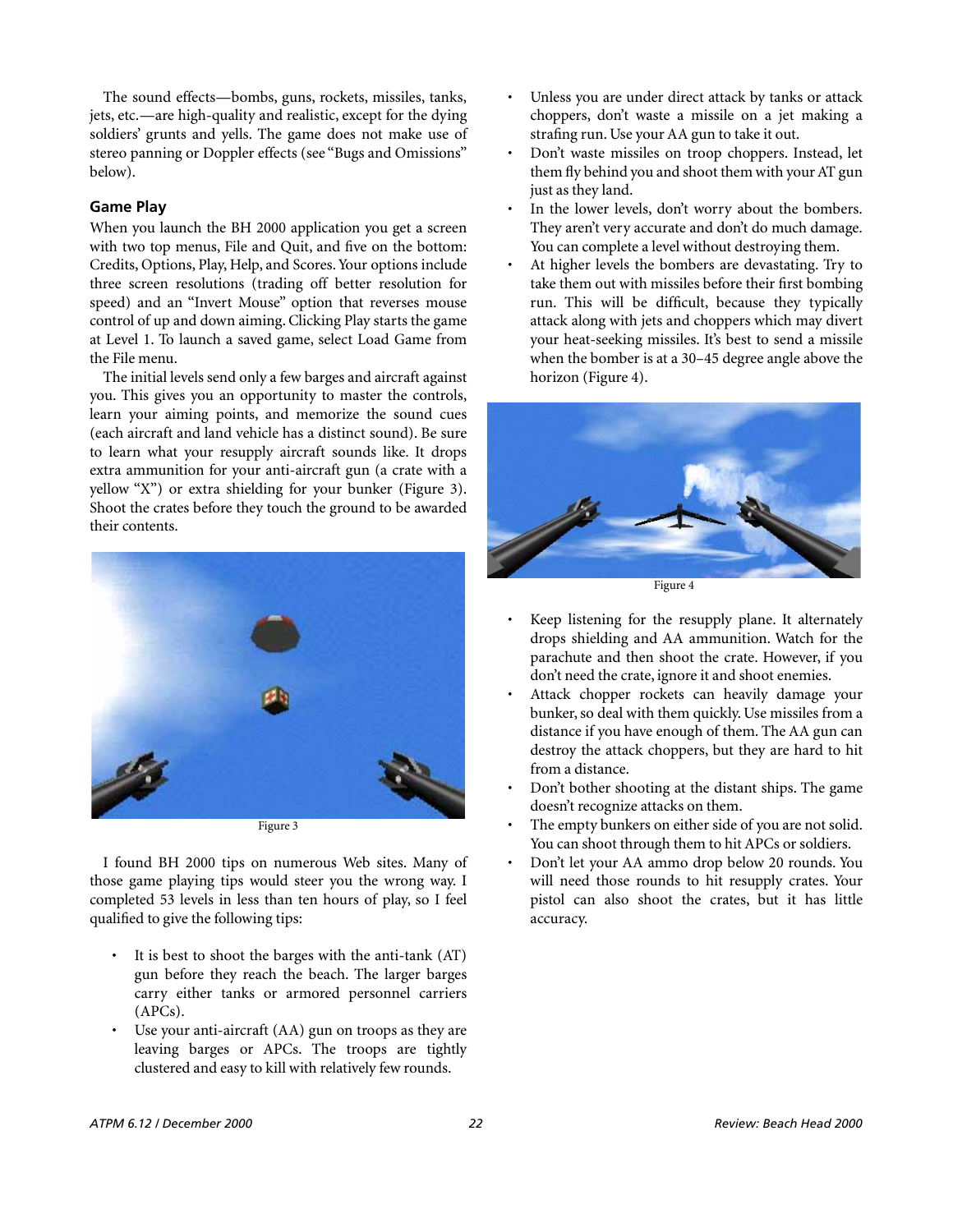If you are low on AA ammo, use the pistol to shoot soldiers close to your bunker; soldiers close enough to throw grenades can do significant damage.



Figure 5

- When you face many simultaneous attacks at higher levels, don't focus on just one group of attackers. Go for the highest threat, then look at other attackers.
- Your AT gun must pause between rounds. Use the lag time to fire a missile at an enemy aircraft, then go for the next ground target.
- Your AT gun can take out a nearby hovering attack chopper with one round.

Levels 52 and above are incredibly difficult: you have few missiles and AT rounds but many enemies that fire accurately. I was unable to get beyond level 53 without cheating. (I'd like to [hear](mailto:gtetrault@atpm.com)<sup>1</sup> from anyone who gets above level 54 without cheating.) How do you cheat in BH 2000? You can edit the level files located in the Beachhead 2000 folder. These files are named "Level\_##" and can be opened in any text editor or word processor. There are four ways to cheat: give yourself more ammo, lower the "aggression" of the enemy units, add an artillery strike, or change the frequency of supply drops.

The second line of each level file looks like this: "Ammo 200 10 8." The numbers are for AA rounds, AT rounds, and missiles. You can change this to something like "Ammo 999 99 99". The enemy aggression numbers are on the fifth line (e.g., "Aggression 9 9 9 9"). You can decrease any or all of the four numbers to lower the aggressiveness (and accuracy) of tanks, jets, and attack choppers. The sixth line indicates whether the level allows you to call for artillery support. You can change the number from 0 to 1 to add artillery. Finally, the end of the level's text file has specifications related to your resupply plane. You can shorten the delay number under the "/\*\*\*  $C130$  \*\*\*/" heading to decrease the wait time between supply drops.

#### **Instructions and Help**

BH 2000 comes with a small instruction booklet that provides an adequate amount of information on system requirements, installation, game controls, game play, scoring, enemy unit characteristics, and how to get technical support. The Tips section provides only minimal tactical guidance.

Clicking the BH 2000 Help button reveals a three-item menu: Game Controls, Game Interface, and Game Overview. The first choice shows you the keyboard controls. The second describes the game screen elements such as shield strength and enemy force bar graphs. The third shows a brief overview of your weapons and how to get resupplied. All this information is found in the instruction booklet.

Technical support consists of 24-hour voice response, "Faxback" systems, and Monday through Friday live support from 7:30 AM to 7:30 PM Pacific Standard Time. Support requests can also be submitted by fax or snail mail. Like many other software companies, MacSoft provides no e-mail or Web form support, even for reporting bugs.

#### **Bugs and Omissions**

One major bug occurs when BH 2000 changes your monitor's resolution on launch. A Finder error message appears shortly after launching. When you quit the game your desktop becomes a disaster. Desktop icons on the left are shifted towards the center of the screen. Tabbed folders at the bottom of your desktop become opened folders stacked on top of each other in the middle of the screen. The only way to avoid this bug is to set your monitor's resolution to 640 x 480 before launching BH 2000.

A second bug is the inability to get through level 56. Even after destroying all enemies, the game believes that at least one enemy remains. Levels 57–60 cannot be accessed without completing level 56.

Minor bugs include the appearance that your gun has cut through your bunker when you pan all the way down (Figure 2) and the lack of solidity of adjacent bunkers (you can shoot through them).

The biggest omission is the lack of aiming reticles for the AA and AT guns. Even WWII era weapons had gun sights. Some users resort to placing transparent tape on their monitor and drawing-in crosshairs! Also, the pistol simply replaces the right barrel of the AA gun. It should be centered at eye level for easier aiming.

BH 2000 does not support InputSprockets or GameSprockets. This may account for the poor joystick control I experienced. You cannot change the keyboard controls. There is no support for using just the keyboard to play. PowerBook users without a mouse cannot play.

Finally, BH 2000 does not use directional sound cues or Doppler effects. This makes it hard to tell from where a plane or vehicle is coming or in what direction it is moving.

<sup>1.</sup> gtetrault@atpm.com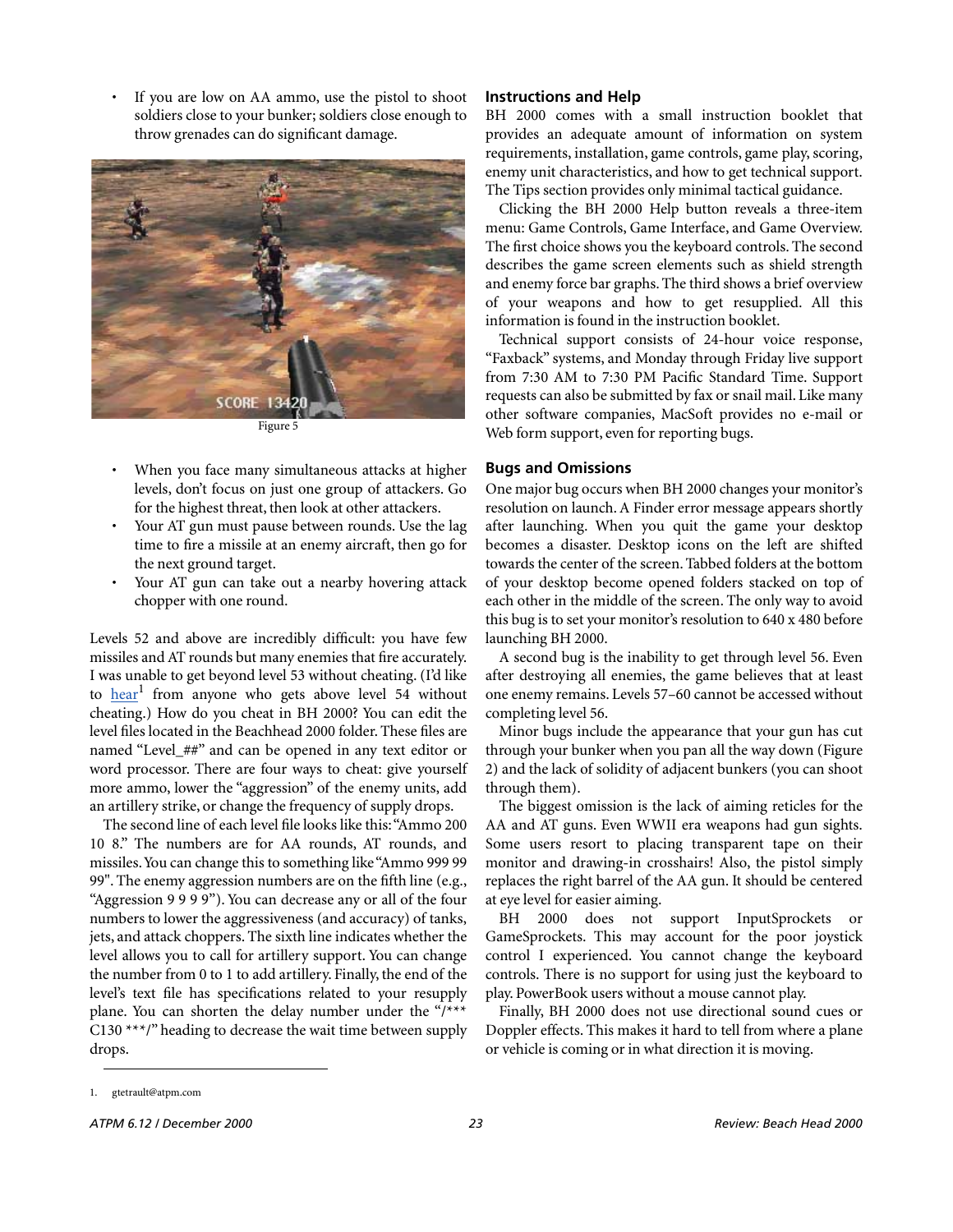#### **Conclusion**

BH 2000 joins the long list of games that miss out on greatness because they were ported from Windows. In spite of BH 2000's problems, I enjoyed playing the game. BH 2000 becomes addicting because it's fun to blast lots of enemies and to see if you can reach the next level. The ability to save levels decreases the frustration factor: you can reload a level and try different tactics. This game would receive a Very Nice rating if all the bugs and omissions described above were fixed.

*Copyright © 2000 Gregory Tetrault,* [gtetrault@atpm.com](mailto:gtetrault@atpm.com)*. Reviewing in ATPM is open to anyone. If you're interested, write to us at* [reviews@atpm.com](mailto:reviews@atpm.com)*.*

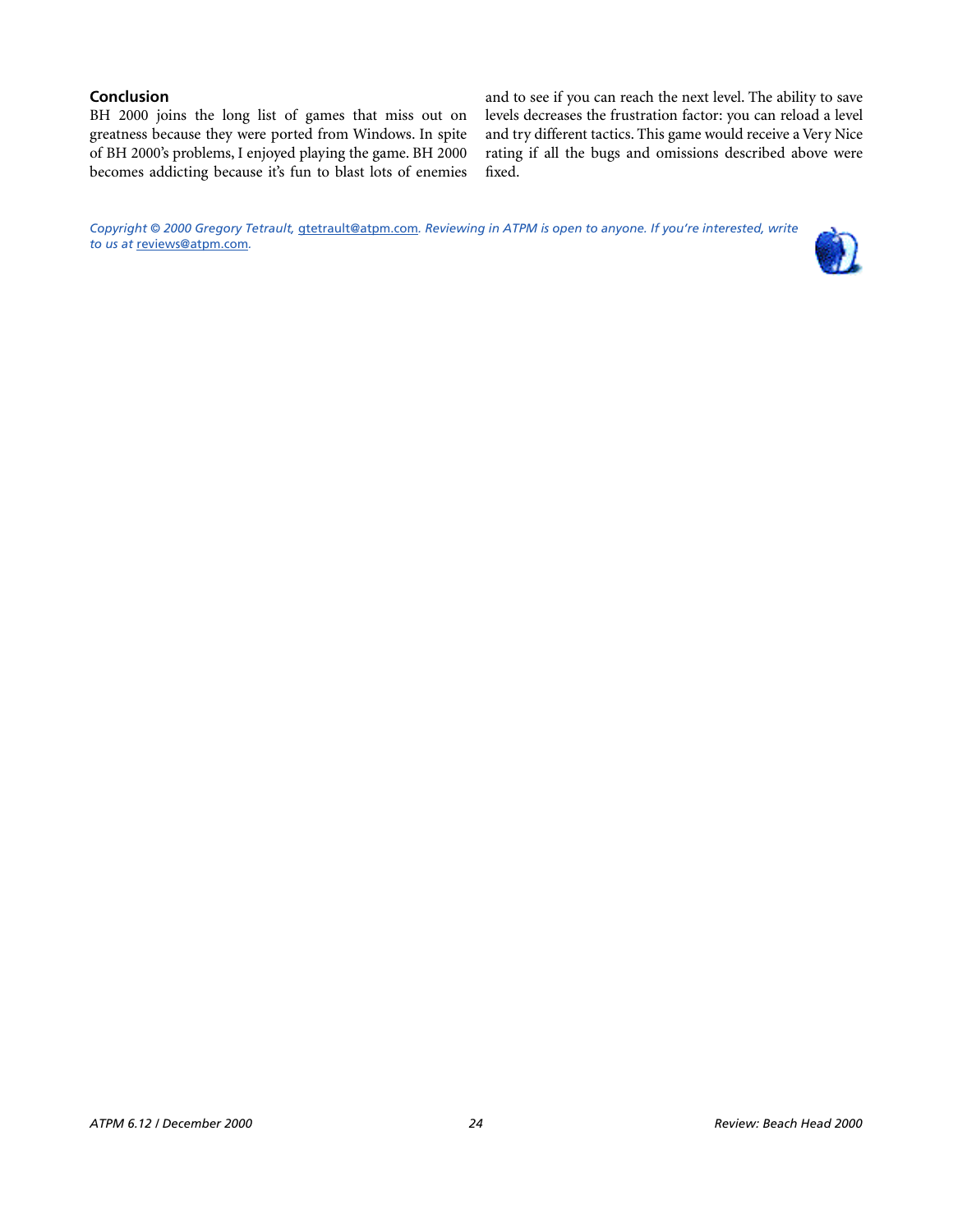### **Review: GoClick 3.0.1**

**by Eric Blair, [eblair@atpm.com](mailto:eblair@atpm.com)**

#### **Developer:** Terry Morse Software

**Web:** <http://www.terrymorse.com/products/goclick/gcinfo.html> **Price: \$159 (retail); \$79 (academic); \$49 (upgrade from [Myrmidon](http://www.atpm.com/4.02/page14.shtml)<sup>1</sup>). Requirements:** 68020 processor, System 7.5, QuickTime. **Trial:** Fully-featured (30 days).



Recently, both sides have been making improvements in remedying their deficiencies. Cascading Style Sheets (CSS) have made it easier to uniformly specify design attributes across multiple Web pages. Graphical editors have gotten better at generating HTML code. At the same time, though, graphical editors have introduced tags that only the specific editor can render. For example, Adobe GoLive generates nonstandard attributes in the <TABLE> tag for its grid system. Web browsers will ignore these attributes, but they show up as errors when you validate your code against the standard.

I could spend a good deal of time describing the differences between coding sites and designing sites, but Michael Tsai did a fine job of it in his article  $\frac{WYSIWYG: Is it What You Wan't?}{W?}$ .

Generally, there are two types of graphical editors: dedicated Web site designer apps, like GoLive, and applications with Web site export capabilities, like QuarkXPress, Microsoft Word, Adobe PageMaker, and a whole slew of others. These exporters tend to generate the worst code. They typically generate extremely long code in order to exactly preserve the formatting, lose aspects of the formatting, or some combination of these two. [Adobe FrameMaker+SGML, which we use to produce ATPM, is a notable exception. —Ed.] For instance, a 3x3 table created in Excel required 186 lines of code when output to HTML. Most of this was a style sheet to accurately preserve the text

formatting. However, even with all this formatting, the table borders were not retained.

There really is no consistency in the methods used to export HTML. If you plan on exporting HTML files from a variety of programs, you could be in for a shock. Documents that look good together when viewed with their respective programs can look vastly different when exported to HTML. Terry Morse Software's GoClick steps into this void. GoClick is a Chooser extension that works like a printer driver. After selecting GoClick in the Chooser, you select the GoClick options from Page Setup, and you output to HTML with the Print command.

#### **Design Options**

Most coders I know have a preferred way to code their Web sites. Some prefer strict HTML code, some prefer to add browser-specific HTML tags, and some like to augment their HTML with style sheets. This is an advantage of coding over many graphical designing pages. Although some Web site design apps will allow you to specify things like style sheets, most Web site exporters use set rules when outputting to HTML. GoClick gives designers a semblance of the formatting control that was previously the near-exclusive domain of coders.

| <b>Web Conversion Options</b>                                                          |  |  |
|----------------------------------------------------------------------------------------|--|--|
| Page Layout<br>÷                                                                       |  |  |
| <b>Cascading Style Sheets</b><br>Layout                                                |  |  |
| points<br>$\Box$ Combine text boxes when closer than                                   |  |  |
| $\boxtimes$ Increase text box widths slightly                                          |  |  |
| $\triangle$ Separate pages visually with:                                              |  |  |
| ○ Horizontal lines<br>Adobe Acrobat styling<br>$\triangleleft$ include grey background |  |  |
|                                                                                        |  |  |
|                                                                                        |  |  |
|                                                                                        |  |  |
| Cancel<br><b>Factory Settings</b><br>OK                                                |  |  |

2. http://www.atpm.com/4.12/page7.shtml Some of GoClick's page layout options.



<sup>1.</sup> http://www.atpm.com/4.02/page14.shtml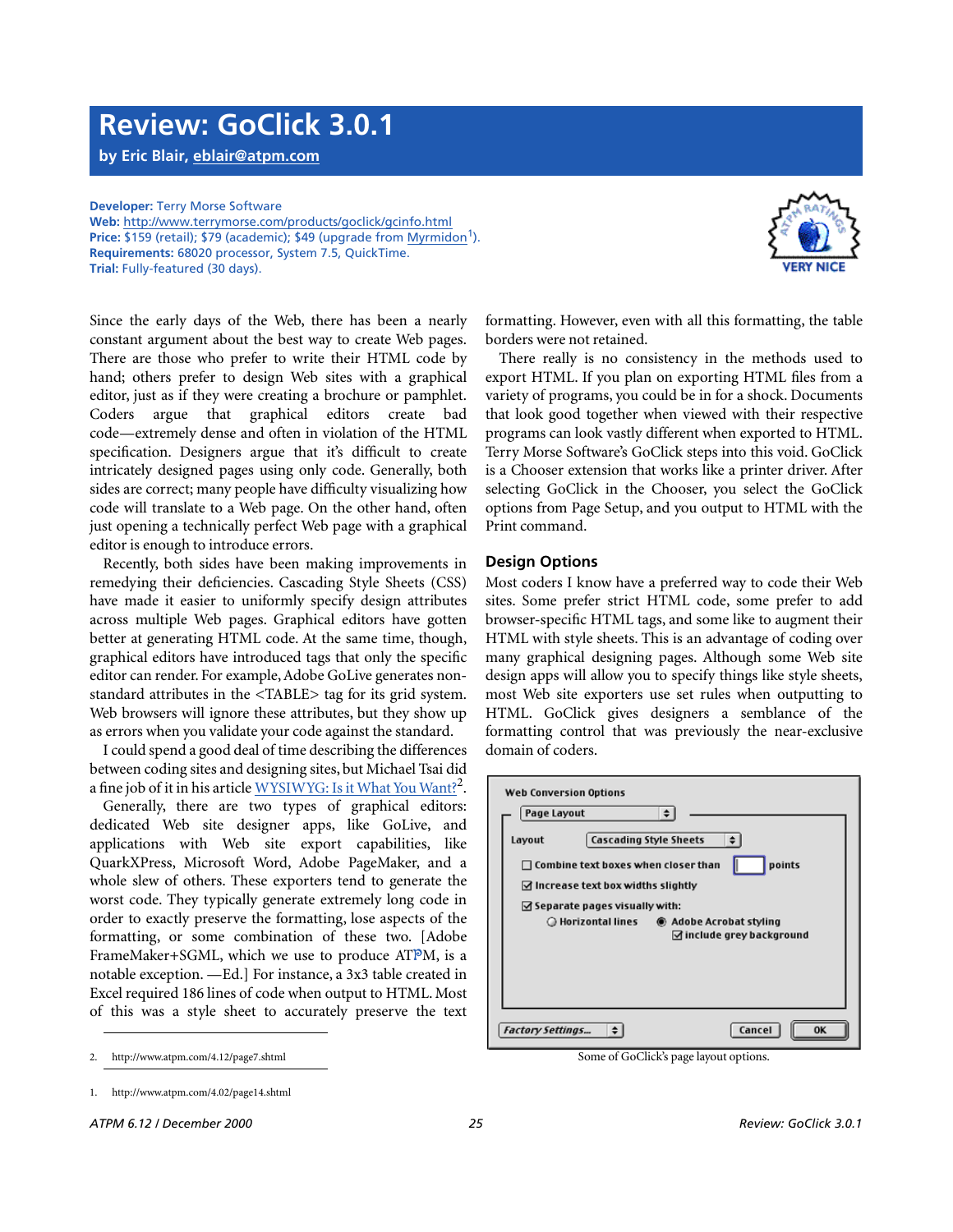For starters, GoClick lets you choose among four methods of formatting pages. These are standard HTML tables, Cascading Style Sheets, no formatting, and GoLive "GRID" tables. Standard HTML tables were essentially the only way to do any serious formatting before the version 4.0 browsers were released. The 4.0 browsers introduced (partial) support for Cascading Style Sheets. CSS provides another method for specifying Web site formatting. CSS's main advantage over HTML tables is that CSS is typically easier to read. On the downside, only newer browsers support CSS. No formatting simply outputs plain text without additional formatting. This is useful if you want to generate HTML that can be added to an existing Web page. Finally, the GoLive "GRID" tables adds the aforementioned grid attributes to make editing pages in GoLive simpler.

Along with specifying the layout type, you also get to specify how you want the page to translate to HTML. GoClick generates HTML based on how the document looks—it does not read the formatting marks like the newline character. Instead, you specify things like how much space between text blocks indicates a new paragraph, what a heading looks like, and which text markers specify a list.

| <b>Web Conversion Options</b>                                                     |  |  |
|-----------------------------------------------------------------------------------|--|--|
| <b>Multi-page Documents</b>                                                       |  |  |
| ☑ Start a new Web page every<br>pages printed                                     |  |  |
| $\triangle$ Put links at top of page:<br>$\boxtimes$ Put links at bottom of page: |  |  |
|                                                                                   |  |  |
| 123.<br>123                                                                       |  |  |
|                                                                                   |  |  |
| Web address for $\bigoplus$ button:                                               |  |  |
| http://www.atpm.com/                                                              |  |  |
|                                                                                   |  |  |
| Display $\boxed{123}$ links using:                                                |  |  |
| $\Box$ Font<br>Times<br>$\Rightarrow$                                             |  |  |
|                                                                                   |  |  |
| $\square$ Size<br>$\Box$ Bold<br>$\Box$ Italic<br>3                               |  |  |
|                                                                                   |  |  |
| Cancel<br><b>Factory Settings</b>                                                 |  |  |

Specifying navigation options.

You can also choose how much document formatting you want to preserve. Unless you specify things like exact font size or font face, Web browsers default to a certain font and base size. Also, text usually flows to fill its container, usually the window or a table cell, unless there is a line break. GoClick allows you to specify how much of the document formatting you want to preserve. For instance, if you want the lines of text to exactly match what is on the screen, you can elect to place a line break at the end of every line. GoClick also lets you retain the font size, font face, text color, and other attributes like bold and italic. For most attributes, you can choose between the HTML implementation or the CSS implementation. Also, some attributes allow you to include the code for both implementations, so your Web page can

take advantage of the newer browsers while maintaining some compatibility with older browsers.

GoClick also provides some rudimentary Web site creation options. You can choose to have GoClick add navigation buttons like Home, First Page, Next Page, and Previous Page to the top and bottom of your pages. You can also include a list of page numbers that link to the different document pages. As for page creation, you can specify how many printed pages appear on a Web page.

When you have several printed pages on a Web page, you can choose to acknowledge the page breaks if you wish. Normally, this is done with a horizontal line between pages. However, if you are using the CSS layout option, you can emulate the layout of a PDF document, complete with the gray background around and between the pages.

Finally, GoClick gives you the option of including a GoClick badge on the bottom of every page. These types of badges are common on the Web. They are usually only on a single page of a Web site, though. Most of the time, it's either the About This Site page or the home page, if there is no About page. It would be nice if GoClick provided the ability to have the badge on a single page.

It can be difficult to keep track of all these options, especially if you have different sets of options for different projects. Fortunately, GoClick lets you save and edit sets of attributes. Sets are edited through the Page Setup dialog. When you go to print, you can choose which set you want to use, which is a nice touch.



The Page Setup dialog, complete with set selection.

#### **The Output**

Let me start off this section by saying that I'm a bit of a perfectionist. When I do something, I want to make it technically perfect. That said, you can probably guess that I'm a coder. I've dabbled with graphical editors a few times, mostly when I had a job that needed to be done yesterday or when I needed a mock-up for somebody. When push comes to shove, though, I like to dig into the code and make sure everything is just right. My feeling is that I can eliminate a lot of the ambiguity in the rendering of pages if I stay as close to the HTML standard as possible.

That's probably my biggest complaint of graphical editors. Whenever I run the code they generate through a validator, the validator returns a slew of errors. In one of my early tests, I used GoClick to export a PageMaker document to HTML. I was not surprised when I viewed this page in iCab and saw the validator frowning at me. I was surprised, however, by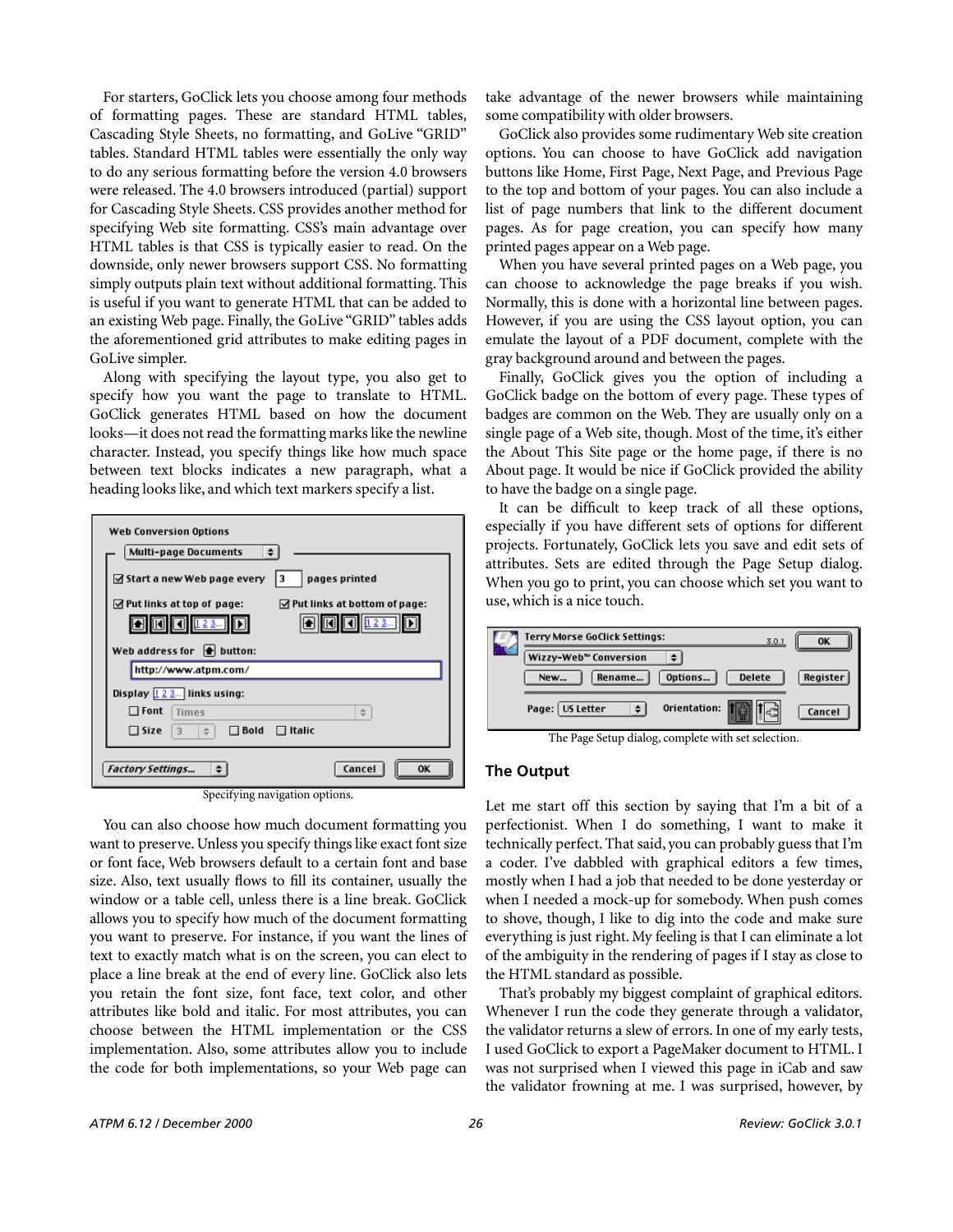what I saw when I viewed the error log—only one distinct error. The error was the <NOBR> tag, which was created by Netscape but supported in many browsers. This held true for documents created using the HTML tables formatting, CSS formatting, and no formatting. Obviously, more errors were returned as a result of using GoLive "GRID" tables, but this is by design—all the additions are used by GoLive and ignored by the Web browser. GoClick easily generates the best HTML I have ever seen from a graphical editor. Also, the HTML files retain a good deal of the look and feel of the original document.

ur team proposes to build a database managem ent system for system will track the movies in the store, the store's custome employees. A database is necessary to manage the store's inv interactions between the movies, the customers, and the empl

#### Solution Requirements

custom er ac account.

Employees will use this system to handle customer inquiries about certain movies, inventory management, and custom er management. Several tables are required for tracking all the The original Word document…



ur team proposes to build a database management system for system will track the movies in the store, the store's custome: employees. A database is necessary to manage the store's invinteractions between the movies, the customers, and the empl

#### **Solution Requirements**

customer acc account.

Employees will use this system to handle customer inquiries about certain movies, inventory management, and customer management. Several tables are required for tracking all the …and the converted Web page in Internet Explorer.



Unfortunately, because GoClick only gets to work with what the application would normally send to be printed, there are certain things it cannot do. First off, it is limited in how it can create links. You must include the address as text in the document. GoClick recognizes text beginning with "http://," "www.," "ftp://," "ftp.," and "mailto:" as valid links. For instance, if I ran this review through GoClick, the link to the GoClick home page would appear as a link, but the link to Michael's WYSIWYG article<sup>1</sup> would not.

Furthermore, if you include HTML tags in the body of your text, they appear as text in your Web page. It would be nice if GoClick had an option to recognize and apply HTML tags within the body of the text.

GoClick also has some trouble with tables. Remember the aforementioned Excel table? Exporting it to HTML using HTML tables formatting creates a single image containing the cell borders and the text. The same thing happened when I exported with an AppleWorks spreadsheet. The situation is slightly better under CSS formatting; the table is still drawn as an image, but the text is layered over the table as text. Unfortunately, this can lead to situations where the text no longer fits into the box GoClick creates.

Since GoClick doesn't do it all, you will most likely need to edit your Web site in another application to add links, if for nothing else. For simple stuff like this, you can probably get away with using a text editor. However, unless you export your pages with no formatting, you will probably want to use a graphical editor for serious editing, to help you sort through all the tables or layers that get created. Personally, I think it's a shame that you need to do this, since graphical editors really wreak havoc with GoClick's HTML.

#### **Not Quite Perfect**

While using GoClick, I did run into a few things that didn't work as expected. When I did the table test with Excel and AppleWorks, I also tried two Word documents with embedded tables. In both cases, GoClick missed some lines that were in the table. I don't know if this is a general table issue or if it is restricted to Word.

I also had difficulty with PowerPoint. I was curious if GoClick could be used to create a minimalistic Web-based slide show as opposed to the PowerPoint's Java and framebased version. When I exported the slide, though, elements were just missing. I don't have AppleWorks 6, so I couldn't test GoClick with the AppleWorks Presentation module, but I'd be willing to bet that this is a PowerPoint-specific problem.

At one point, GoClick seemingly lost the ability to create background images. As far as I could tell, all of the graphics options were active; nevertheless, anything with a colored background would be drawn with a white background. I was able to fix this by throwing away the preferences, but this also caused me to lose the attribute sets I created.

Finally, every time I tried to print from iCab with GoClick active, I received a type 10 error and needed to reboot my computer. I really can't think of any reason why you would want to export a Web page as a Web page, but this is worrisome for two reasons. First, if an incompatibility exists with iCab, it could exist with other programs. Second, it's not that difficult to forget to switch Chooser devices when you're finished with GoClick. In this case, if you forget to switch, you've lost whatever unsaved work you happen to have had on your computer. It's possible for extensions to modify the File menu; it would be nice if GoClick changed the Print command to something like a Publish command, so users could be reminded that they still have GoClick active.

It is easy to forget to switch devices in the Chooser. Over the years, people have come to realize this fact and have come up with a few ways to generally avoid the Chooser. The first

<sup>1.</sup> http://www.atpm.com/4.12/page7.shtml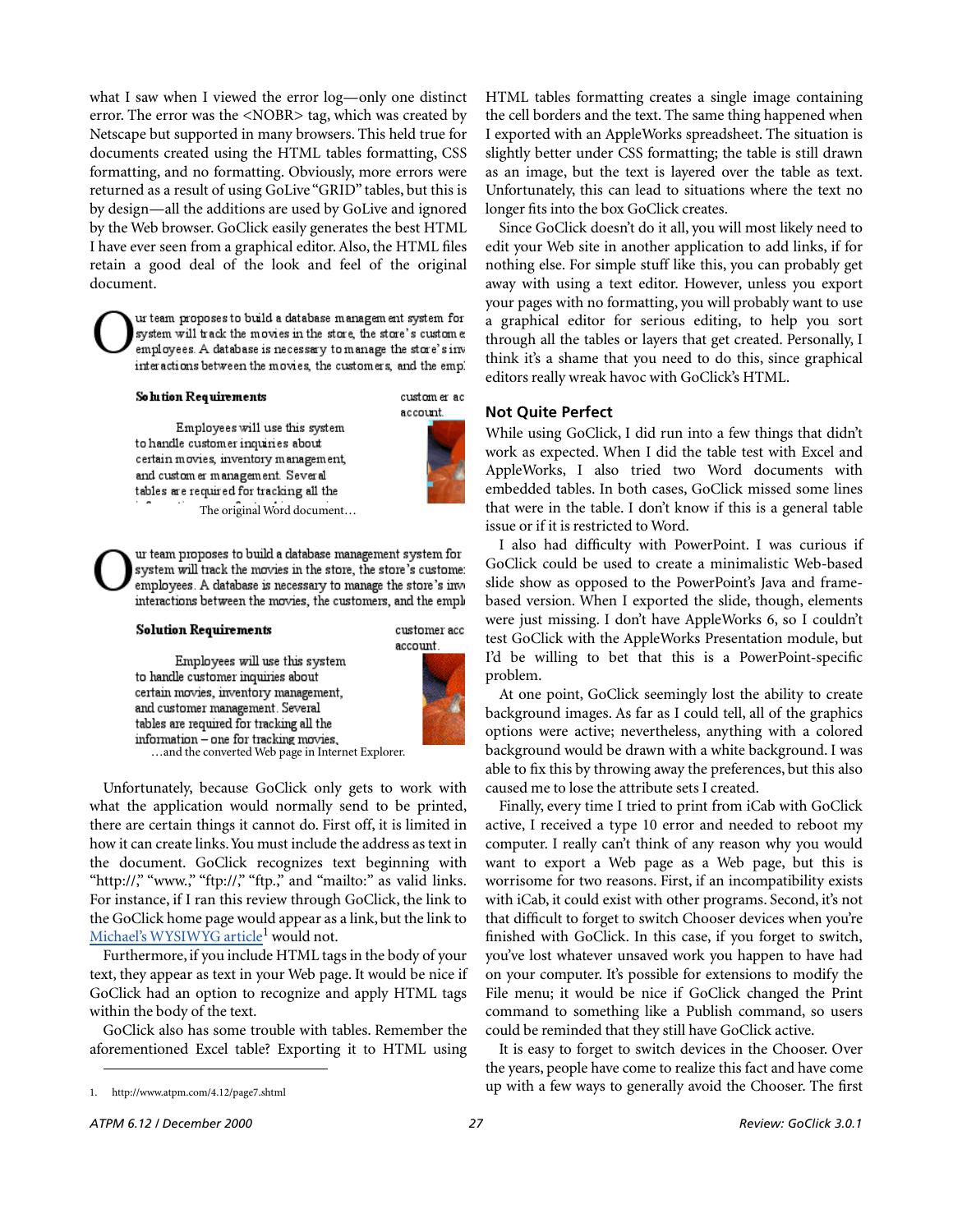method I've seen is the modifier key approach. Most fax modem drivers have this feature. By holding down a modifier, like Option, the Print command becomes the Fax command, allowing you to send a fax without travelling to the Chooser.

The second method is the Desktop Printer. When you create a Desktop Printer, a printer icon appears on your desktop. Double-clicking on the icon brings up a PrintMonitor-like window. Even better, you can drag documents to the icon and have them "printed." The reason I have printed in quotes is because there's nothing that says a Desktop Printer must send data to an actual printer. At the moment, the only printer on my desktop creates PDFs when files are dropped on it.

Either of these approaches would be welcome additions to GoClick. Of course, anything that saves a trip to the Chooser is a plus in my book.

#### **In Summary**

I was skeptical when I read how simple GoClick made creating Web pages. Typically, if something sounds too good to be true, it usually is. That's not the case here. GoClick lives up to its lofty billing. There are a few bugs and annoyances that keep GoClick from getting an Excellent rating—mostly the fact that two of the bugs involve major applications on which many people rely—but it is easily the best approach to graphical Web page designing that I have ever seen.

*Copyright © 2000 Eric Blair,* [eblair@atpm.com](mailto:eblair@atpm.com)*. Reviewing in ATPM is open to anyone. If you're interested, write to us at*  [reviews@atpm.com](mailto:reviews@atpm.com)*.*

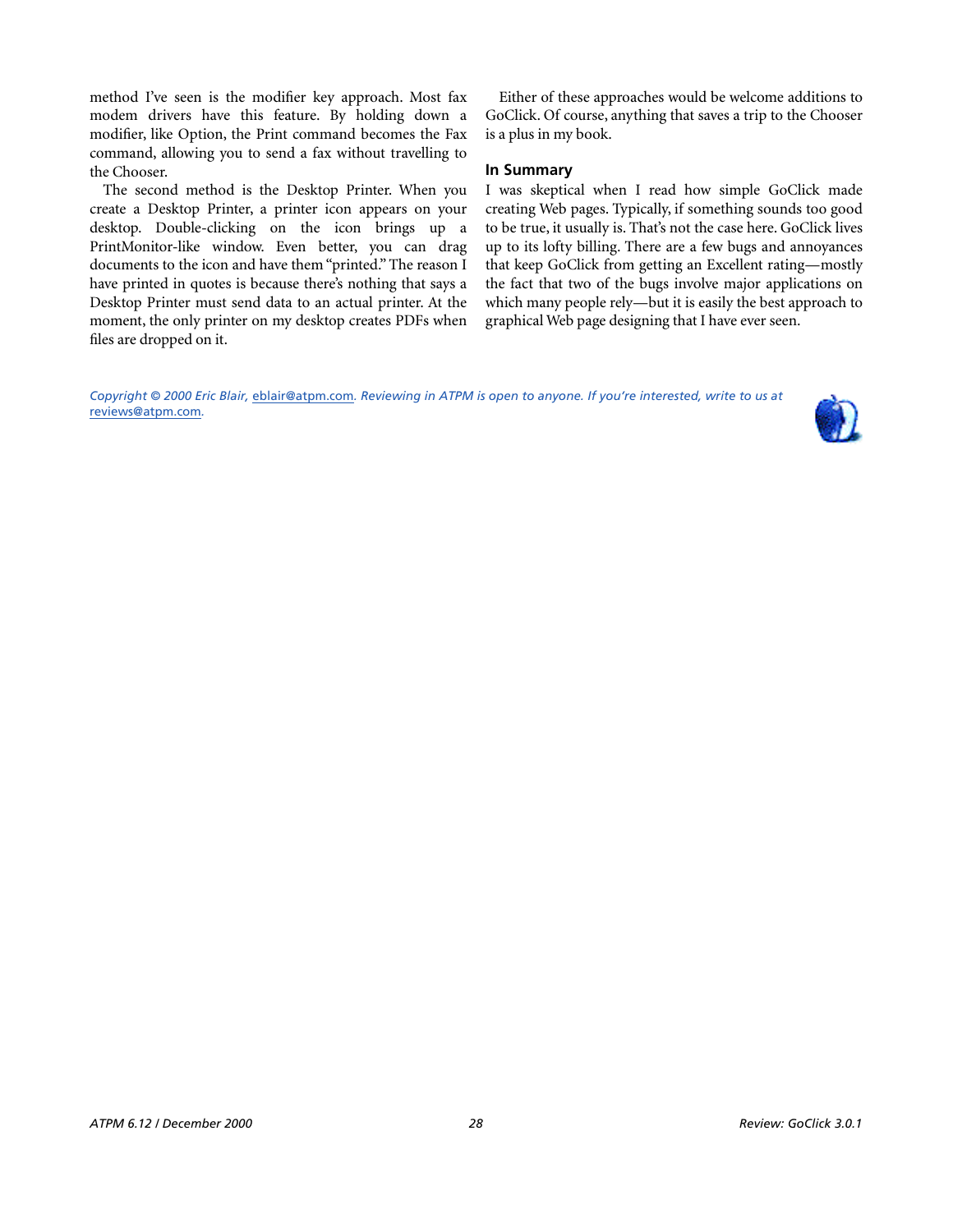# **Review: Making iMovies (book)**

**by Jamie McCornack, [jmccornack@atpm.com](mailto:jmccornack@atpm.com)**

**Developer:** Peachpit Press, written by Scott Smith **Web:** <http://www.makingimovies.com> **Price:** \$39.99 **Requirements:** iMovie software, FireWire- and DVD-equipped Mac.



It's a pleasure to see such good iMovie stuff out there. I expect we'll be able to do an iMovie story each month for a while, either a book review or a tricks-and-tips tutorial. And someday, when Apple releases its stranglehold on iMovie's architecture (I love using high-tech buzzwords—they make me feel like I know what I'm talking about), there will be third-party effects to add to our transitions and titling palettes. But for now, the bulk of what's available for iMovie users is information on how to use what you've got. As we ride the cutting edge of the digital video wave, making our iMovies and mixing our metaphors, we need all the information we can get.

Scott Smith's iMovie tutorial, *Making iMovies*, takes a unique approach to iMovie documentation. First, Smith subscribes to the theory that iMovie users don't really need documentation for their software. Hey, look, it's a valid opinion. Admittedly it's not my opinion (see my review in ATPM 6.10 of David Pogue's [iMovie: The Missing Manual](http://www.atpm.com/6.10/imovie-missing-manual.shtml)<sup>1</sup>), but it's apparently Apple's opinion or they'd have supplied documentation when they supplied the software. If you want my opinion, read last month's ATPM—but don't think my opinion is "right" and Smith's is "wrong," or you'll miss out on some useful information.

Second, Smith believes that iMovie users mainly need to know how to make films. He writes and edits for *RES: The Magazine of Digital Filmmaking* and is a founding partner of a digital effects house that serves the Hollywood folks that can't afford Industrial Light and Magic. He's a long-time digital filmmaking professional, and thus has a unique perspective on the needs of iMovie users. And from that perspective, he's got it down solid. (Hey, I wouldn't give this book a Very Nice if I didn't think it was worth reading and absorbing and adding to your library.) But I do get the feeling the author considers iMovie so easy to use it's barely worth discussing.

Now, compared to the professional editing software Smith's been using throughout the 1990s, iMovie is ridiculously easy to operate. If you've been using a Mac for some years, and you've been working with After Effects or Premier or Final Cut Pro, hey, iMovie is a walk in the park. And if you and

your friends have been sharing your iMovie films, where have you noticed their most glaring defects? Seriously, now, what have you seen that you don't like? What makes the average iMovie film as challenging to sit through as was the average home video? Or the average home movie before that?

Okay, I won't make you pick on your friends—especially since your iMovie-making friends probably read ATPM, and they'd be saying the same things about you. I'll make this a rhetorical question, and give away the answers:

- Storytelling failures. Distraction, lack of continuity, lack of direction, and sometimes just plain lack of story.
- Camera-handling failures. Background clutter, inappropriate wobbles, poor choice of point-of-view, and a failure to focus (literally) on the center of attention.
- Editing failures. Inappropriate cuts between scenes, too much irrelevant footage, too many pans and zooms (and not enough Dramamine), and feeping creaturism.

These sins (except for the last one) go back to the 60s, when 8mm movies reached the masses. If you're too young, ask your folks if they remember visiting friends to watch their vacation movies. They'd sit in a darkened room, nursing mixed drinks and nibbling party snacks made from breakfast cereals, while Ralph narrated, "Here's Martha and the kids standing by the Grand Canyon and waving—except for Clarissa, she's the shy one."

Home video made things worse, because with tape so cheap and no film development cost, Martha and the kids could afford to wave at the camera for a minute or two at a stretch. Also, sound was recorded with the video, so Ralph didn't have to narrate any more. His voice came right out of the TV, saying, "Here's Martha and the kids standing by the Grand Canyon and waiving. Clarissa? Clarissa? Come on honey, wave to the camera. Wave to Daddy now. Clarissa. Clarissa, I'm not going to tell you again. We're all going to stand here until you wave. I'm warning you, young lady, if you can't follow a simple order I can see we won't be bringing you along any more…" and so on and so forth until the Low Battery warning begins to flash.

Then the camcorders came, and then they got fancy, and then they got special effects built in, and the creatures began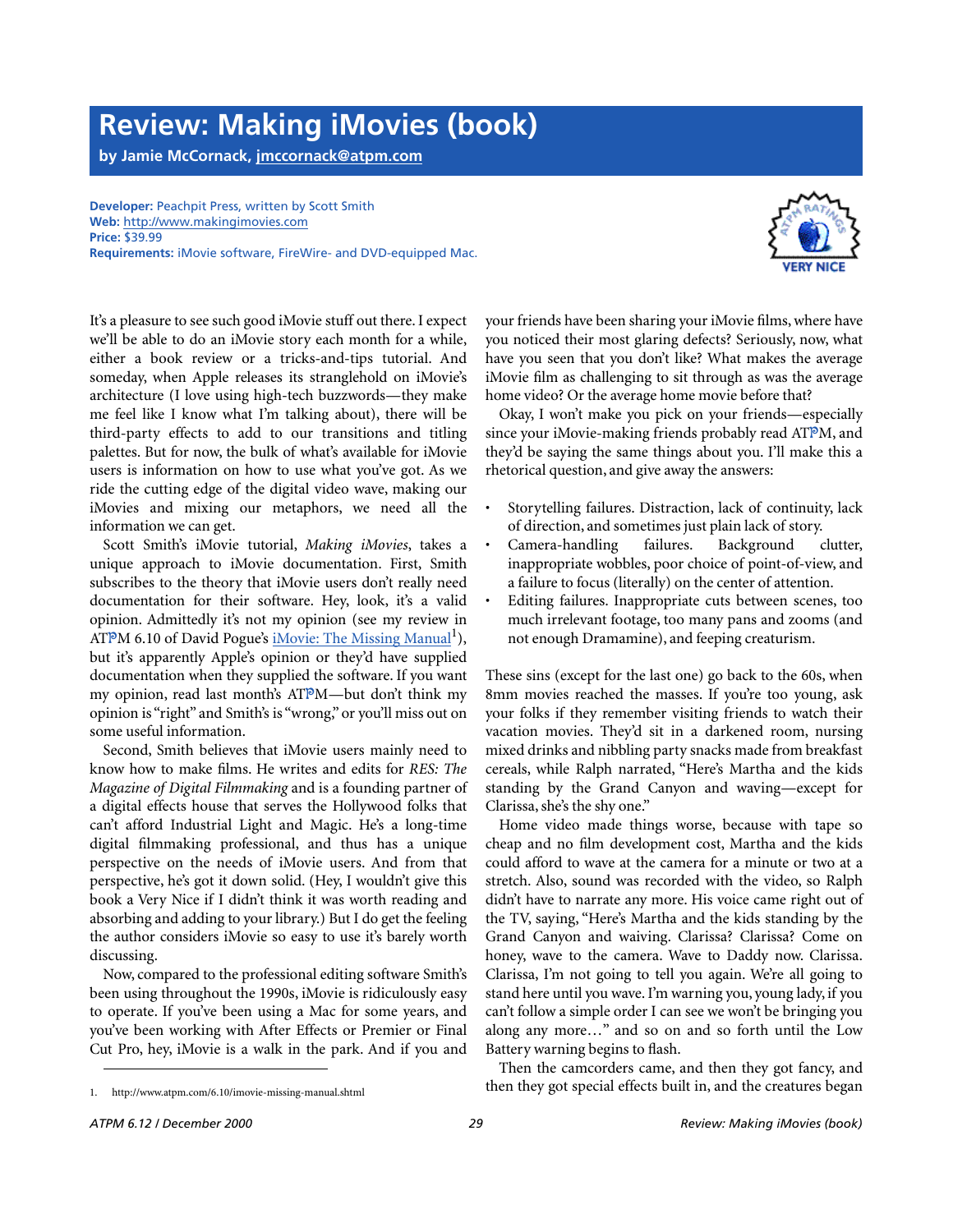to feep. "Here's Martha and the kids standing by the Grand Canyon and waiving, and here's what they look like with everything turned blue, and here they are made into big boxy pixels like how Yul Brynner saw things in *Westworld*, and Clarissa's not waving. How come, honey, are you feeling kind of—watch this, everybody—feeling kind of…*blue*?! Ha ha ha, get it?"

iMovie has only made feeping creaturism worse. Of what earthly use is a radial transition? Or twenty-three seconds of Flying Letters titles? And while iMovie titles look quite professional, they're too dang easy to use and thus you see them everywhere. Yep, in Flying Words and Typewriter, you can now read about Martha and the Kids Standing by the Grand Canyon. Also, iMovie titles look professional enough to violate the voluntary Cutesy Warning Standards of the Consumer Electronics industry. (You see a professionallooking title, you get comfy in your chair and say to yourself, "Hey, this is looking pretty good"; you see Titles by Clarissa, in crayon on notebook paper with ducks and bunnies, you know from the get-go it's going to be so twee you'd better go back to your car and grab the insulin out of your glove compartment.)

And that, my friends, is where *Making iMovies* comes in. I've got to tell you, I read *Making iMovies* from cover to cover and did not learn one thing about using iMovie software (admittedly I'm pretty good with iMovie, and this isn't the only book I own on the subject), but I learned one heck of a lot about digital filmmaking and how to improve my own videos. Best of all, *Making iMovies* uses the medium a budding iMovie videographer will best understand—actual digital video. You're interested in iMovie because you're a visual person; you want to communicate through digital film; motion on screen appeals to you, talks to you, touches your mind (and maybe even your heart and soul). So what better way to reach you than through actual iMovies, with sample projects you can load and run on your own Mac?

There's no better way; that was a rhetorical question. Making iMovies comes with a DVD in the back, containing all the files necessary for three complete iMovie projects. And these aren't dumb little washing-the-dog projects; these are full-fledged short films: an extreme-sport/coming-of-age romp, a film *noir* romance, and a war epic—all scaled down to joke-and-a-rimshot size.

Make that "very short"—one minute for the shortest, 2–1/2 minutes for the longest. But they are genuine little films, with stories and everything. That's right, a beginning, a middle, and an end, with a laugh at the end, entertainment in the middle, and a teaser intro at the beginning. And with the exception of the Storyboard lesson, everything in these lessons and advice seems like something you and I could do just as well as the author. This is a challenge in the ed biz, particularly for experts in their field. The finished films are not intimidating. The equipment is not intimidating. The techniques are not intimidating.

Every step of the way (okay, except for the Storyboard part—I can't draw, since drawing requires talent or skill or something—which would have been fine if the author had used stick figures) I found myself thinking, "Yeah, I can do that, probably even better, because I know better jokes and my friends are funnier looking…" which is exactly what I thought while watching *The Making of Matrix* except then I had to think, "...but I don't have 80 million dollars," which kind of ruined the effect. All three demo films look like they were shot on a budget of \$27.85 with volunteer help saying, "Me, me, I want to be in your movie!" Truth is, the budgets were probably closer to a hundred bucks, and Scott Smith has some talented friends, but don't let that stop you. With his guidance, you can make some decent short films that won't have your friends squirming in their chairs, and your mother saying, "You know I'll always love you, no matter what you do."

The advice is down to earth. It's probably all stuff you'd learn in your first semester of film school, but I never had a first semester of film school and don't have the time to take it now. I'm better off spending \$39.99 and adding *Making iMovies* to my short stack of iMovie books. My very short stack of iMovie books. *iMovie: The Missing Manual* is the only iMovie book I rate as "Must Have." *Making iMovies* is the only one rated "You Really Ought to Have It Because Your iMovie Productions Are Going to Come Out a Whole Lot Better Once You Learn This Stuff."

The enclosed DVD is what really makes this book. It holds 1.8 GB of files and projects, so if they were on CD, it would take three CD-ROMs to hold all the data, and if you downloaded them from AOL over your phone line it would take you until next Thursday. The book by itself? It would be worth adding to your library if it were half the price and if you were pretty deeply committed to iMovie, but it's not detailed enough to serve as documentation, and the lessons wouldn't have much impact without the examples up on your screen. So if you don't have DVD playing capability—and I mean a DVD drive on your Mac, not on your television—you probably don't need this book yet. It's still Very Nice, but you can't take advantage of the Nicest part.

There's also bright side to the lack of documentation-level detail. This book and DVD package works just fine for iMovie 2 and won't need revising for a long time.

*Copyright © 2000 Jamie McCornack,* [jmccornack@atpm.com](mailto:jmccornack@atpm.com)*. Reviewing in ATPM is open to anyone. If you're interested, write to us at* [reviews@atpm.com](mailto:reviews@atpm.com)*.*

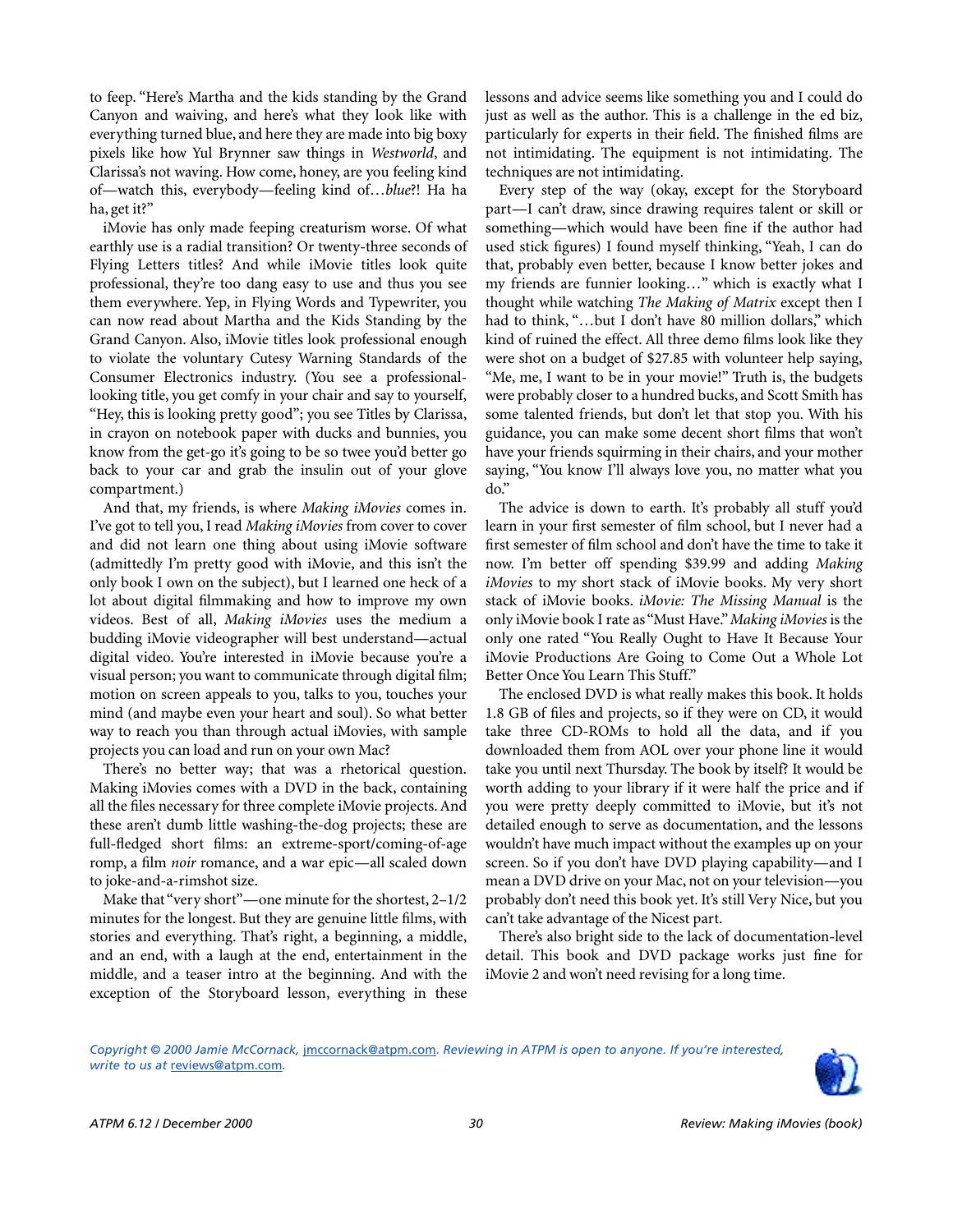## **Review: Understanding Interactivity (book)**

**by Paul Fatula, [pfatula@atpm.com](mailto:pfatula@atpm.com)**

**Developer:** Chris Crawford **Web:** <http://www.erasmatazz.com/book.html> **Price:** \$30

**Trial:** Chapters 1–5 available on the Web site.

Let me be totally up front with you: I want you to read this book. *Understanding Interactivity* is about just what the title leads you to believe. It gets you thinking about what interactivity is, how it should be used, and how little it is used to good effect in most programs and Web sites that you see today. Rather than being a programming book that tells you how to write code, it tries to give you an idea of how programs should work in order to give users an enjoyable and productive experience.

At times the book seems almost philosophical, examining ideas behind interactivity, how media over the course of time has become increasingly less interactive, and the value of play. Where it points out specific examples of things that need improvement, it does so to illustrate a bigger point—dare I say it—to try to encourage programmers to think about their users as they write their programs. If you'd like a solid understanding of what makes a program seem good or bad, this book is for you.

#### **Uncommon Sense**

As I read *Understanding Interactivity*, I often caught myself saying, "yeah I know that already"; at times, the book seems to be preaching common sense. Unfortunately, the sense it is preaching doesn't seem particularly common in the real world.

To take an example used in the book, most of the time when you want to print a document, you want one copy of it. Nothing fancy. But you hit Command-P, and instead of it printing, you get a dialog box full of options—options that nine times in ten, you don't want. Wouldn't it make more sense for Command-P to actually print one copy, and some other combination, Command-Shift-P, perhaps, to bring up the dialog box?

One of the astonishing things about bad interactivity is how easy it is to fix, in many instances. In the case of this example, some programs have taken a step in the right direction by adding Command-Shift-P to "Print One Copy" (leaving Command-P to bring up the dialog box), so at least you have the option to print quickly. But wouldn't it make even more sense for the most commonly desired action to be activated by the simpler key sequence? Programs get it right with the "Save" command: Command-S saves the document, and no dialog box comes up as long as the document you're saving already has a name. If you want the dialog box, you can do a "Save As…" from the File menu or with a more complicated key sequence.

Tempting as it must have been to write a book chock full of examples where user interfaces need help, that's not what Crawford did. There is one chapter, "Bloopers," which does that. Both entertaining and instructive, it comes about a third of the way through the book, offering a sort of intermission from weightier material, as well as practical examples of interactivity gone wrong. Such examples can be found scattered about in other parts of the book, especially in the earlier chapters, before things start getting too theoretical, but they're always used to illustrate a point, or to provide a framework for discussing a particular aspect of interactivity.

#### **So What's the Problem?**

All of us, as users of computer programs, visitors to Web sites, etc., have an idea of what constitutes good versus bad interactivity. When the Mac refuses to empty the trash because "an error of type -110 occurred," we are uniformly annoyed at the worthlessness of the error message. It doesn't explain what's wrong or offer up a solution. (I finally gave up and restarted.) Wouldn't it be a great improvement if the error message said explicitly, "Sorry, there's a problem. You'll have to restart before the trash can be emptied."? That sort of error message would sure cut down on tech support calls from confused users.

Crawford doesn't just recommend that error messages be worded more clearly to give the user useful information. He goes to the root of the problem: programmers are programmers, not interactivity designers. They're perfectly happy with an error message giving a number designating the kind of error. They know what it means, and can track down the problem or respond accordingly. Maybe they think the problem won't occur, and so they don't see a need to bother with a user-readable error message. Programmers know what their program is designed to do and what its limitations are, and they accept those limitations without thinking about it.

Users, on the other hand, aren't nearly as intimately familiar with programs they interact with. The result is that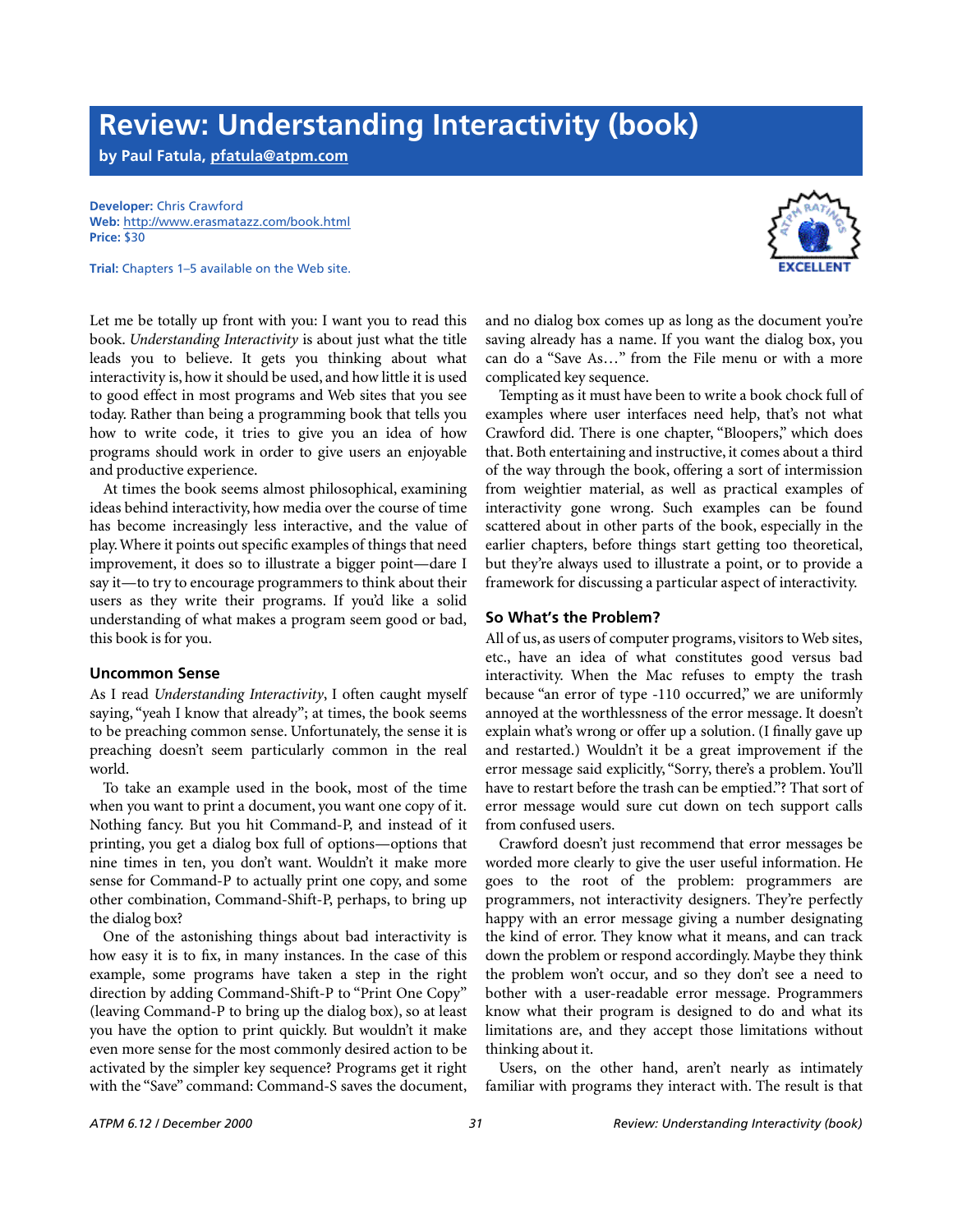users see problems that programmers never encounter and that, even if they did, they wouldn't think problematic. There are a few solutions to this kind of problem. One of Crawford's favorites is, learn to program. This is admittedly a long-term solution, but people with some artistic sensibilities, who understand that a good program is more than a haphazard collection of technically cool features, would do well to start learning how to design programs on their own, to work as they should. In a lot of cases, such people end up as shareware authors: programming isn't their main job, but they do it astoundingly well, because they put a lot of thought into their work.

Which brings me to another suggestion offered in the book. A program goes from development to alpha to beta to sale. The beta stage is used to work out bugs, either in-house or by letting users mess around with the program and give feedback. But usually, feedback about anything other than bugs is ignored: the company isn't interested in hearing that it'd be nice if you could skip the dialog box when you want to print a document, or that an error message is worded in a confusing way. Fixing such problems would delay the product getting to market, and hey, there's already an error message there, so what's the problem? The beta is feature-complete as it is; making the Print command easier to use would be a new feature.

Software companies need to start paying attention to these kinds of comments, either during the beta period or during a separate stage, Crawford suggests, when bugs have been squashed, and programmers are open to suggestions on lastminute tweaks of the user interface, before the product goes to market.

#### **Definition, Please?**

Hey, my degree is in philosophy. If I'm going to read a book about a vague computer term that I've seen used in all kinds of different ways in countless different contexts, I want a definition of the word—clear, robust, and precise—preferably with references to Kantian metaphysics.

The definition given of interactivity, however, is simple and straightforward, a nice little soundbyte of a definition, bolstered later on in the book by discussion and examples, but left somewhat hazy around the edges. I'm going to take it on, but first let me point out explicitly that what's going on here is that I started out with only a vague idea of what interactivity is and a handful of dislikes about how programs work; then I read *Understanding Interactivity*, and now I'm thinking about how to come up with a better definition of interactivity. This is a good thing: whether I (or you) fall to my knees and praise Crawford's definition or not, the point is that both users and programmers should be thinking about this term, because we are all heavily affected by it.

*"Interaction: a cyclic process in which two actors alternately listen, think, and speak."*

Sounds good to me. It uses metaphor, and the metaphor comes from the earliest form of interactivity: two human beings having a face to face verbal discussion. Ideally, a computer should respond to us as well as a person would, and that fact is stressed by saying e.g. "listen" rather than "accept input." Crawford simply points out that a computer listens through the keyboard and speaks through the monitor and thinks with the CPU. The problem, of course, is gray areas. When you open your refrigerator door and the light goes on, are you interacting? Well, technically yes, Crawford admits, but not in any particularly interesting way. There isn't much thinking ("delivered content") going on there, on the part of the refrigerator.

Trying to avoid the stigma of having presented a subjective definition, Crawford introduces the idea of degrees of interactivity. That seems on the face of it to work well, but it still leaves the definition subjective: my opinion of whether something represents relatively high interactivity may differ from yours. Let's muddy the waters a bit with an example from the book. "To a child, a bouncing ball appears to possess its own free will, and therefore in the child's mind, the ball is an active agent. To an adult, the same ball is merely a rubber sphere, obeying simple laws of physics, and therefore the adult sees no active agent in it." This places the entire question of whether something is interactive, *at all*, in the mind of the interactor.

The objection that leapt into my mind when I first read this was, well, to a really good computer programmer who knows his way around hardware and software, a computer program is just a bunch of electrons jumping around according to laws of physics. Clearly we can't place the question of whether something is interactive in the mind of the beholder. It would also be really nice, and useful towards a real discussion of interactivity, if we could eliminate from consideration the extremely uninteresting cases of stimulus and response. A more objective and picky definition is required. To say that a ball obeying the laws of gravity is "thinking," even metaphorically, even on a really low level, is a pretty long stretch.

So where do you draw the line between where the metaphor works and where it doesn't, if you want to do so objectively? I'd propose this: for an agent to be an interactive agent, it must be capable of interacting with itself as well as with another agent. That clearly rules out the ball. It still allows a computer to be an interactive agent: when you tell the computer to save a file, it asks itself, is the file already saved? If so, where and what is it called? What do I do with all these new bytes of data? If not, I need to get a name and a place to put it from the user. In other words, the computer does something that might acceptably be called "thinking," at least metaphorically. You can interact with animals: we've all seen them do things on their own. But you cannot interact with a stuffed animal, even one that says a random phrase when you pull a string. Even if you believe in your heart of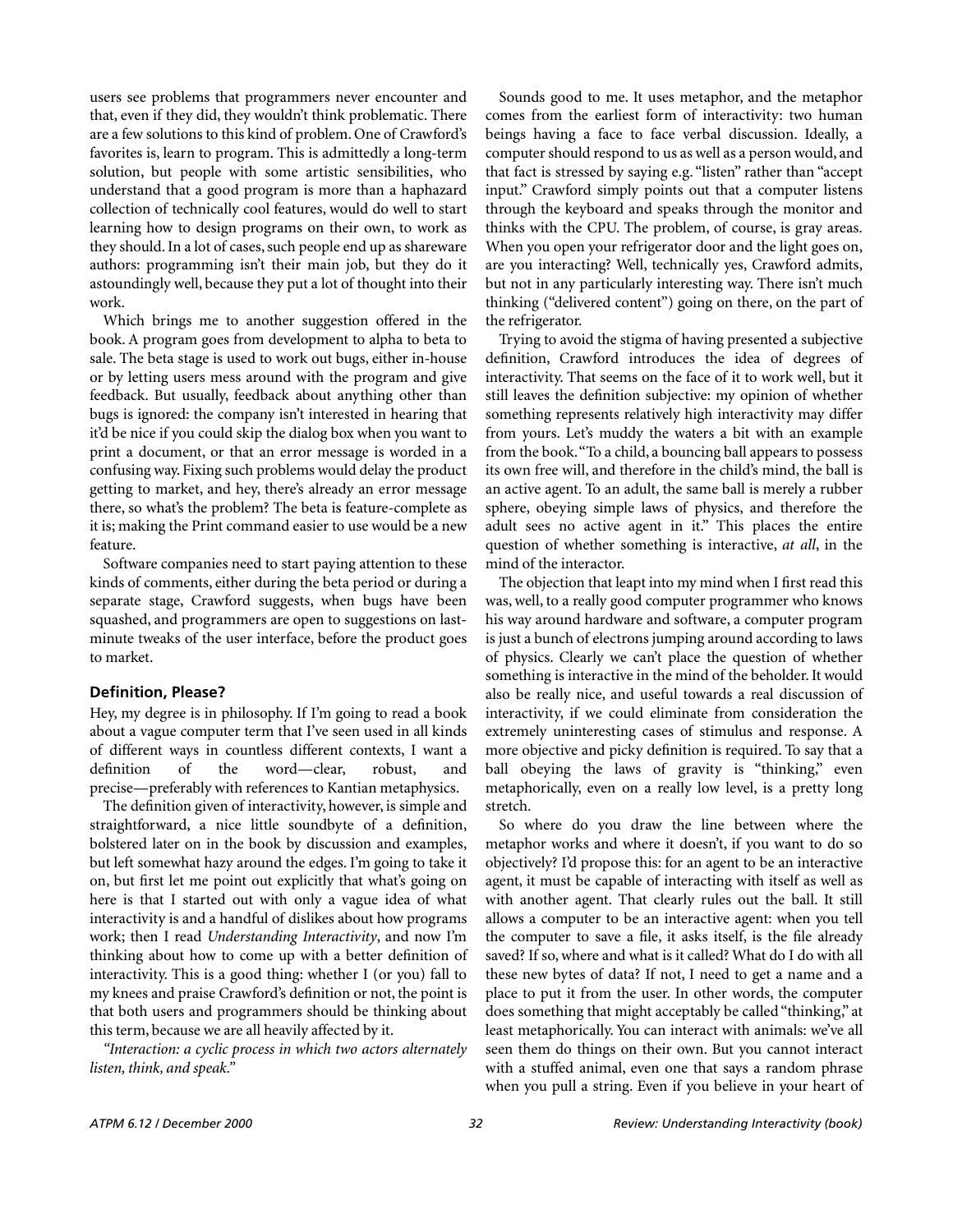hearts that Teddy Ruxpin is alive, Mommy, he really is. What this does, then, is rule out certain examples of what Crawford would consider extremely low-level interactivity, the uninteresting, unmeaty stuff, from consideration. It draws a line in the sand, insisting that a toy company may not market its basketball as "interactive."

There may be some flaws with this add-on of mine to what can constitute an active agent, and I'd love to see some discussion on the matter. But what it does do, I think, is make the question of whether something is interactive an objective one. It also suggests a partial criteria for deciding whether remaining interactions are high- or low-level: how much selfinteraction is going on in the minds of the two interacting agents? (I'll spare you my argument as to why this isn't circular.) I say partial because good interactive design requires good speaking and listening on the parts of the agents as well; thinking alone won't cut it.

#### **Conclusion**

I've only touched on a few of the issues discussed in *Understanding Interactivity*. It is an insightful and thorough book that makes many observations and suggestions from which software and Web site designers would benefit greatly. Ordinary computer users are encouraged to think about what makes a program enjoyable versus bothersome to use and given an idea where the problems come from. While some of the book, towards the end, gets fairly abstract, it is very readable throughout, and is written in an enjoyable style that makes it engaging and understandable to a reader without programming experience.

If Crawford is right (and I'm convinced he is) that interactivity is "the essence of the computer revolution," then this book deserves a place on the bookshelves of all us revolutionaries.

*Copyright © 2000 Paul Fatula,* [pfatula@atpm.com](mailto:pfatula@atpm.com)*. Reviewing in ATPM is open to anyone. If you're interested, write to us at*  [reviews@atpm.com](mailto:reviews@atpm.com)*.*

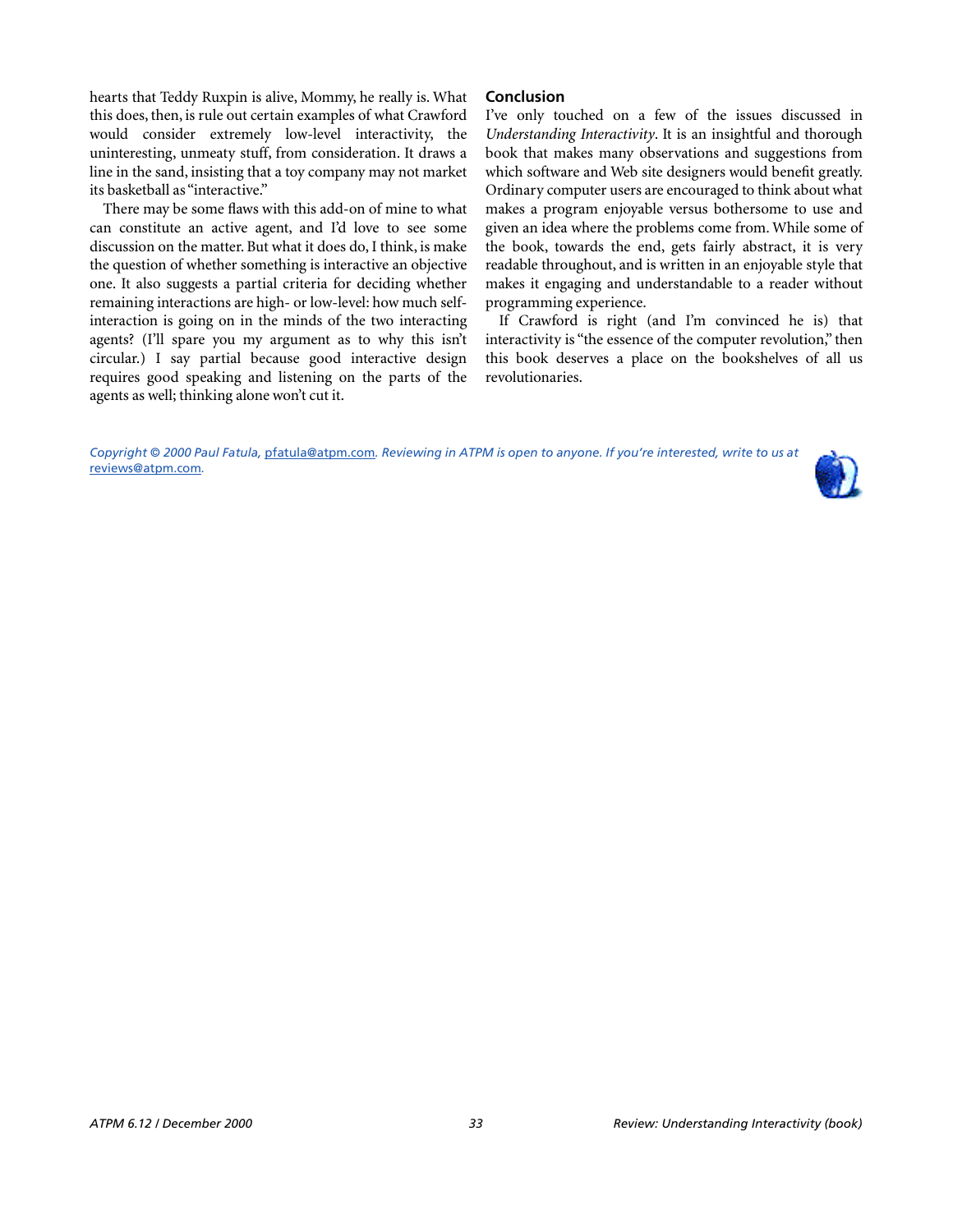# **Review: ZephIR! 1.02b1**

**by Gregory Tetrault, [gtetrault@atpm.com](mailto:gtetrault@atpm.com)**

**Developer:** studioZee, Inc. **Web:** <http://www.thezephir.com> **Price:** \$49.95 (direct from studioZee) **Requirements:** ADB port, 11 MB application RAM, AppleScript **Trial:** None



The ZephIR! ADB (Apple Desktop Bus) device can interact with most audio and video components that use infrared remote controls. You use the ZephIR! software to create virtual remote controls on your Macintosh. These virtual remotes can be programmed with AppleScript to perform simple or complex tasks. For example, one button click can turn on your audio receiver, turn on your CD jukebox player, load a playlist of songs and CDs, and start playing your music. Or you can use ZephIR! to turn on your cable TV box at a pre-set time, tune to a selected channel, turn on your VCR, set a recording time, and start recording.

#### **Hardware and Software Installation**

The ZephIR! device (Figure 1) plugs into an ADB port. It has a piggyback plug so you can reconnect your keyboard, monitor, or pointing device. The ZephIR! CD contains 68K and PowerPC versions of the ZephIR! application. You can run the ZephIR Installer, or you can copy the files to your hard drive. I recommend using the Easy Install option. If you want to use the included HyperCard stacks, you must manually copy them from the CD.



Figure 1

#### **Getting Started**

When you launch ZephIR!, a splash screen appears and then the ZephIR Browser window opens (Figure 2). The browser window contains a list of components that can be controlled by ZephIR!. Only a few components are installed from the

CD, so the odds are low that your equipment will be among those listed.

Each component consists of buttons that represent those on a remote control. You position the ZephIR! device so that it points toward the equipment you wish to control. When you click a button, the appropriate infrared signal is beamed to your equipment.



Figure 2

#### **Long Distance Runaround**

What can you do if your Macintosh is not in the same room as your audio and video equipment? StudioZee recommends using the POWERMID wireless infrared remote control extender (Model PM5900 from [X-10 Inc.](http://www.x10.com)<sup>1</sup>). You plug in the POWERMID transmitter and place it in front of the ZephIR! device. You place the POWERMID receiver (Figure 3) where its infrared beam can control your equipment. I had no

<sup>1.</sup> http://www.x10.com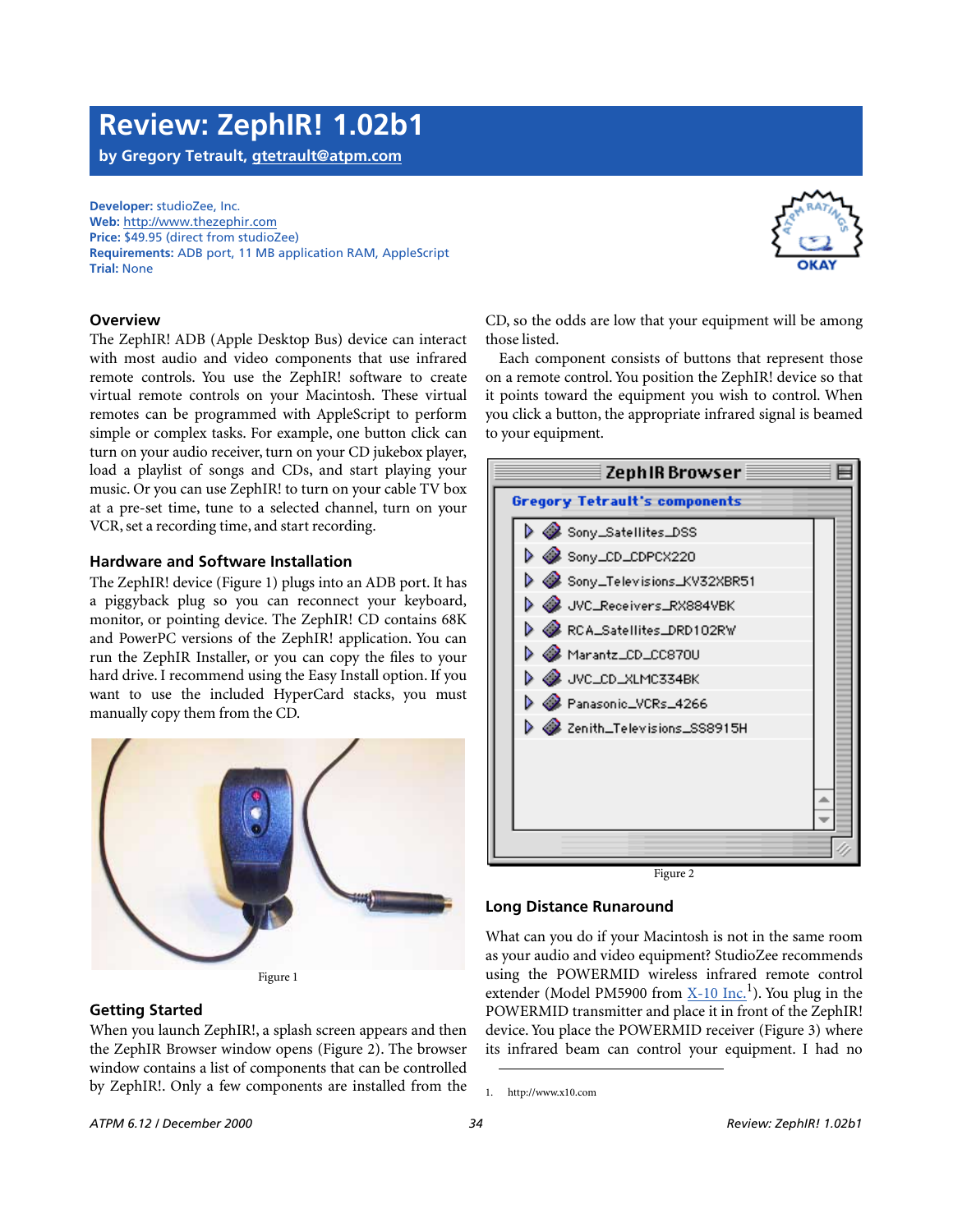difficulty using the ZephIR!/POWERMID combination except for finding a convenient place for the receiver.





#### **Downloading Components (Quick Remotes)**

ZephIR!'s Browser menu has an "Import component" command. If you have an Internet connection, choosing this menu selection opens a "WebztIR" window. This window contains a list of manufacturers with sublists for types of devices (e.g., TVs, CD players, VCRs). You may be able to find a ZephIR! component for your equipment. Doubleclicking the component adds it to your list. It will also appear in the Quick Remotes submenu of the Remote menu. The Quick Remote is immediately ready for use.

#### **Creating Your Own Components**

My home audio/video equipment includes a TV, VCR, digital cable box, DVD player, CD jukebox, receiver/tuner, and cassette tape player. None of them had a prebuilt ZephIR! component! I tried using similar components (e.g., SONY CDPCX300 for my CDPCX350) but had no success. I do recommend downloading similar components; even if they do not work, they can help you create your own Quick Remotes.

To create a new component, you choose "New" from the File menu and select the Component submenu. Two windows appear at the far right of your screen. Enter the name of your component in the Properties window, then close the window. The Component window has an "I" (information) button in the upper left, a comment window at the top, and a larger tabbed window below. The Commands tab window allows you to create buttons that will send infrared signals identical to those sent by your remote control. To create a command button, double-click on "UntitledCommand1." A command programming window will appear (Figure 4).

Click the "I" button in the corner to show the command Properties window. Rename the command appropriately (Power On/Off in my example). Now the real fun begins. You have to figure out what infrared frequency your remote control uses (40 or 56 kHz), how many pulses or repetitions it sends (1 to 5), and how many remote control button presses it will take for ZephIR! to learn how to duplicate your remote's signal (1 to 7).



How can you know these facts? If you have downloaded a similar component, look at its commands and try using the same settings. If your equipment is unique, you will have to use trial and error to arrive at the best settings. To teach ZephIR! the new command, you click the "red dot" button near the top of the command programming window. You then point your remote control at the ZephIR! device and press and hold the appropriate remote control button until the red light on the ZephIR! device goes out. You repeat this for the number of times shown on the "red button" popup menu in the lower right corner of the command programming window. Your command programming window will now have a pattern of red and blue vertical lines (Figure 5).

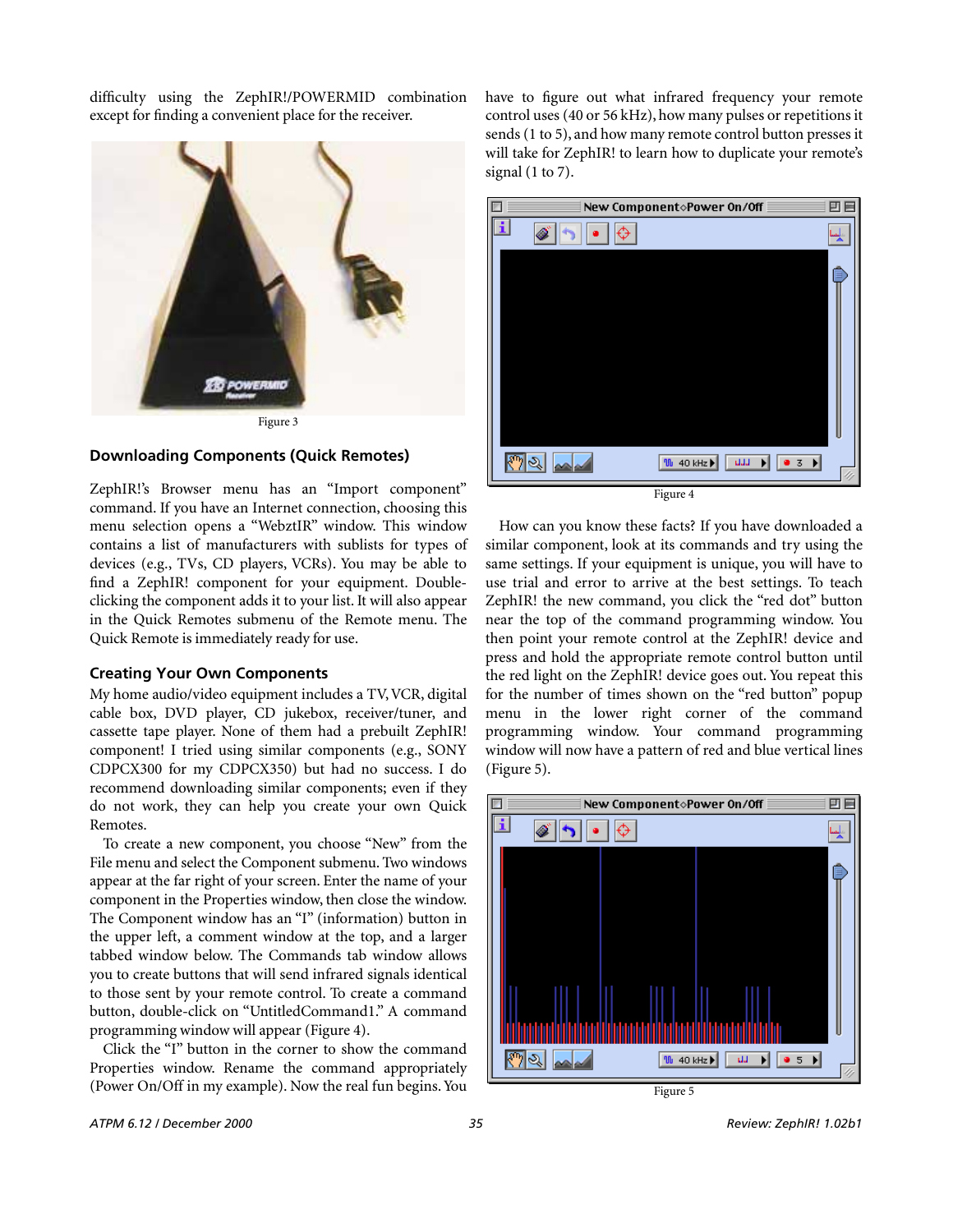You now have to truncate the signal (my example is too long). You do this by pressing the truncate button in the upper right corner of the command programming window. A light blue vertical line demarcates the recommended truncation point (Figure 6).



You still aren't done! The signal intensities (indicated by the heights of the blue and red lines) need to be equalized. You do this by moving the slider control on the right downward until there are only a few different line heights (Figure 7).



I found that moving the slider down by half to two-thirds usually worked. Now you need to test the command. Point the ZephIR! device at your equipment (or your POWERMID transmitter) and click the "remote control" button at the top of the command programming window. If it worked, click the close window button and save. Voila! You have created your first command. Now do this for every relevant button on your remote control. Wasn't that fun?

#### **Adding a Channel Guide**

You can greatly increase the usefulness of a ZephIR! virtual remote by adding a channel guide that lists specific channels (for TVs, cable boxes, VCRs, and other equipment). To do this you need a setChannel handler script for your component. If you are lucky, your downloaded component (or a close cousin) includes a setChannel handler script. Otherwise, open any TV component, click on the Script tab, and copy the setChannel handler script (Figure 8).



Figure 8

Open your new component, click on the Script tab, and paste the handler. You must click the small AppleScript button in the lower left corner to save the script! Now click on the Channel Guide tab. Double-click on UntitledChannel1 and change the channel name. Then double-click "00" to edit the channel number. To add another channel, click the Channel Guide button in the lower left corner of the Component window. The ZephIR! Channel Guide always displays channels in the order you enter them (you cannot sort by channel name or number).

#### **Using NetCD to Create a CD Magazine**

You can combine ZephIR! with a CD database to enable you to play specific CDs and tracks. NetCD, a free utility created by Toby W. Rush, can catalog your CD collection by comparing CDs placed in your Macintosh with an extensive audio CD database (CDDB) on the Internet. After you have catalogued CDs with NetCD, you can create a CD Magazines in ZephIR!. After doing so, click the "I" button to show the Properties window (Figure 9).

Give the magazine a name, use the pull-down menu to choose an associated component, and type in the maximum number of entries for the magazine. (The latter would be the entire capacity of a jukebox or the number of CDs in an exchangeable magazine.) Now click the Done button. You now have a blank CD magazine window. To add entries you must open the CD Library (in the Manager menu). You then drag an audio CD title from the CD Library window to the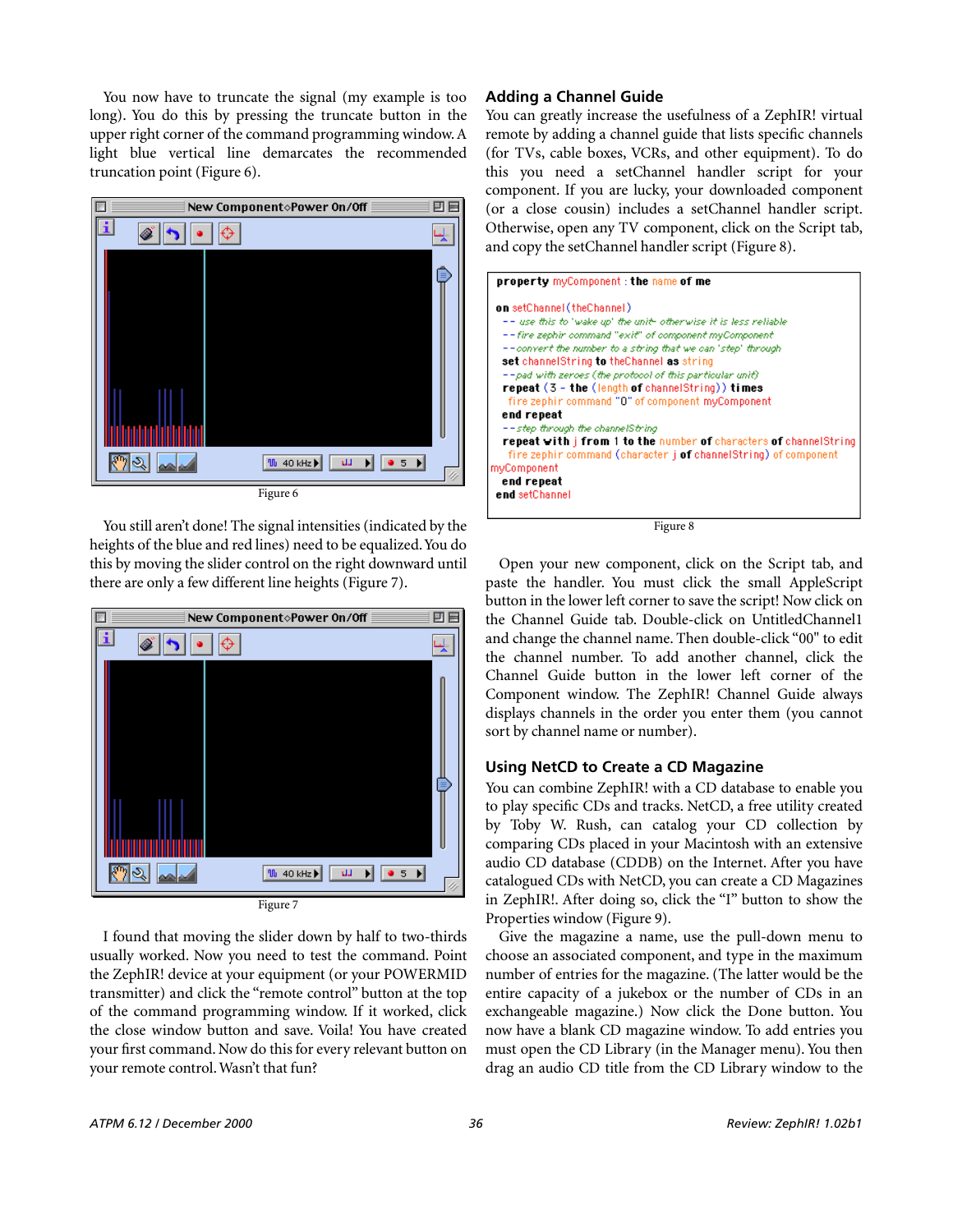appropriately numbered row of the CD Magazine window. This process becomes very tedious for a 300-CD jukebox.



Figure 9

#### **Using the CD Magazine**

Once you have created one or more CD Magazines, you can use them to instantly select a CD or an individual track to play. Open the CD Magazine of interest. To play an entire CD just double-click the title. ZephIR! will send commands that tell your CD player to load and play the chosen CD. To play a particular track, highlight the CD title and click on the track button (the two eighth notes in the lower left corner). The CD Magazine window splits into two parts. The lower part lists the individual tracks. Double-click the track you wish to play. ZephIR! will send commands that tell your player to load the chosen CD, jump to the selected track, and play it.



**Creating Playlists**

If your audio/video equipment supports programmed playlists, you may be able to create and control them with ZephIR! Choose CD Playlist from the "New" menu item of the File menu. Open your CD Library. Drag either disk titles or individual track names to the Playlist window (Figure 10). You can rearrange titles by dragging them up or down. When you are ready to start, click the Play button at the bottom center of the Playlist window. I could not test this feature, since I received script error messages that I could not resolve.

#### **Creating Custom Remotes and Scripts**

To experience the full power of ZephIR! you need to create custom remotes and scripts (Figure 11). Creating custom remotes is a complex task. You open a blank Custom Remote window, create and name buttons, and insert one or more AppleScript commands for each button.



Figure 11

The most common AppleScript command is to activate a button on a Quick Remote component (Figure 12). A Custom Remote can combine buttons from multiple components and can have unique buttons with complex AppleScripts (e.g., turn on cable box, pop-up a channel list, tune to the channel I select, turn on VCR, activate "one-touch recording"). You need a solid background in programming with AppleScript to achieve this degree of sophistication.



Figure 12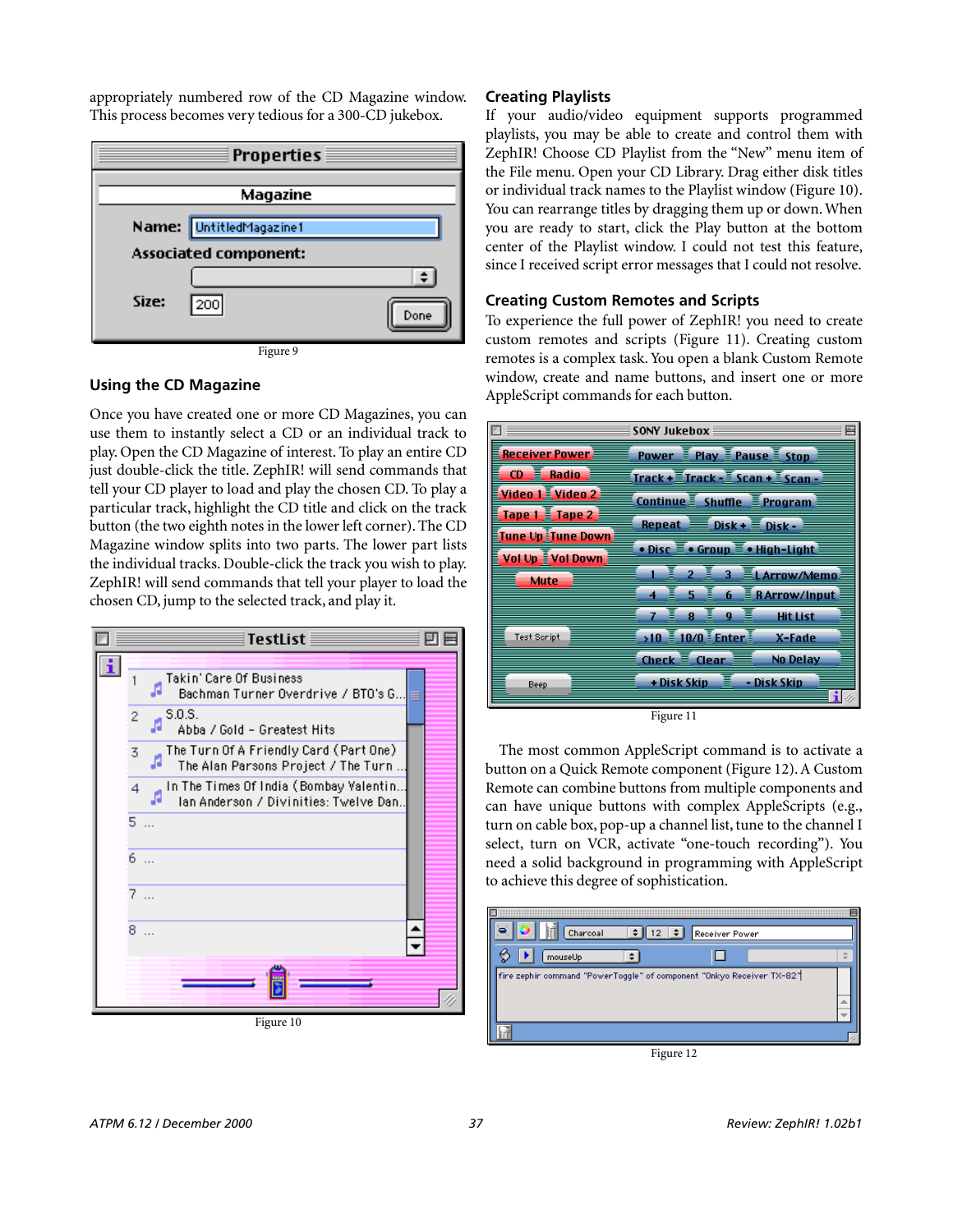#### **ZephIR! and Other Applications**

You can use all of ZephIR!'s features within any application that can send Apple events. Instead of creating Custom Remotes and Playlists with the ZephIR! software, you can work entirely within HyperCard, SuperCard, or FileMaker Pro.

#### **Strengths of ZephIR!**

- Can control nearly any device that responds to infrared signals.
- Online Web browser tutorials can guide you through some tasks.
- Channel Guide feature makes it easy to jump to a desired channel.
- Works with NetCD to create listings of CD magazine or jukebox contents.
- Works with some equipment to create customized playlists of audio CDs or tracks.
- Can create sophisticated custom remotes with AppleScript.
- New lower price (was \$74.95).

#### **Weaknesses of ZephIR!**

- Requires ADB port (USB version is planned).
- Too few prebuilt components.
- Difficult and time-consuming to program virtual remote controls.
- Cannot import entire listing of CDs or channels, must enter them individually.
- No layout or design tools for building Custom Remotes.
- No manual or help files.

#### **Summary and Recommendations**

When I read about ZephIR! I got excited. The idea that I could control all my audio/video equipment with my Macintosh had great appeal. I ordered and installed both ZephIR! and X-10's POWERMID. However, my excitement waned after spending hours trying to create virtual remote controls. It diminished further when I couldn't overcome Playlist and Custom Remote problems even though I am a proficient AppleScript programmer. ZephIR! needs a thorough manual, active help features, extensive offline tutorials, and a larger library of prebuilt components.

If you are in need of a way to control infrared-responsive equipment with your Macintosh, ZephIR! is your only choice. ZephIR! would also be a good choice for geeks who love to play with AppleScript and audio/video equipment. If you would like an easy way to control audio/video equipment with your Macintosh, wait for a more sophisticated future version of ZephIR! (or for someone to make something better than ZephIR!).

*Copyright © 2000 Gregory Tetrault,* [gtetrault@atpm.com](mailto:gtetrault@atpm.com)*. Reviewing in ATPM is open to anyone. If you're interested, write to us at* [reviews@atpm.com](mailto:reviews@atpm.com)*.*

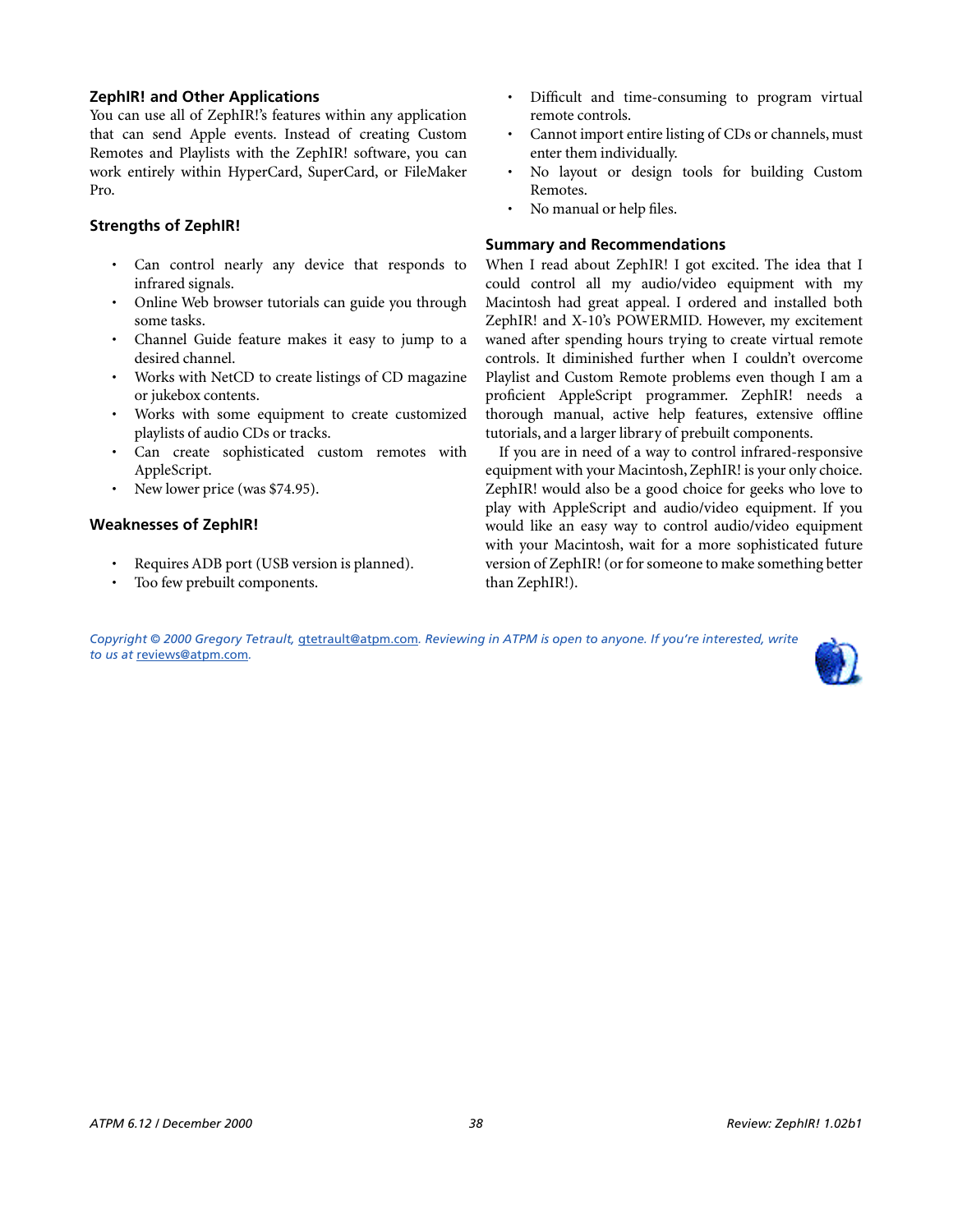# **FAQ: Frequently Asked Questions**

#### **What Is ATPM?**

*About This Particular Macintosh* (ATPM) is, among other things, a monthly Internet magazine or "e-zine." ATPM was created to celebrate the personal computing experience. For us this means the most personal of all personal computers—the Apple Macintosh. About This Particular Macintosh is intended to be about your Macintosh, our Macintoshes, and the creative, personal ideas and experiences of everyone who uses a Mac. We hope that we will continue to be faithful to our mission.

#### **Are You Looking for New Staff Members?**

We currently need several Contributing Editors, an Interviews Manager, a Copy Editor, and a Publicity Manager. Please [contact us](mailto:editor@atpm.com)<sup>1</sup> if you're interested.

#### **How Can I Subscribe to ATPM?**

Visit the [subscriptions page](http://www.atpm.com/subscribe)<sup>2</sup> or send an e-mail to [subscriptions@atpm.com](mailto:subscriptions@atpm.com) with the word help in the subject line. Instructions for subscribing and unsubscribing will be returned, shortly.

#### **Which Format Is Best for Me?**



The Online Webzine edition is for people who want to view ATPM in their Web browser, while connected to the Internet. It provides sharp text, lots of navigation options, and live links to ATPM

back issues and other Web pages. You can use Sherlock to  $\frac{\text{search}^3}{\text{all}}$  $\frac{\text{search}^3}{\text{all}}$  $\frac{\text{search}^3}{\text{all}}$  all of the online issues at once.



The Offline Webzine is a HTML version of ATPM that is formatted for viewing offline and made available in a StuffIt archive to reduce file size. The graphics, content, and navigation elements are the

same as with the Online Webzine, but you can view it without being connected to the Internet. It requires a Web browser.



The Print PDF edition is saved in Adobe Acrobat format. It has a two-column layout with smaller text and higher-resolution graphics that are optimized for printing. It may be viewed online in a

browser, or downloaded and viewed in Adobe's free Acrobat Reader on Macintosh or Windows. PDFs may be magnified to any size and searched with ease.



The Screen PDF edition is also saved in Adobe Acrobat format. It's a one-column layout with larger text that's optimized for reading on-screen. It may be viewed online in a browser, or downloaded and viewed in Adobe's free Acrobat Reader on Macintosh or Windows. PDFs may be magnified to any size and searched with ease.

#### **What Are Some Tips for Viewing PDFs?**

- You can [download](http://www.adobe.com/prodindex/acrobat/readstep.html)<sup>4</sup> Adobe Acrobat Reader for free. If you have a Power Macintosh, Acrobat Reader 4 has better quality and performance. ATPM is also compatible with Acrobat Reader 3, for those with 680x0 Macs.
- You can zoom the PDF to full window width and scroll through articles simply by single-clicking anywhere in the article text (except underlined links).
- You can quickly navigate between articles using the bookmarks pane at the left of the main viewing window.
- For best results on small screens, be sure to hide the bookmarks pane; that way you'll be able to see the entire page width at 100%.
- Try turning Font Smoothing on and off in Acrobat Reader's preferences to see which setting you prefer.
- All blue-underlined links are clickable. Links to external Web sites are reproduced in footnotes at the bottoms of pages, in case you are reading from a printed copy.
- You can hold down option while hovering over a link to see where it will lead.
- For best results, turn off Acrobat's "Fit to Page" option before printing.

#### **Why Are Some Links Double-Underlined?**

In the PDF editions of ATPM, links that are doubleunderlined lead to other pages in the same PDF. Links that are single-underlined will open in your Web browser.

#### **What If I Get Errors Decoding ATPM?**

ATPM and MacFixIt readers have reported problems decoding MacBinary files using early versions of StuffIt Expander 5.x. If you encounter problems decoding ATPM, we recommend upgrading to **StuffIt Expander 5.1.4** or later<sup>5</sup>.

#### **How Can I Submit Cover Art?**

We enjoy the opportunity to display new, original cover art every month. We're also very proud of the people who have

http://www.atpm.com/search

editor@atpm.com

<sup>2.</sup> http://www.atpm.com/subscribe<br>3. http://www.atpm.com/search

<sup>4.</sup> http://www.adobe.com/prodindex/acrobat/readstep.html

<sup>5.</sup> http://www.aladdinsys.com/expander/index.html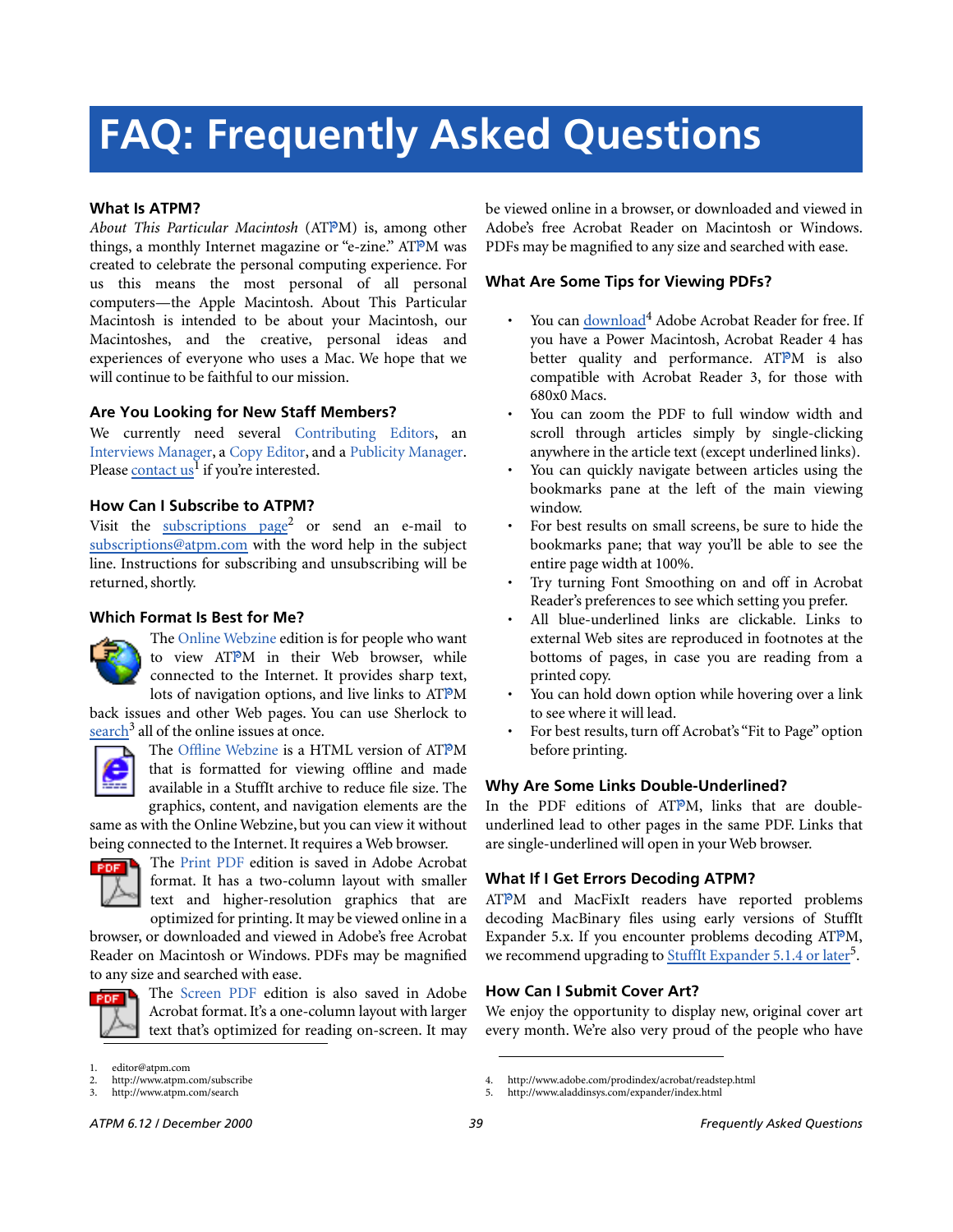come forward to offer us cover art for each issue. If you're a Macintosh artist and interested in preparing a cover for  $ATPM$ , please e-mail us. The way the process works is pretty simple. As soon as we have a topic or theme for the upcoming issue we let you know about it. Then, it's up to you. We do not pay for cover art but we are an international publication with a broad readership and we give appropriate credit alongside your work. There's space for an e-mail address and a Web page URL, too. Write to [editor@atpm.com](mailto:editor@atpm.com) for more information.

#### **How Can I Send a Letter to the Editor?**

Got a comment about an article that you read in ATPM? Is there something you'd like us to write about in a future issue? We'd love to hear from you. Send your e-mail to [editor@atpm.com](mailto:editor@atpm.com). We often publish the e-mail that comes our way.

#### **Do You Answer Technical Support Questions?**

Of course. Email our Help Department at [help@atpm.com.](mailto:help@atpm.com)

#### **How Can I Contribute to ATPM?**

There are several sections of ATPM to which readers frequently contribute:

Segments: Slices from the Macintosh Life

This is one of our most successful spaces and one of our favorite places. We think of it as kind of the ATPM "guest room." This is where we will publish that sentimental Macintosh story that you promised yourself you would one day write. It's that special place in ATPM that's specifically designated for your stories. We'd really like to hear from you. Several Segments contributors have gone on to become ATPM columnists. Send your stuff to [editor@atpm.com](mailto:editor@atpm.com).

Hardware and Software Reviews

ATPM publishes hardware and software reviews. However, we do things in a rather unique way. Technojargon can be useful to engineers but is not always a help to most Mac users. We like reviews that inform our readers about how a particular piece of hardware or software will help their Macintosh lives. We want them to know what works, how it may help them in their work, and how enthusiastic they are about recommending it to others. If you have a new piece of hardware or software that you'd like to review, contact our reviews editor at [reviews@atpm.com](mailto:reviews@atpm.com) for more information.

#### Shareware Reviews

Most of us have been there; we find that special piece of shareware that significantly improves the quality our

Macintosh life and we wonder why the entire world hasn't heard about it. Now here's the chance to tell them! Simply let us know by writing up a short review for our shareware section. Send your reviews to [reviews@atpm.com](mailto:reviews@atpm.com).

#### **Which Products Have You Reviewed?**

Check our **reviews** index<sup>1</sup> for the complete list.

#### **What is Your Rating Scale?**

ATPM uses the following ratings (in order from best to worst): Excellent, Very Nice, Good, Okay, Rotten.

#### **Will You Review My Product?**

If you or your company has a product that you'd like to see reviewed, send a copy our way. We're always looking for interesting pieces of software to try out. Contact [reviews@atpm.com](mailto:reviews@atpm.com) for shipping information.

#### **Can I Sponsor ATPM?**

About This Particular Macintosh is free, and we intend to keep it this way. Our editors and staff are volunteers with "real" jobs who believe in the Macintosh way of computing. We don't make a profit, nor do we plan to. As such, we rely on advertisers to help us pay for our Web site and other expenses. Please consider supporting ATPM by advertising our issues and on our web site. Contact <advertise@atpm.com>for more information.

#### **Where Can I Find Back Issues of ATPM?**

[Back issues](http://www.atpm.com/Back/)<sup>2</sup> of ATPM, dating since April 1995, are available in DOCMaker stand-alone format. In addition, all issues since ATPM 2.05 (May 1996) are available in HTML format. You can [search](http://www.atpm.com/search)<sup>3</sup> all of our back issues.

#### **What If My Question Isn't Answered Above?**

We hope by now that you've found what you're looking for (We can't imagine there's something else about ATPM that you'd like to know.). But just in case you've read this far (We appreciate your tenacity.) and still haven't found that little piece of information about ATPM that you came here to find, please feel free to e-mail us at (You guessed it.) [editor@atpm.com.](mailto:editor@atpm.com)



<sup>1.</sup> http://www.atpm.com/reviews

<sup>2.</sup> http://www.atpm.com/Back/<br>3. http://www.atpm.com/search

http://www.atpm.com/search